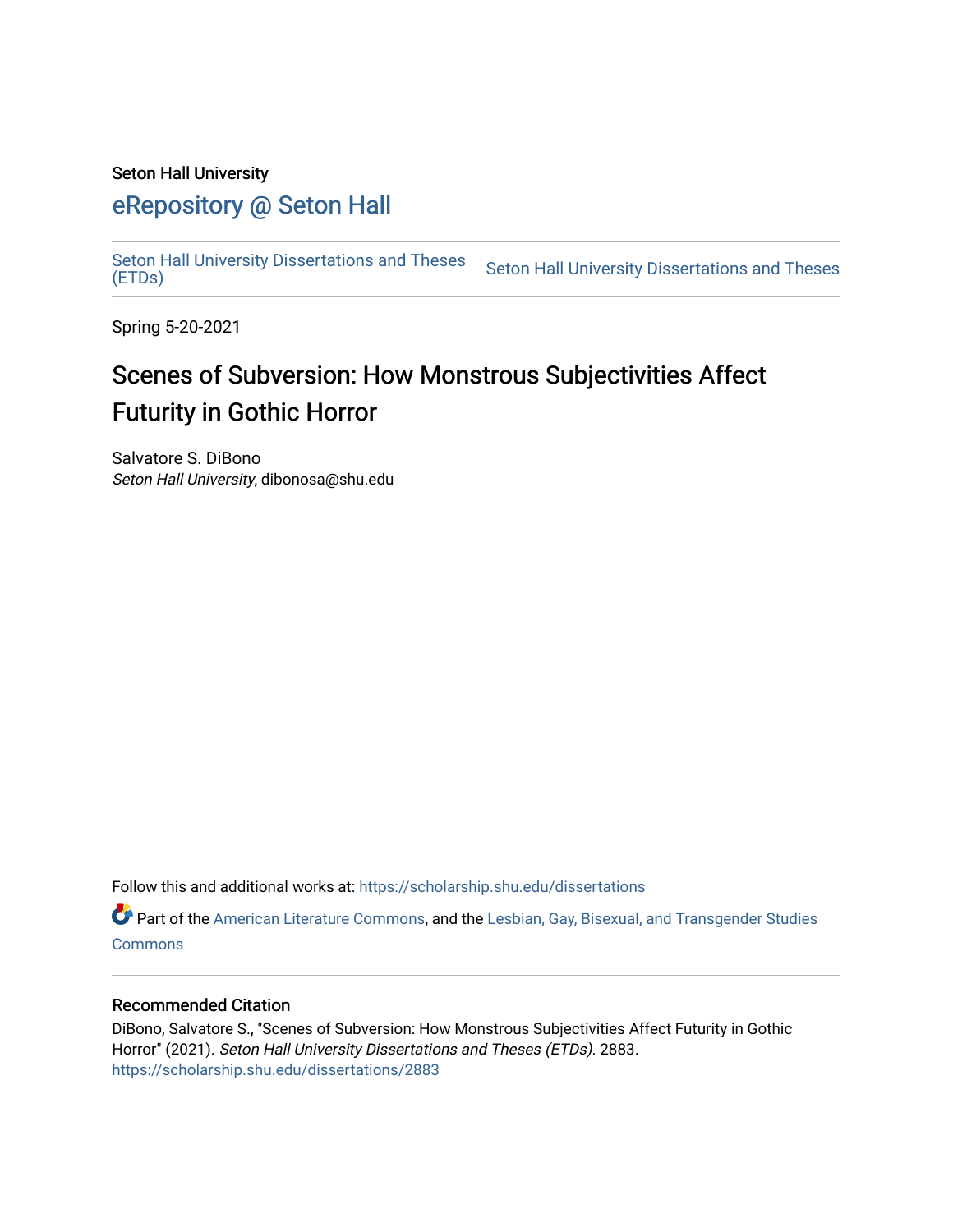### **Scenes of Subversion: How Monstrous Subjectivities Affect Futurity in Gothic Horror**

**Salvatore S. DiBono**

M. A. Seton Hall University, May 2021

A Thesis Submitted in Partial Fulfillment of the Requirements for the Master of Arts In

> The Department of English College of Arts and Sciences Seton Hall University May 2021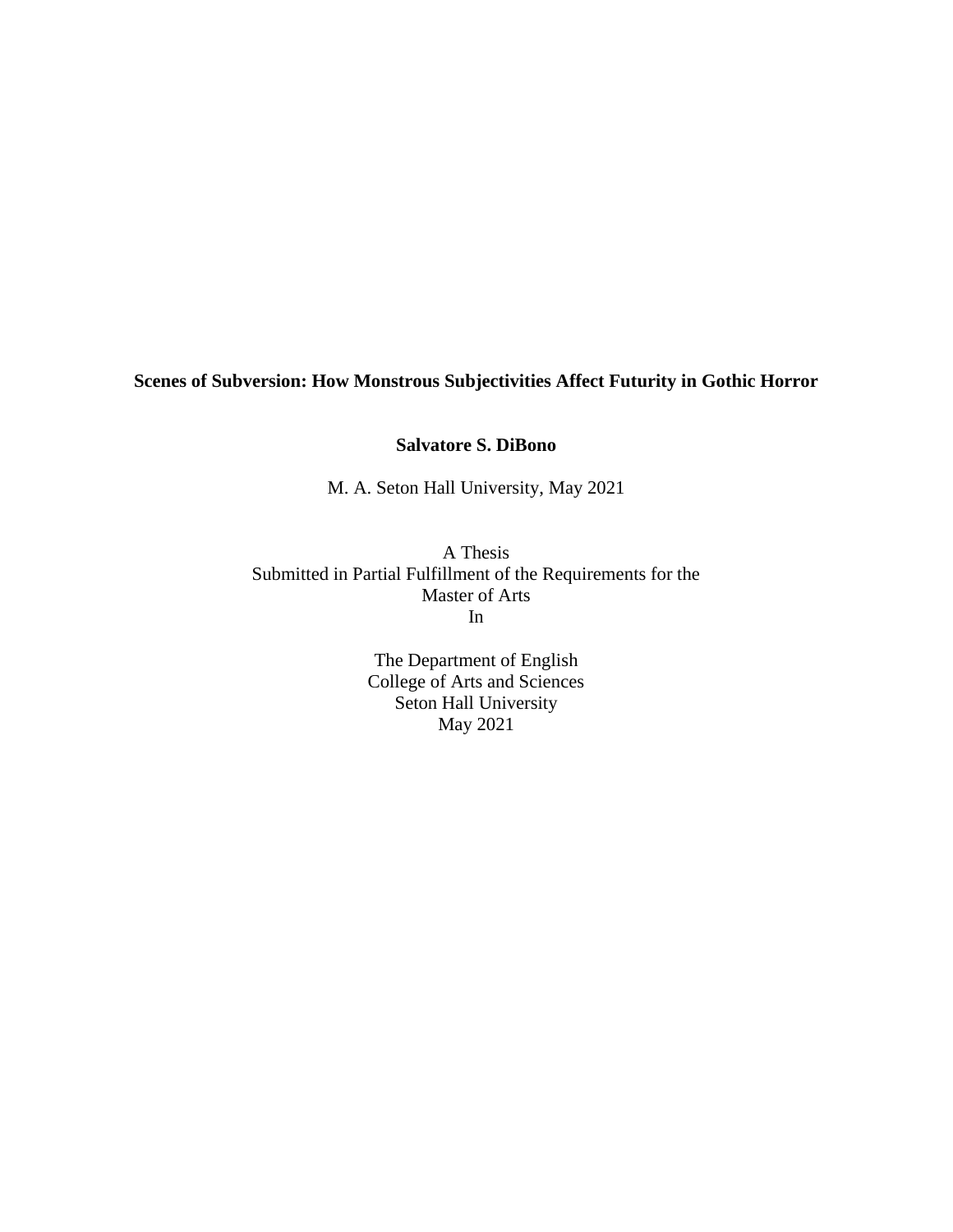© Salvatore S. DiBono, May 2021 All Rights Reserved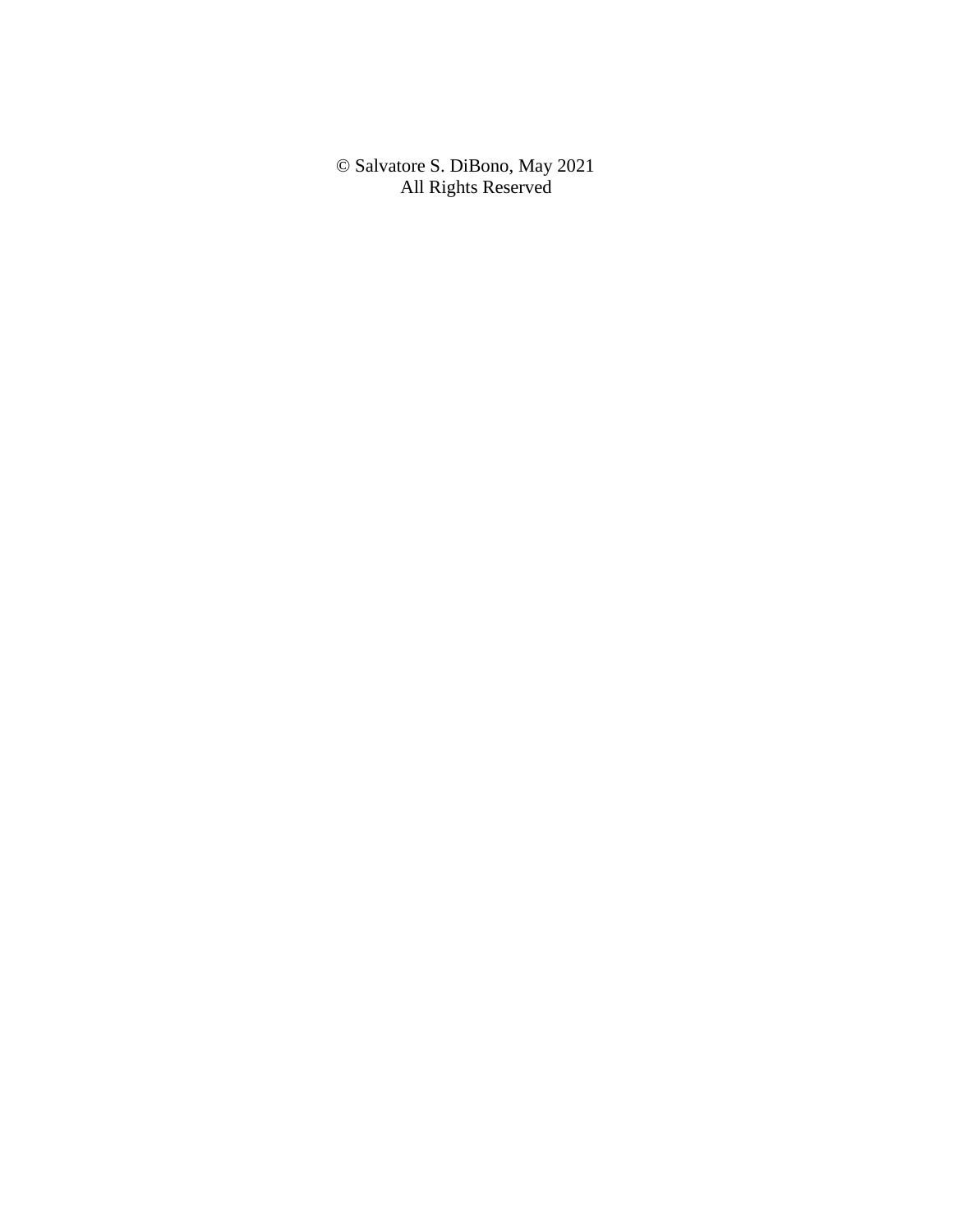Seton Hall University College of Arts and Sciences Department of English

APPROVAL FOR SUCCESSFUL COMPLETION OF THE MASTERS THESIS

This Thesis, "**Scenes of Subversion: How Monstrous Subjectivities Affect Futurity in Gothic Horror**," by **Salvatore S. DiBono**, has been approved for submission for the Degree of Master of Arts in English (**Literature)** by:

 $\Lambda^+$ 

Approved by:

 $\underline{X}$ Russell Sbriglia, PhD, Thesis Advisor  $\_X$ 

Mary Balkun, PhD, Second Reader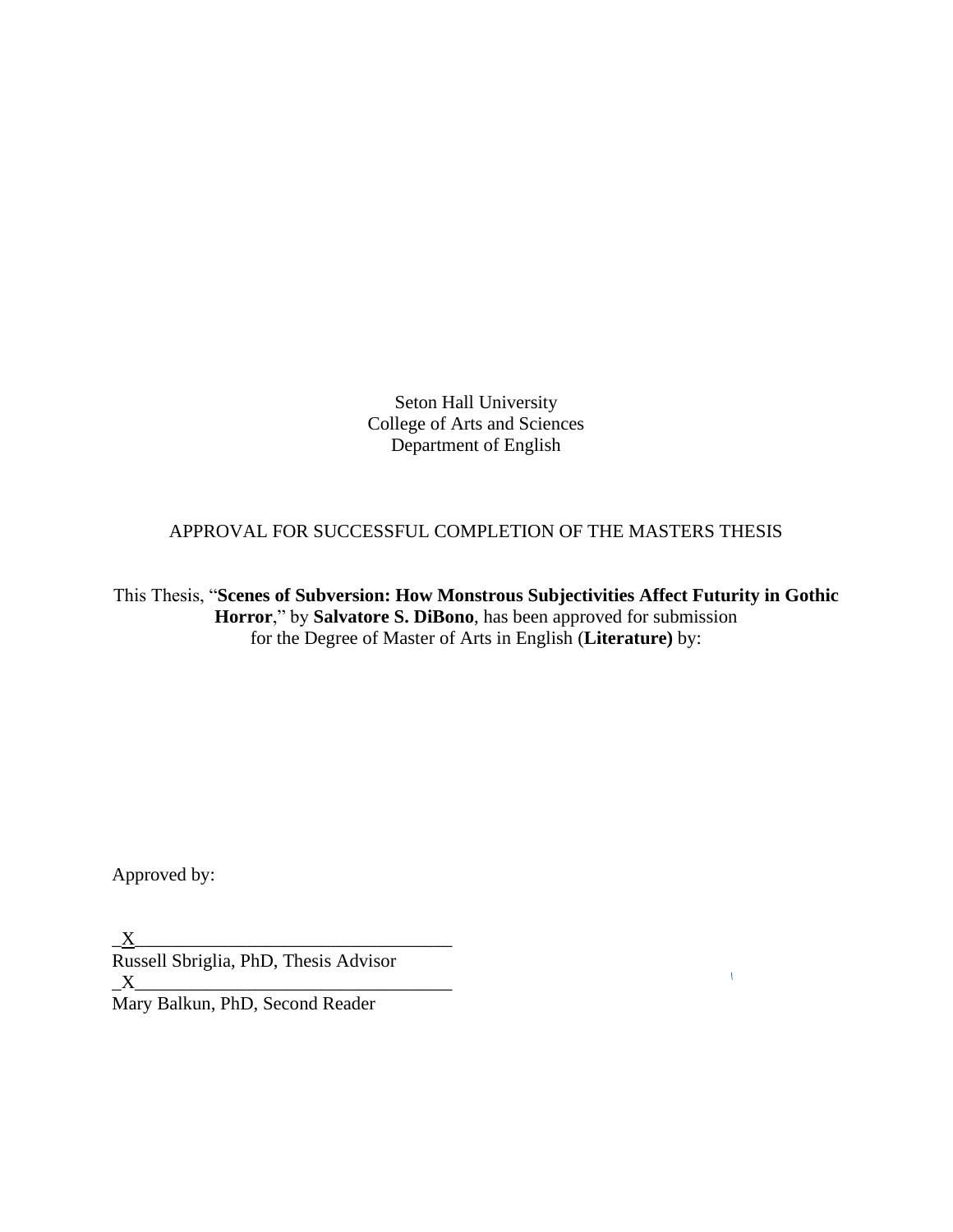#### **Abstract**

Jeffrey Jerome Cohen begins his conclusory section of his influential essay "Monster Culture (Seven Theses)" stating, "Monsters are our children. They can be pushed to the farthest margins of geography and discourse, hidden away at the edges of the world and in the forbidden recesses of our mind, but they always return" (52). Yet, Lee Edelman in *No Future: Queer Theory and the Death Drive* makes a statement which complicates the idea of the monster being "our child" when discussing that the normative (conservative) movement will "recurrently frame their political struggle…as a 'fight for our children—for our daughters and our sons," and thus as a fight for the future" (3). How can the monsters be "our children" yet we do not fight for them? What does that say for the future in texts that house the monstrous? I believe that Cohen's position that we are the parents that beget the monstrous gives to much credit to the normative culture seeking to destroy the monstrous, when the monstrous is so much more than the aberrant spawn of society and culture at large. Rather, the monstrous is a radical making of itself; a cell that performs asexual reproduction. Therefore, the monstrous has much more agency than merely the oppressed abject. The monstrous is a revolutionary *subject,* a "monstrous subject." Yet, how do we as readers identify what constitutes monstrous subjectivity and when does such a phenomenon occur? In this project I define the term "monstrous subjectivity" in conjunction with providing a metric which maps the exact point—or rather exact scene—where such a radical act occurs. This scene of radical self-birth of the monstrous subject is a term I call the "scene of subversion," which is where what was once meant to be made abject instead resists and rejects this act of hegemonic power this making *itself* a subject outside and in opposition to the normative structure. Yet, what does this have to do with futurity? Such a radical act occurring in the archive of the Gothic horror genre indicates that it is the monstrous that holds the power over the temporality of the text. The monster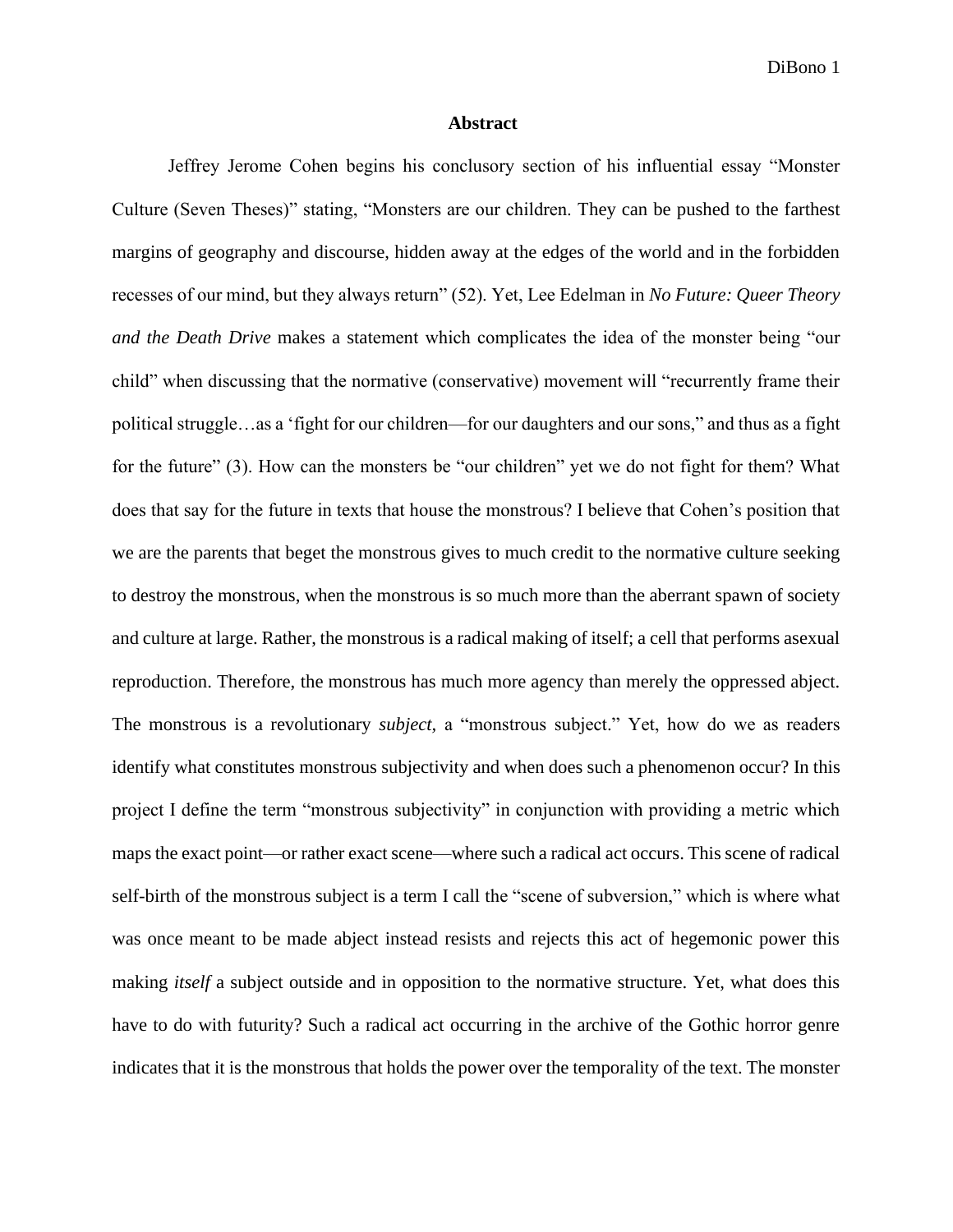can deny a futurity, reject a futurity, or assure a futurity—and this is not an exhaustive list, but rather the three I am focusing on. I identify these three variations of how the monstrous subject has an affect on futurity in Gothic horror through Edgar Allan Poe's tale, "The Fall of the House of Usher," Henry James's novella, *The Turn of the Screw*, and Toni Morrison's novel, *Beloved.* I investigate the intersections these texts lay out to find this point of self-birth I call the "scene of subversion" as well as underscore the ramifications of such a radical, monstrous act within the text—namely to the futurity of the text overall. These scenes of subversion are where the monster shows itself to be less a "child" of *our* making and more so of *its own* making therefore rejecting the concept of the monster as abject and instituting the monster as oppositional and radical subject.

#### **Introduction: What does Horror have to do with the Future?**

The American gothic imaginary is a continuum of monsters who are teaming with meaning and the capability to affect a narrative on a fundamental level able to deconstruct and oppose norms of American ideology. Discussion of the monstrous is centered on this concept of monster as demonstrator of the threat of abjection and the consequences of being abject. For instance, the robed monster of M. Night Shyamalan's *The Village* forever patrols the border between the civilization of the eponymous village and what lays beyond, only for us to learn that the monster is a disguise used to scare the village folk from traveling and seeing the modern civilization that lays beyond their borders. In his essay "Monster Culture (Seven Thesis)"—an essay wherein he works to define what constitutes a monster—Jeffrey Jerome Cohen posits that "the monster is difference made flesh, come to dwell among us. In its function as dialectical Other or third-term supplement, the monster is an incorporation of the Outside, the Beyond—of all those loci that are rhetorically placed as distant and distinct but originate Within" (7). This theoretical maxim of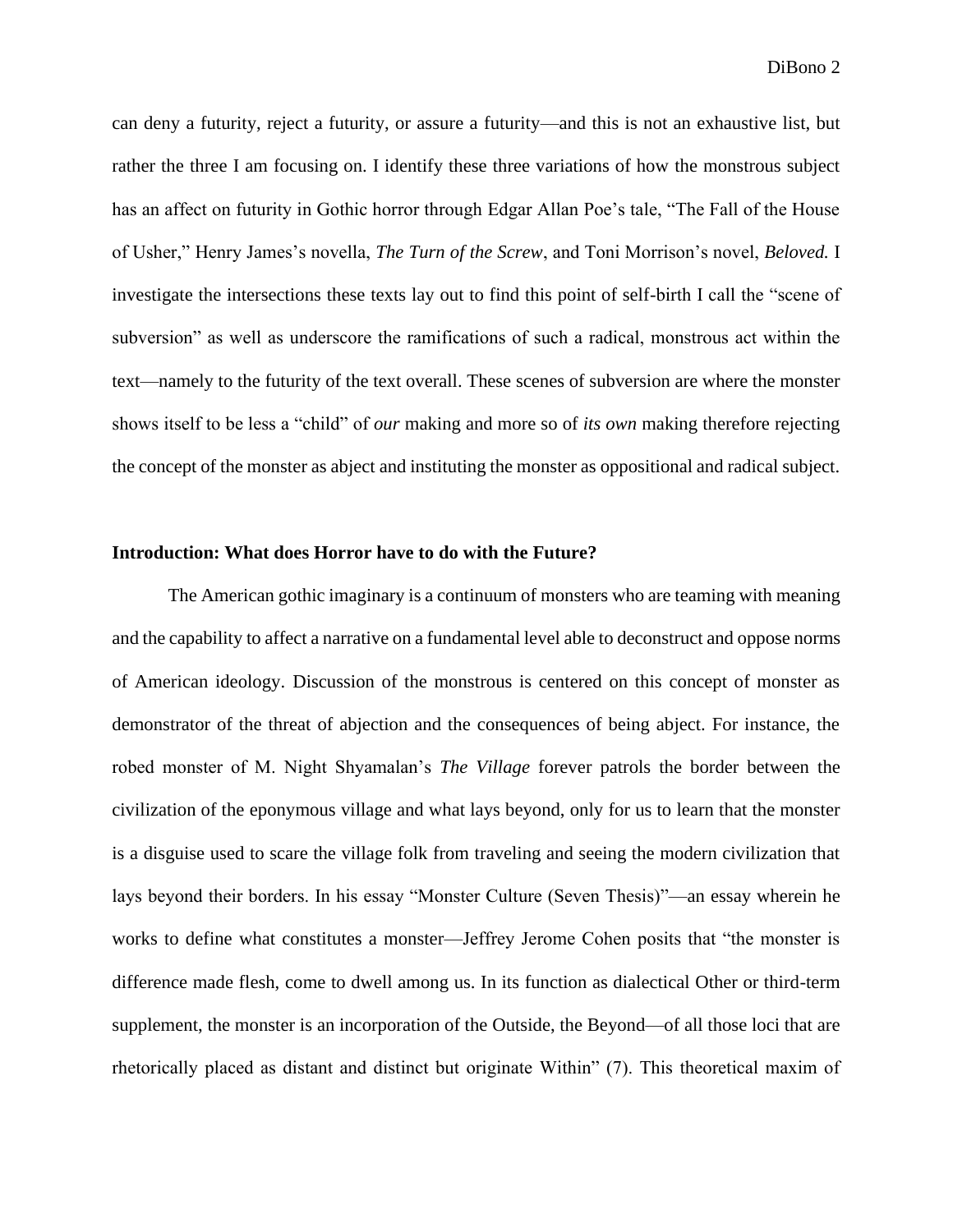Cohen's has led to a focus on the monstrous being viewed purely as something aberrant, as something abject to (and thus abjected from) the culture that created it. Cohen's approach to monstrosity aims to critique the dominant culture that has created and then cast away the monster.

However, this focus on the dominant hegemonic culture that creates the monstrous gives too much credit to the dominant culture. Such an exclusive focus offers us no real understanding of the complex functionality and positionality of the monstrous in relation to the hegemonic structure that created it and deemed it as abject. There is a form of subjectivity unique to the monstrous which situates the monstrous as being in opposition to the hegemony of the white, patriarchal, heterosexual, and capitalistic American ideology. This "monstrous subjectivity is not a valorization or fetishization of Otherness, but rather a reimagining of the subject positionality of those who are considered monstrous and a giving of power to the monstrous as a form of radical resistance to an oppressive hegemonic structure. Instead of viewing the monster as a disguise for ideology in order to keep its subjects in line, we should focus on how the monstrous also functions as a diametric resistance to dominant ideology, thus becoming a subjectivity that demands to be perceived in a context of its own making in response to the dominant culture.

In order to identify what constitutes a literary figure as possessing or claiming "monstrous subjectivity" it is important to first define this term. Most important to this understanding of "monstrous subjectivity" is the concept of hegemony originally developed by Antonio Gramsci but furthered by the Althusserian theory of ideological state apparatuses. Hegemony is defined as a "shorthand to describe the relatively dominant position of a particular set of ideas and their associated tendency to become commonsensical and intuitive, thereby inhibiting the dissemination or even the articulation of alternative ideas" (Rosemond, Brittanica.com). "Monstrous subjectivity" is the realization or the claiming of subjecthood outside of hegemonic—or, more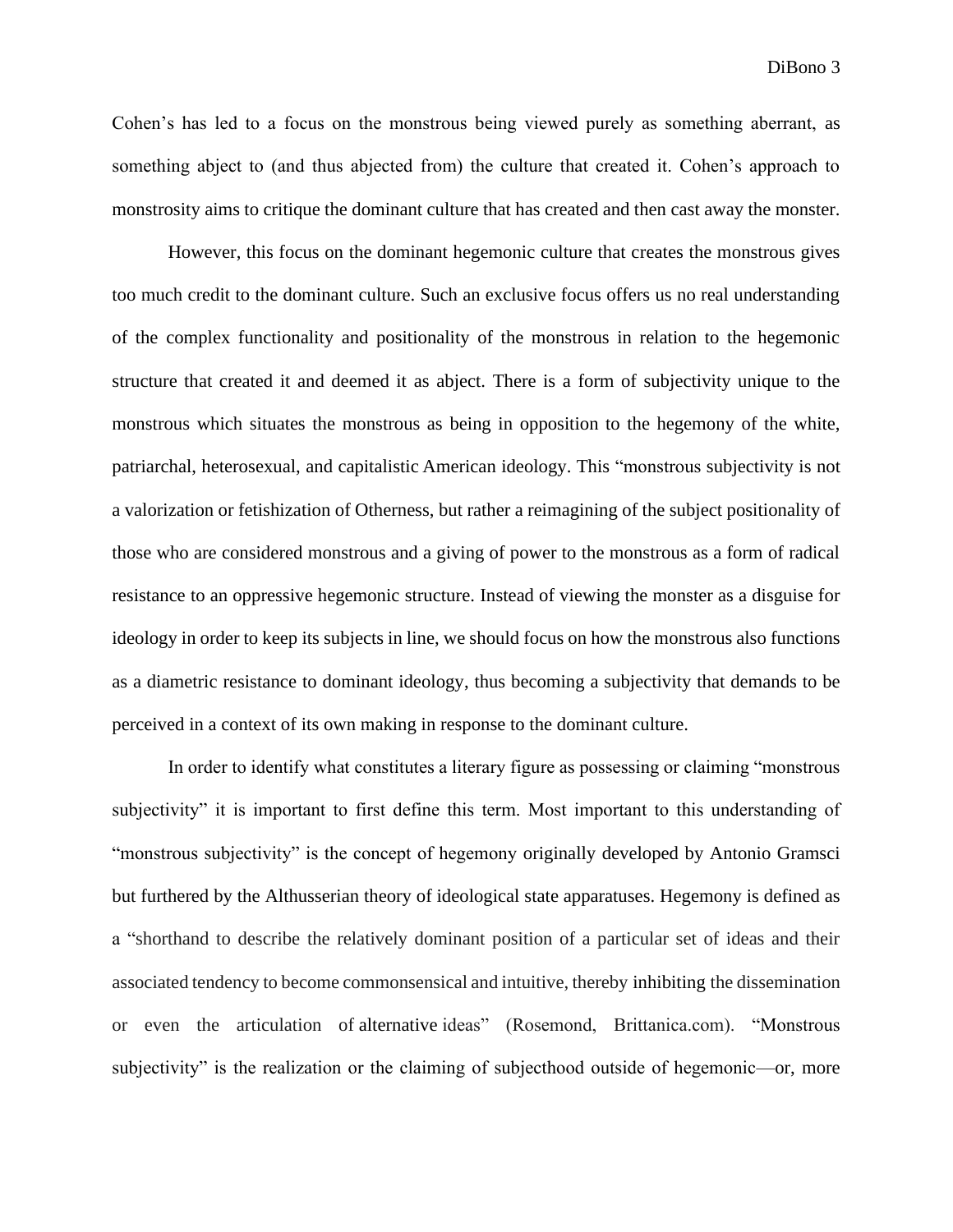plainly, normative—conceptions of subjecthood. Subjectivity is the possession of a consciousness, perspective, experience, and agency, or in plainer terms being in control of one's own individuality. There is also a double move taking place when referring to the subject in the context of hegemony, where there is a perceived subjectivity as previously defined, but there is also the modality of being a subject. Subjecthood is the passive position of being subjugated or being under domination. Therefore, the typical mode of the subject is to be both in control of one's own individualism whilst also being dominated by a hegemonic force in fear of being made abject.

The concept of the monstrous subject is a reframing of the concept of the abject, a positionality Julia Kristeva in "Approaching Abjection" defines as "one of those violent, dark, revolts of being directed against a threat that seems to emanate from an exorbitant outside or inside, ejected beyond the scope of the possible, the tolerable, the thinkable. It lies there, quite close, but it cannot be assimilated" (95). Reframing the abject as an alternate subject then problematizes the position of the entity/structure/ideology that deemed the alternate subject as abject, which is where the function of the monstrous in the conceptualization of monstrous subjectivity comes into play. This reframing poses the following question: if there is a subjectivity outside the context of the dominant hegemony, is there still any power in the fear of abjection for those subject to hegemony? This question underscores how the notion of fear of the abject by the subject is a projection of the existential fear of loss of power of the hegemonic structure. Therefore, the monstrous subject possesses some form of psychic power of resistance in claiming their positionality outside the borders of hegemony. However, how does this concept of "monstrous subjectivity" affect ideas of futurity in a text? Horror being a subgenre of the wider genre of speculative fiction, the genre portrays various ramifications for the act looking towards the future: the future that *could have*  existed after the text, and the future that was *denied*; and all of these different iterations of futurity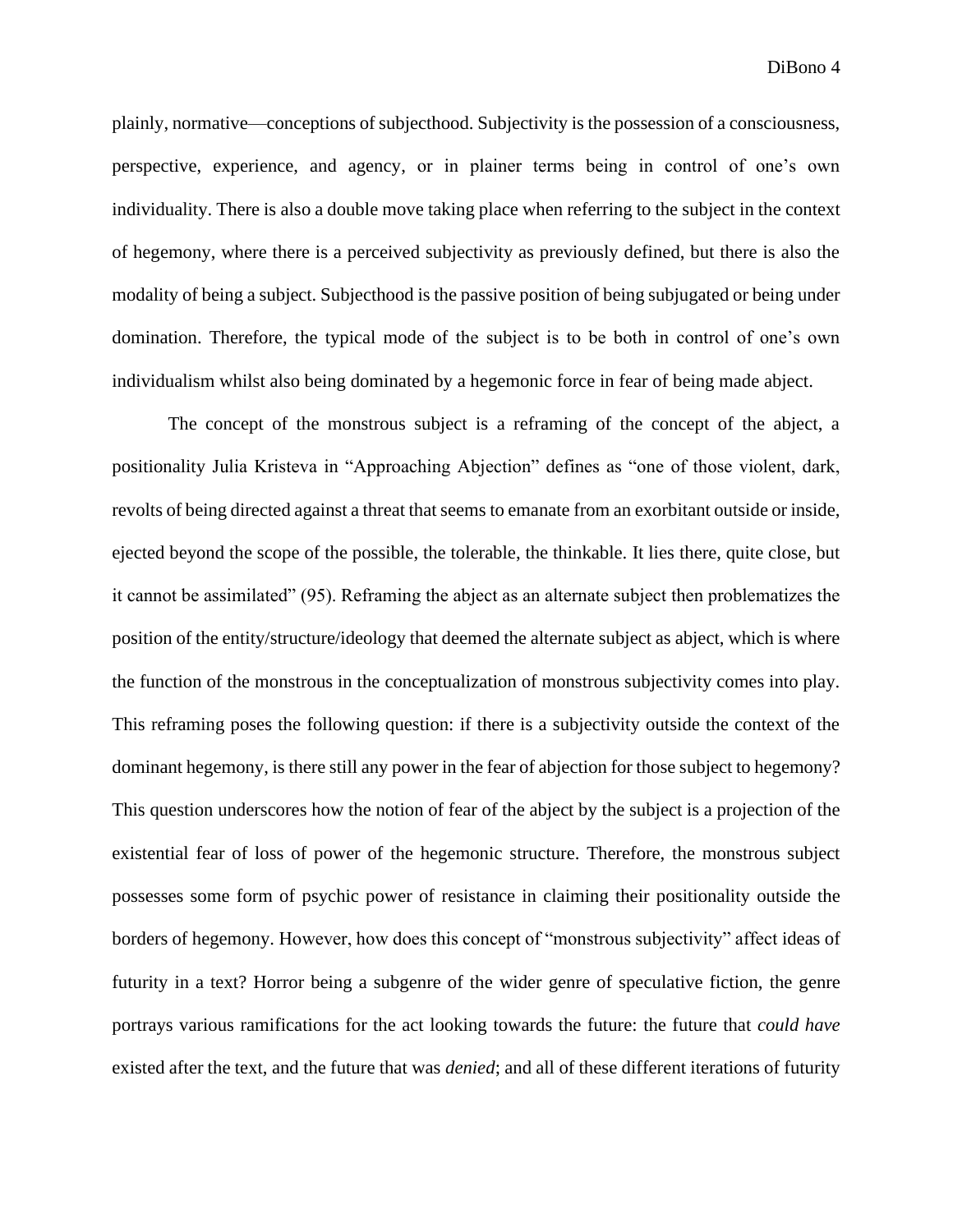are affected by an external force and that external force is the monstrous. Well, if the monstrous does such a thing, then how, where, and when does the monstrous affect the futurity of the text? In addition to addressing these questions, I also look to identify a qualitative metric of horror literature that is key to realizing the how, when, and where such a radical, transformative act occurs, and I will call this metric the "scene of subversion." This is the point where the monstrous makes itself known as subject and interrupts any attempt or assumption of a "normative" futurity. This interruption fully rejects the usual logic of the abject/monstrous being thought of in *objective*  terms and instead attributes a subjectivity to the monstrous positionality. These are no longer *objects* being gazed upon, but rather the *subjects* doing the gazing.

The project of defining and identifying "monstrous subjectivity" is understanding how such a subjectivity functions in enhancing a conceptualization of horror as a radically subversive literary genre. Identifying "scene of subversion" begins with a similar project in its goal but focuses on where such radical forms of resistance are located and point to a distinct intersection of various discourses of radical theoretical traditions of resistance. Louis Althusser's concept of ideological state apparatuses (ISAs) is imperative to understanding how power operates and how power seeks to assure its futurity by reproducing the means to reproduce itself and the process by which this takes place is interpollation. This concept of a futurity, or rather a reproductive futurity, is doubled down on in Lee Edelman's *No Future: Queer Theory and the Death Drive,* in which Edelman defines queerness as an oppositional stance to the conservative ideological structure of reproductive futurity, such that "fighting for the children" as conservatives love to spew is an ideological conflation with children and an assured future. I will use Edelman's conceptualization of reproductive futurity in conversation with Althusser to frame my understanding of hegemonic power's goals and the resistance of said goals by the monstrous subject at the scene of subversion.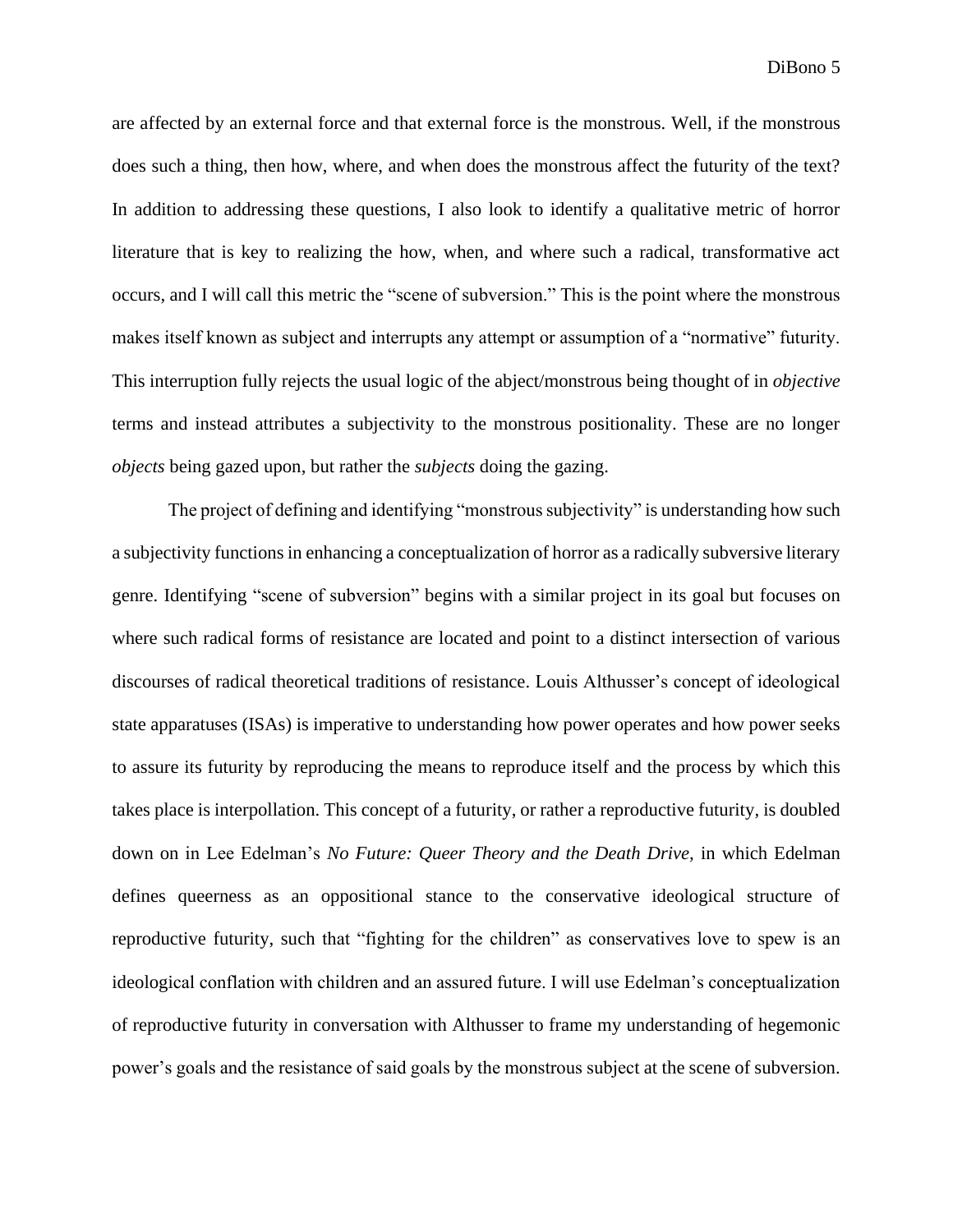The concept and even the etymology of the term "scene of subversion" that I am coining is informed by Saidiya Hartman's concept of a "scene of subjection" that she coins and defines in her book *Scenes of Subjection: Terror, Slavery, and Self-Making in Nineteenth Century America*  as "scenes in which terror can hardly be discerned…By defamiliarizing the familiar, [that] illuminate the terror of the mundane and quotidian rather than exploit the shocking spectacle… here is the diffusion of terror and the violence perpetuated under a rubric of pleasure, paternalism, and property. Consequently, the scenes of subjection examined here focus on the enactment of subjugation and the constitution of the subject" (4). However, my concept of a scene of subversion is realized by looking at what Hartman calls "the shocking spectacle" which erupts out of the mundane scenes of subjection that intersect with Fred Moten's idea of how "the history of blackness is testament to the fact that objects can and do resist" (1) in his book *In the Break: The Aesthetics of the Black Radical Tradition.* When one is "in search of a subject" (Hartman, 14) at the point where "objects can and do resist" one gets the scene of subversion, where the object or abject becomes a radical subject, a monstrous subject.

Putting these theories in conversation with each other maps out an intersectional discourse and conceptualization of subversion, the monstrous, and subjectivity that is necessary in understanding the work in engaging with a discourse in how horror has been a subversive genre historically and continues to be so. However, when coming to a reckoning of these theories and conceptualizations, the concept of "monstrous subjectivity" seeks to bridge the gap between the notions of social death and hegemony while refraining from romanticization the position as oppressed and Othered. Rather, there is a recontextualization of power when understanding the ramifications of rejecting being Othered. A radical subject position surfaces that cannot exist within the systems of the oppressive structures, a subject position that is birthed out of the tension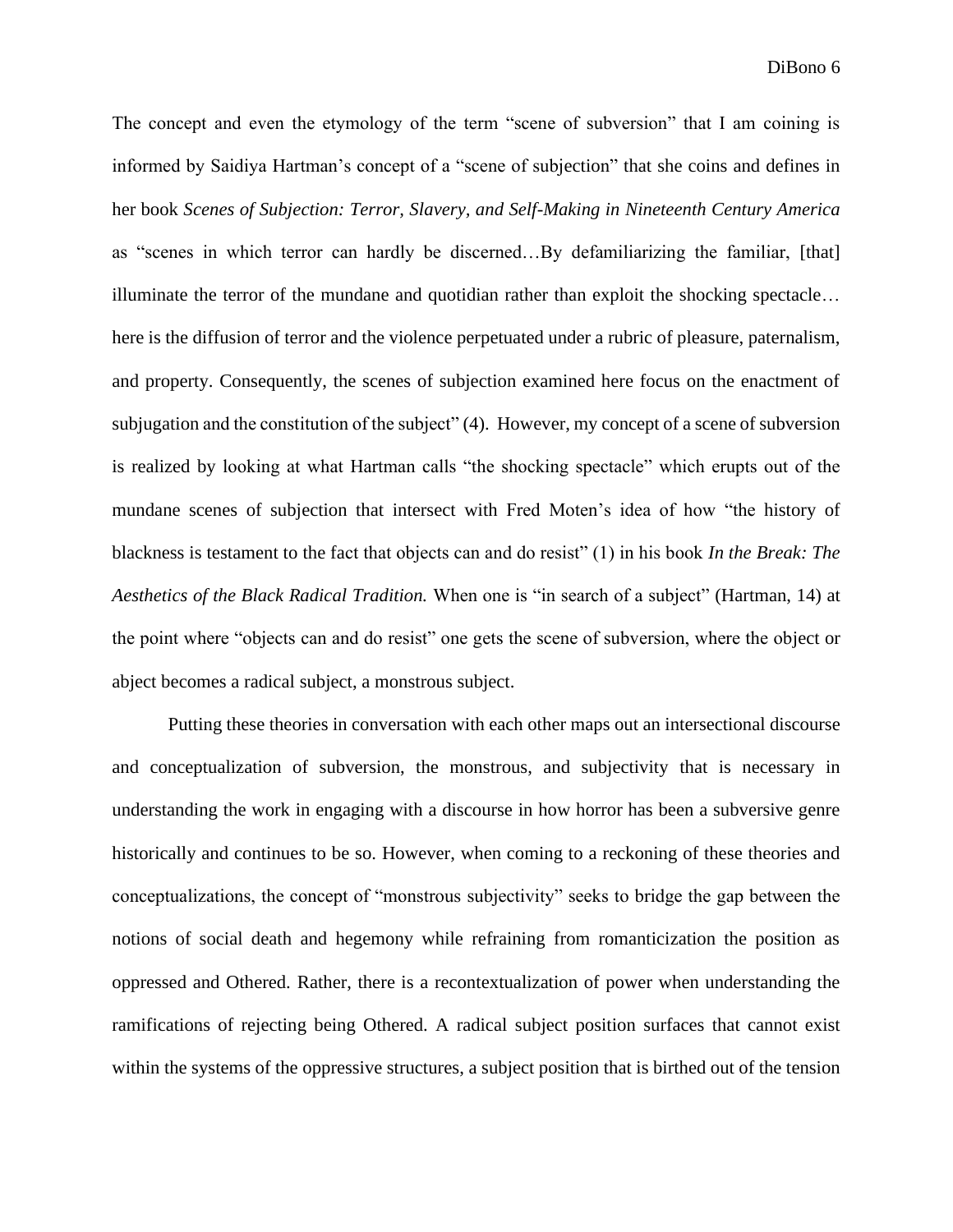of abjection and resistance that proliferates and matures within its own contexts, which is in direct opposition to the contexts that sought to oppress or destroy it, a radical subjectivity that the reader is forced to confront and reckon with. It is the point ideology seeks to erase, and the subject is confronted with a form of fun-house mirror of speculative subjectivity that is familiar yet alien, desirable yet repulsive. The questions that this act of reckoning with monstrous subjectivity seek to raise and attempt to answer are: how does monstrous subjectivity's function as an act of resistance/subversion seek to recontextualize or speculate on the recontextualization of the abject position? How does this function do the same act of recontextualizing or speculative recontextualizing in regard to positions of power? And if this recontextualizing takes place, what future can we as readers, scholars, and subjects then glean from that?

#### **"The Last of the Usher Race": The Monstrous Feminine & a Futurity Denied**

Edgar Allan Poe's "The Fall of the House of Usher" was published in *Burton's Gentleman's Magazine* in September 1839. This short tale by Poe is considered to be a classic of the American horror canon. The tale follows an unnamed narrator who is visiting his childhood friend, Rodrick Usher, after receiving a concerning letter about his deteriorating physical and mental state. Upon the narrator's arrival, Rodrick confides in his friend about the sorry state he and his family line are in. The days of the Usher race are numbered, with Rodrick's poor health catching up to him and the likewise declining health of his twin sister, Madeline, who suffers from an ailment reminiscent of narcolepsy. Although alive when the narrator comes to the home, Madeline's appearance is like that of a ghost. Within a few days of the narrator's arrival, however, she seemingly dies of her ailments and her brother Rodrick decides to entomb her in the cellar rather than burying her at a cemetery. As time passes, one stormy night, the pair hear loud noises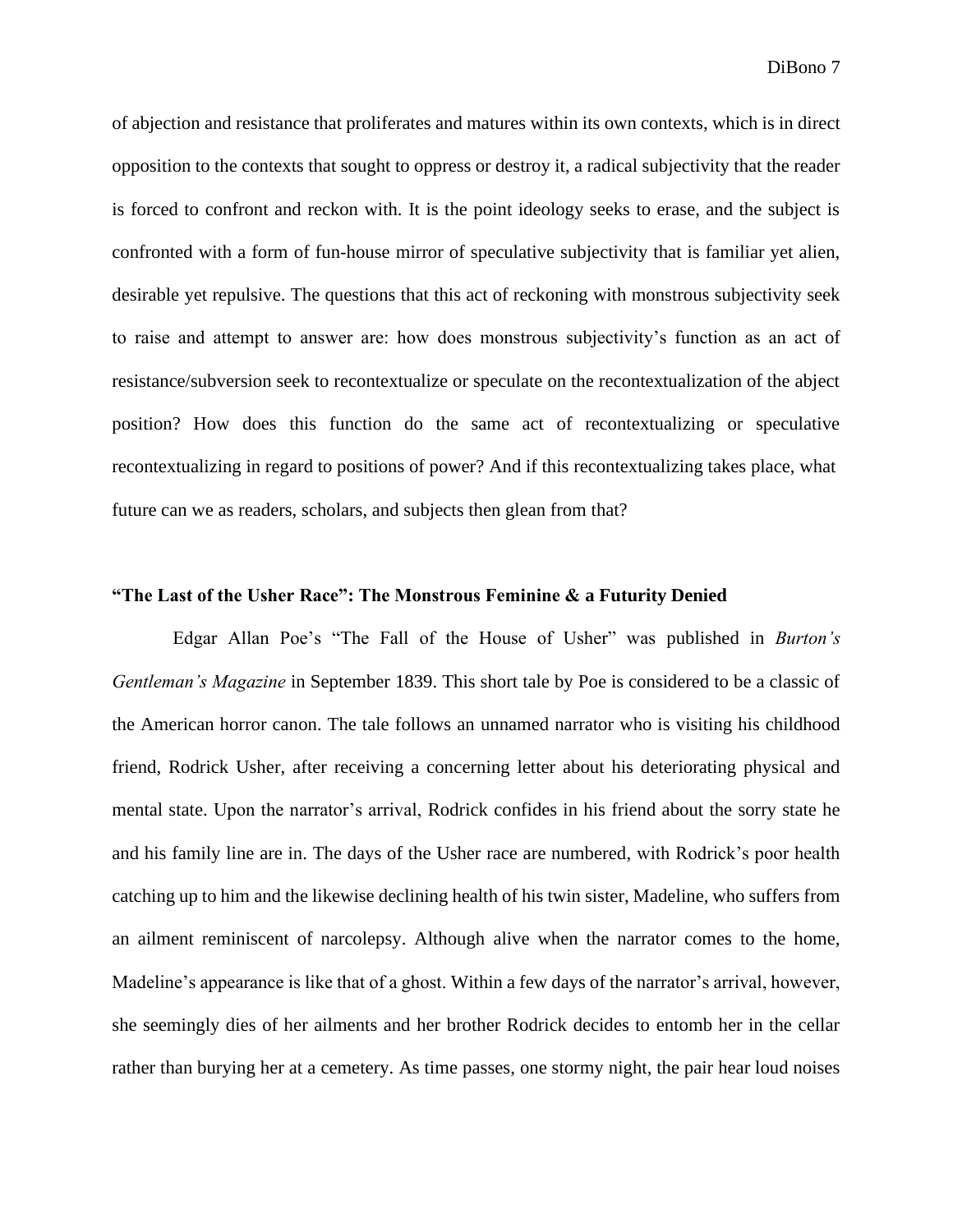throughout the house, Rodrick reveals that he may have buried Madeline prematurely, and in a climactic crescendo of horror, Madeline appears, bloodied and screaming. She then falls dead, as does Rodrick, commencing the collapse of the House of Usher. As the narrator rushes out, the tarn swallows the house whole.

In his tale, however, the house and its residents do more than just die. This tale follows the key aesthetic formula of the Gothic horror genre with staples such as a haunting of sorts, the dilapidated pre-modern manor that is as much a character in the tale as the human—and/or formerly human—characters in the tale, and a morose landscape to pair with the manor house. This classic tale by Poe depicts a futurity that was interrupted and subsequently denied, the futurity in question being that of the Usher race. And who denies the Usher race their futurity? The one who denies the Ushers their entitled futurity is Madeline Usher. Throughout the text, Madeline is seen as simply a "mournful burden" (329), an object to be sequestered to the periphery; yet, by the end of the tale her screams are called "the death-cry of the dragon" (334). Here Madeline's screams are conflated with the dragon in the story of Ethelred that the narrator reads to Rodrick, which acts as a metaphor for this monstrous metamorphosis of Madeline Usher that changes her from peripheral object to radical subject capable of being the final punctuation mark of the Usher line.

"The Fall of the House of Usher" is a paradigmatic example of the Gothic narrative, and Madeline Usher is emblematic of Poe's Gothic oeuvre. Poe utilizes tropes reminiscent of David Punter and Elizabeth Bronfen's definition of the Gothic, which they outline in their essay "Gothic Violence, Trauma and the Ethical":

[The] Gothic swerves away from that notion of the 'precise point'…it recognizes that in fact wherever one digs one will come across the bones of the dead… and that instead of such excavations proving a new historical security, a new sense of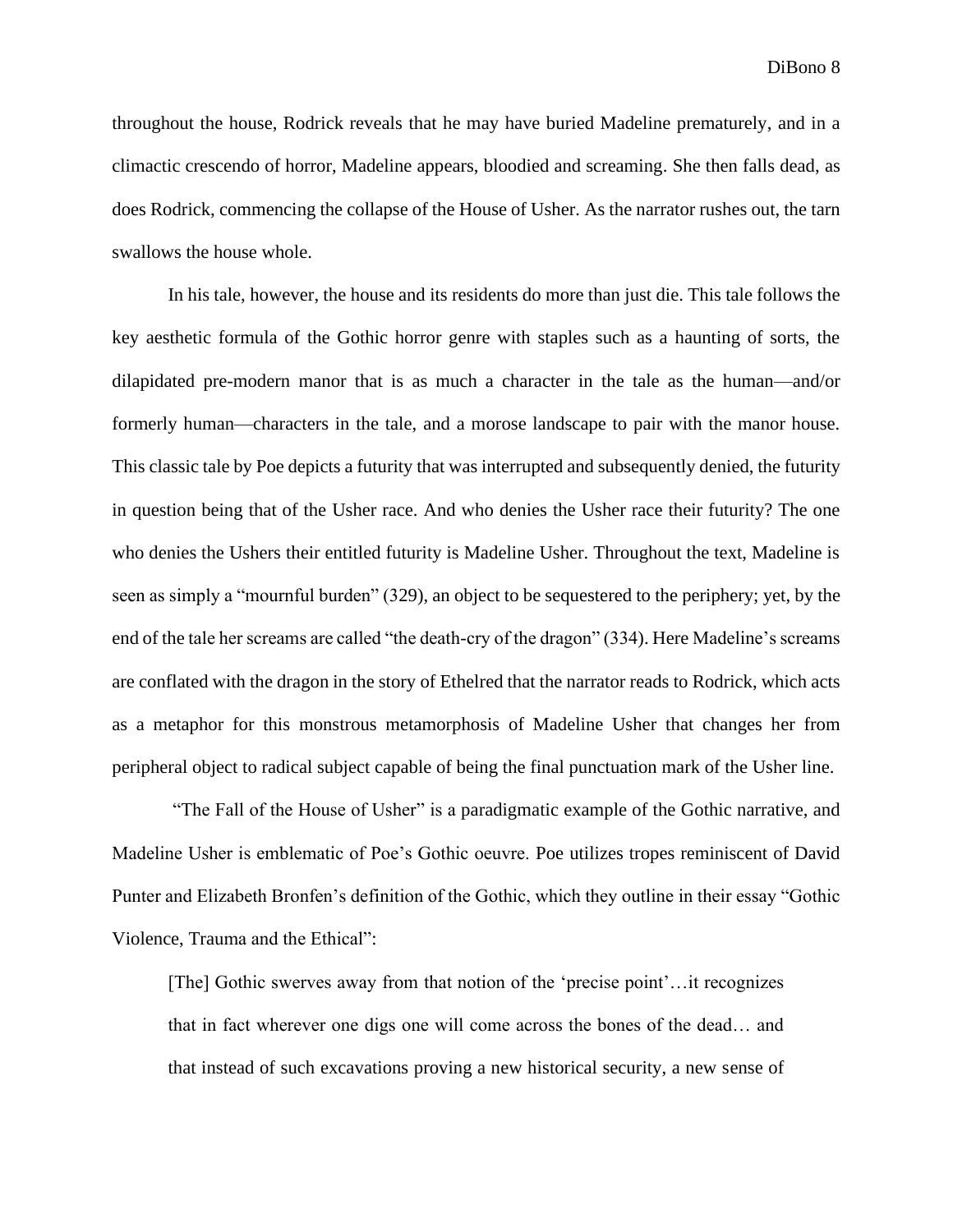order and origin, they will merely produce an 'overhang,' an increasingly unstable

superstructure as the foundations are progressively exposed. (12-16)

Punter and Bronfen's understanding of the Gothic in this quotation is discussing the subversive move with temporality that the Gothic makes as a genre. The genre's capability to "swerve away" from the "precise point" of time in the past being excavated in order to subvert the comfortable idea of "a new historical security" or "new sense of order" is key to understanding the Gothic as a genre that is ripe with subversion from a "norm." Poe's tale is no different in its functionality of subversion. However, the subversion of 'The Fall of the House of Usher" is at a "precise point," and this point, or scene, is the scene of subversion, where the normative "order of things" is undermined in a radical act of resistance. Now, that being said, it is important to understand that "The Fall of the House of Usher" does not "swerve away" from the conventions of the Gothic expressed here by Punter and Bronfen; rather, I am more focused on mapping the point where this Gothic text produces or unveils the "increasingly unstable superstructure as the foundations [is] progressively exposed" (16), and how that point affects the concept of a future in the text. For "The Fall of the House of Usher" a possibility of a future of the Usher race is interrupted and denied and it is done so at this scene of subversion I will identify and map out.

This function of the Gothic then coincides with thesis three of Jeffrey Jerome Cohen's essay "Monster Culture (Seven Theses)," aptly titled "The Monster is the Harbinger of Category Crisis." The genre of the Gothic functions as a "refusal to participate in the classificatory 'order of things'" (40), which renders the Gothic a monstrous landscape of ambiguity that is a ripe breeding ground for monstrous characters. Poe constructs his Gothic in the feminine form. According to Tracy Hayes in her article "Poe, Insanity, and Containing the Feminine Monstrous," Poe's portrayal of women is a "compounding [of] a morbid equation of beauty with mortality combined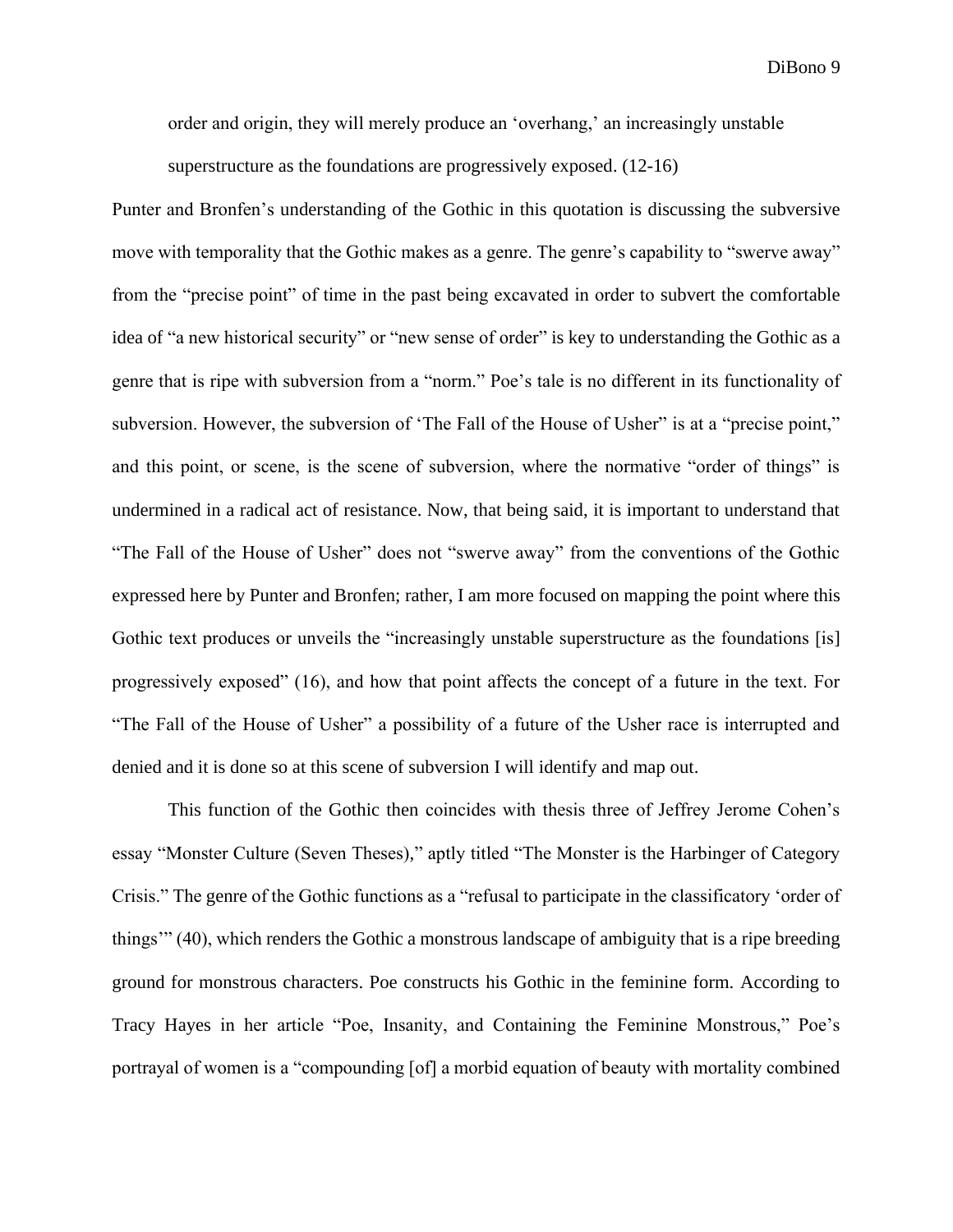with a monstrous betrayal by the feminine in both nature and nurture in his…aesthetic framework" (2). Madeline Usher in this tale therefore fit in with the trends of how Poe writes women, where "the monstrous [is] transferred onto the female object of devotion who seemingly perishes from a wasting disease only to return in an embodiment of Sigmund Freud's *unheimliche,* the 'unhomely' monstrous which should [remain] suppressed but reappears evoking fear and dread" (3). However, the evocation of an uncanny dread vis-à-vis the monstrous feminine reaches its zenith in the horrific resurfacing of a blood-soaked Madeline Usher, which is the scene of subversion of the hegemonic intersection of patriarchal and class-based power. Here, Madeline Usher embodies the monstrous feminine, which is defined as "a masculine projection of womanhood unrestrained by the duty of nature the male unsuccessfully repressed by their male counterparts and thus [returns] in a perverted act of monstrous consummation" (3). She resists her positionality as feminine object by embracing a monstrous feminine subjectivity. The nature of her subjectivity is positioned in an oppositional space, a queer space, that seemingly originates inside of the male-centric imaginary that her brother, Rodrick, and the narrator of the tale uphold in their view—or lack thereof—of Madeline. What I mean by a lack of view is the lack of focus on Madeline as one of the last members of "the Usher race." The true focus of the discourse in the tale frames Rodrick as the last of the Usher race, because when the concept of "the Usher race" is evoked, it is to imply the inherited patriarchal power of the aristocratic family dynamic. However, Madeline instead opposes this male gaze—or male blindness—and thus Madeline affects the male-imaginary in such a way that disrupts the possibility of a future within this patriarchal superstructure. By refusing her patriarchal categorization as a typical feminine object, subject, or abject. Madeline Usher displays a monstrous subjectivity that denies a futurity for the reproduction of the Usher line by castrating this space thus denying the reproduction of a male hegemonic power structure in Poe's Gothic tale.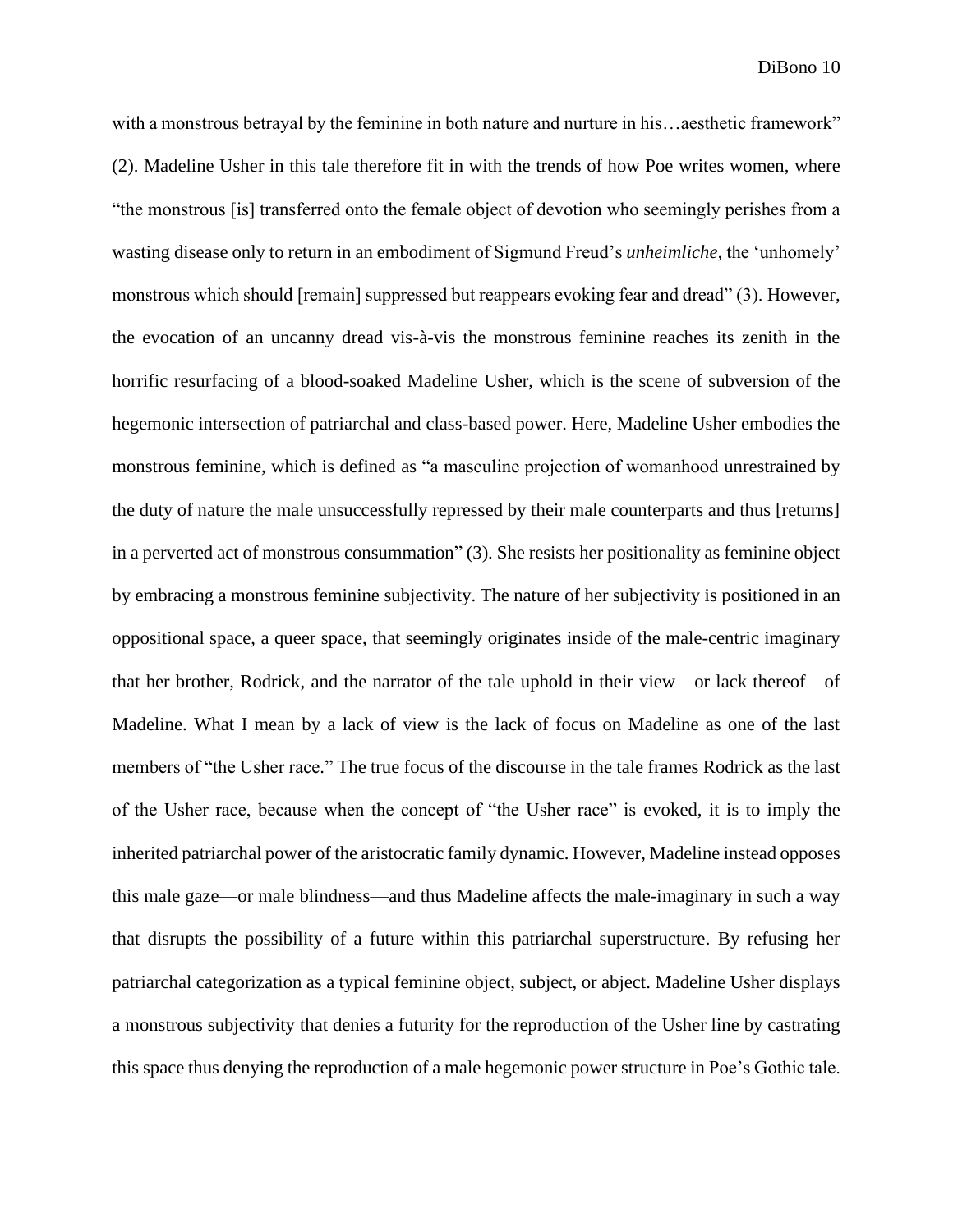To first understand Madeline Usher as monstrous subject resisting and her effect on the male-centric psychic space, it is imperative to first understand the psychic space in question in Poe's tale. The story is centered around the dynamic between the narrator of the tale and the patriarch of the House of Usher, Rodrick. The narrator comes to "the melancholy House of Usher" (317) after receiving a letter from Roderick that "spoke of acute bodily illness—of a mental disorder which oppressed him" (318). The narrator also describes the feeling that the House of Usher evokes "with the first glimpse of the building," stating, "a sense of insufferable gloom pervaded my spirit. I say insufferable; for the feeling was unrelieved by any of that halfpleasurable, because poetic, sentiment, with which the mind usually receives even in the sternest natural images of the desolate and terrible" (317). From the beginning of the story, the derelict and pestilent-filled manor house foreshadows the narrator's purpose for visiting this physical and psychic space of malady as symbolic of what David Blair, in his introduction to *Gothic Short Stories,* states as "the very Gothic idea of the degenerate legacy of a decaying European aristocracy" (xv). Understanding how the derelict state of the house reflects the decaying body politic as not just a trope of the Gothic, but also how this Gothic trope functions as this ambiguous breeding ground for the monstrous is imperative to properly identifying the scene of subversion that comes at the end of the tale. This breeding ground indicates an anticipation of the subversion, which is a process that Gothic horror is emblematic of. I use the term "breeding ground" both in its metaphoric term as being a space that creates something as well as literally a ground upon which breeding occurs.

In this context, "The Fall of the House of Usher" then displays an environment that is anticipating the subversion that occurs at the intersection of class and gender in this tale, which is implied through the description of the Usher family. The narrator states, "his [Rodrick's] very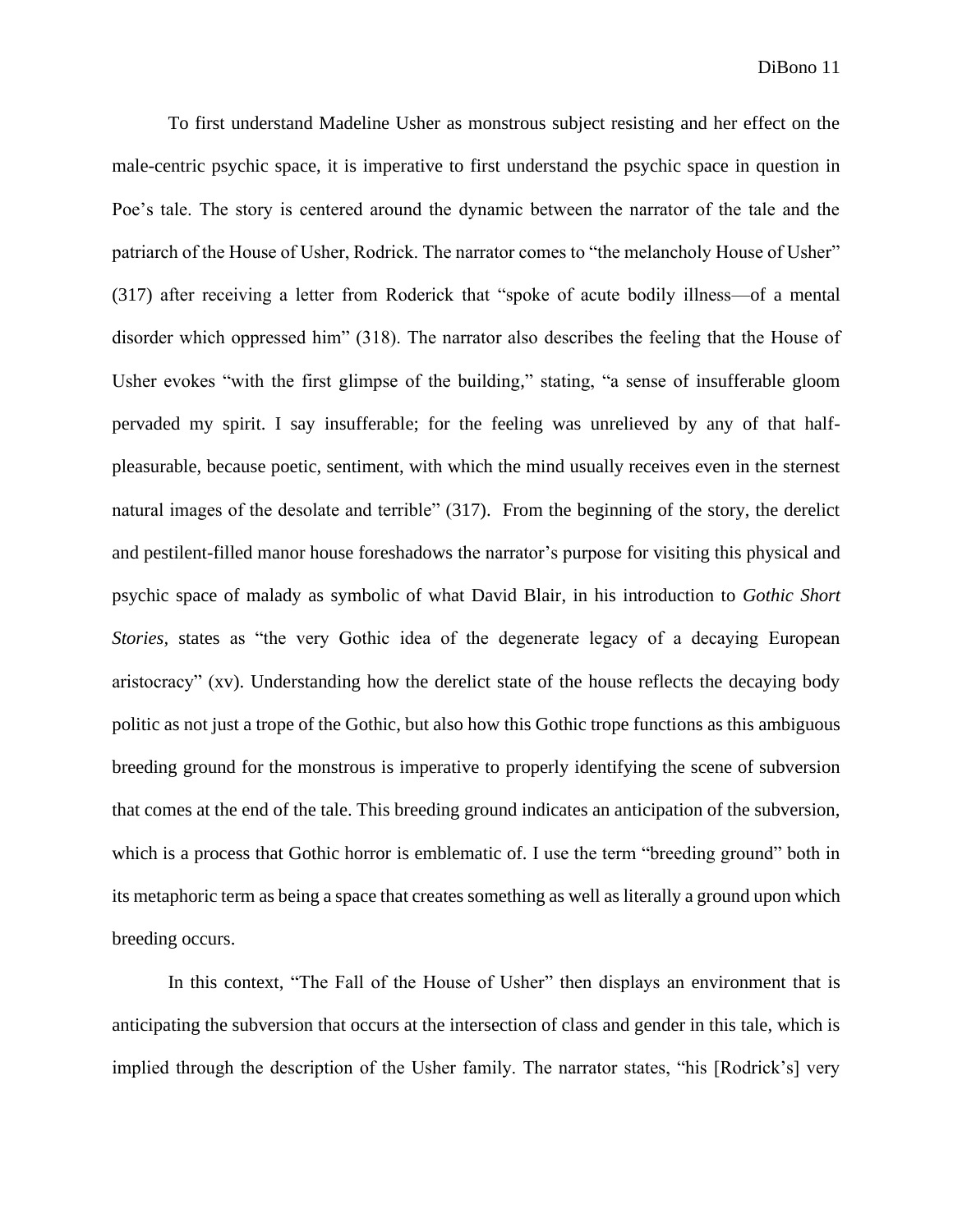ancient family had been noted, time out of mind, for a peculiar sensibility of temperament," adding that "the stem of the Usher race, all time-honored as it was, had put forth, at no period, any enduring branch, in other words, that the entire family lay in the direct line of decent, and had always, with very trifling and very temporary variation so lain" (318). These lines do more in implication than in overt description when alluding to the transgressions of the House of Usher, which underscores the House's "principal feature," its "excessive antiquity" (319). The implication, according to Nadal, "evokes an unspecified transgressional family trauma in which hints of historical change and aristocratic decay can be traced" (185). This "transgressional family trauma" could well be "hints of incest [and/or] a family curse" (186). The narrator alludes to an implied incestuous relationship between Rodrick and Madeline Usher and their family's "peculiar sensibility of temperament" (318). Another point where the narrator implies the possibility of Rodrick's incestuous obsession for his sister is when the narrator attempts to trace Rodrick's gloom "to a more natural and far more palpable origin—to the severe and long-continued illness—indeed to the evidently approaching dissolution—of a tenderly beloved sister—his sole companion for long years" (323). Therefore, the uncanny, the abject, and the monstrous all come out through the speculation of a supposed transgressive relationship. This trauma embodies itself as the maladies of the Usher twins, which have been considered "a family evil and one for which he despaired to find a remedy—a mere nervous affliction, he immediately added, which would undoubtably soon pass of" (322). Although there are afflictions that affect both Ushers, the focus of the story—or as the narrator states, "the object of my visit" (322)—is on the affliction of the sullen patriarch of the now dwindling Usher race. The narrator's focus on Rodrick is important to call attention to because the Usher line would continue through his supposed progeny, yet none have been produced and his foreshadowed death thus makes the fall of the Usher race imminent. This is where the concept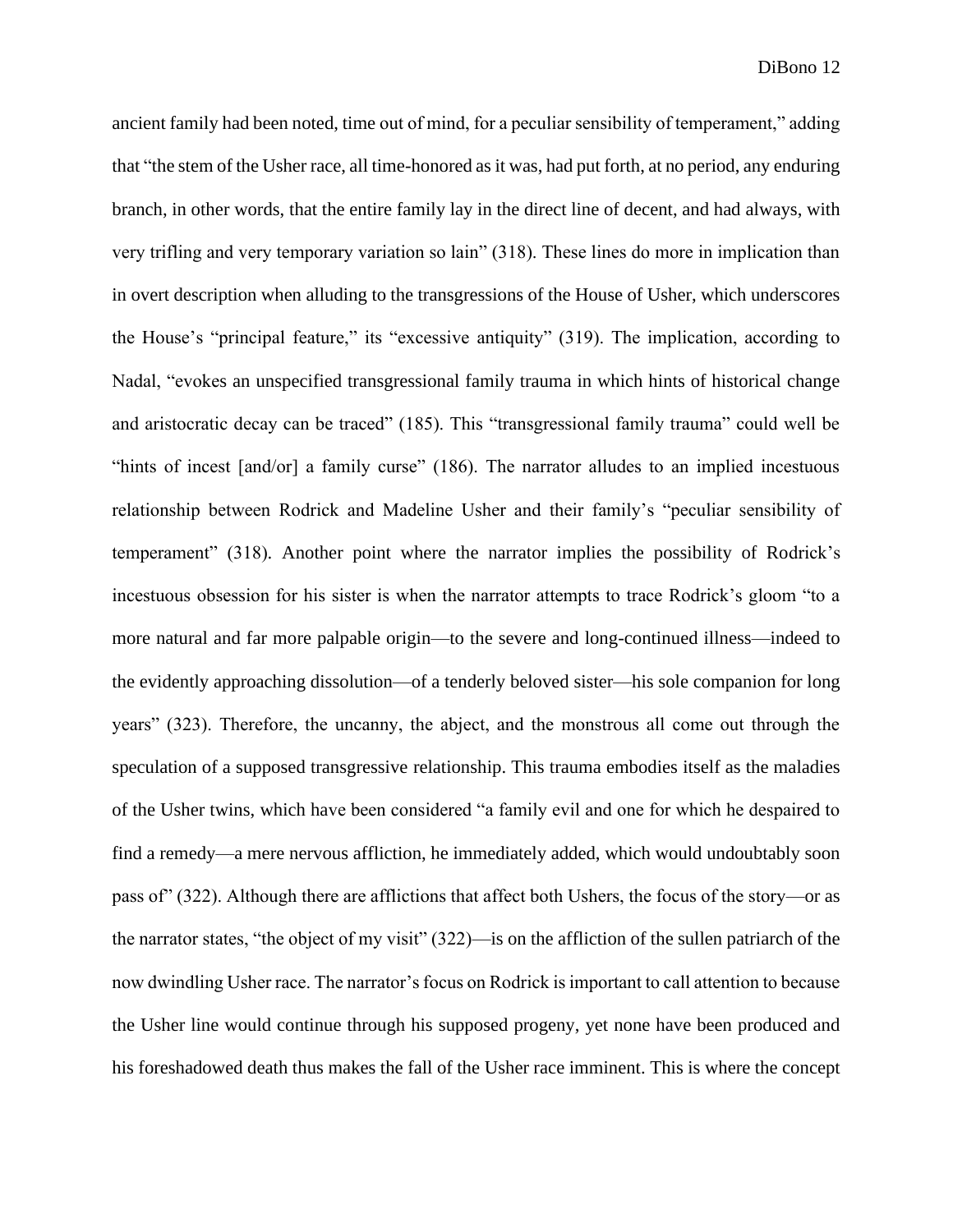of futurity and queer oppositionality comes into play in this tale. When discussing the concept of reproductive futurity, Lee Edelman states that:

For politics, however radical the means by which specific constituencies attempt to produce a more desirable social order, remains, at its core, conservative insofar as it works to *affirm* a structure, to *authenticate* social order, which it then intends to transmit to the future in the form of its inner Child. That Child remains the perpetual horizon of every acknowledged politics, the fantasmic beneficiary of every political intervention. Even proponents of abortion rights, while promoting the freedom of women to control their own bodies through reproductive choice, recurrently frame their political struggle, mirroring their anti-abortion foes, as a "fight for our children—for our daughters and our sons" and thus a fight of the future. (3)

Edelman identifies a key component to conservative ideology, which is the conflation of the Child with an assured future, Children—as we shall see when discussing *Turn of the Screw*—are emblematic of a future of reproduction, because they are both the product of reproduction and are assumed to reproduce in the future as adults. As I have previously implied, the Usher family partake in "transgressive relationships" and they do so in order to assure a reproductive futurity of the Usher race. Therefore, the House of Usher is indeed a "breeding ground" in both senses of the term. It is assumed that Rodrick and Madeline are supposed to continue their family traditions and assure the continuance of the Usher race. Yet, the implication of incest paired with the diseases and disabilities that Rodrick and Madeline proport to have also anticipate not just an interruption but an end of this family cycle, a subversion of the incestuous patriarchal structure.

The aforementioned immanent destruction of the House of Usher is emblematic of Madeline Usher's function in this text leading to the scene of subversion. As Hayes aptly states,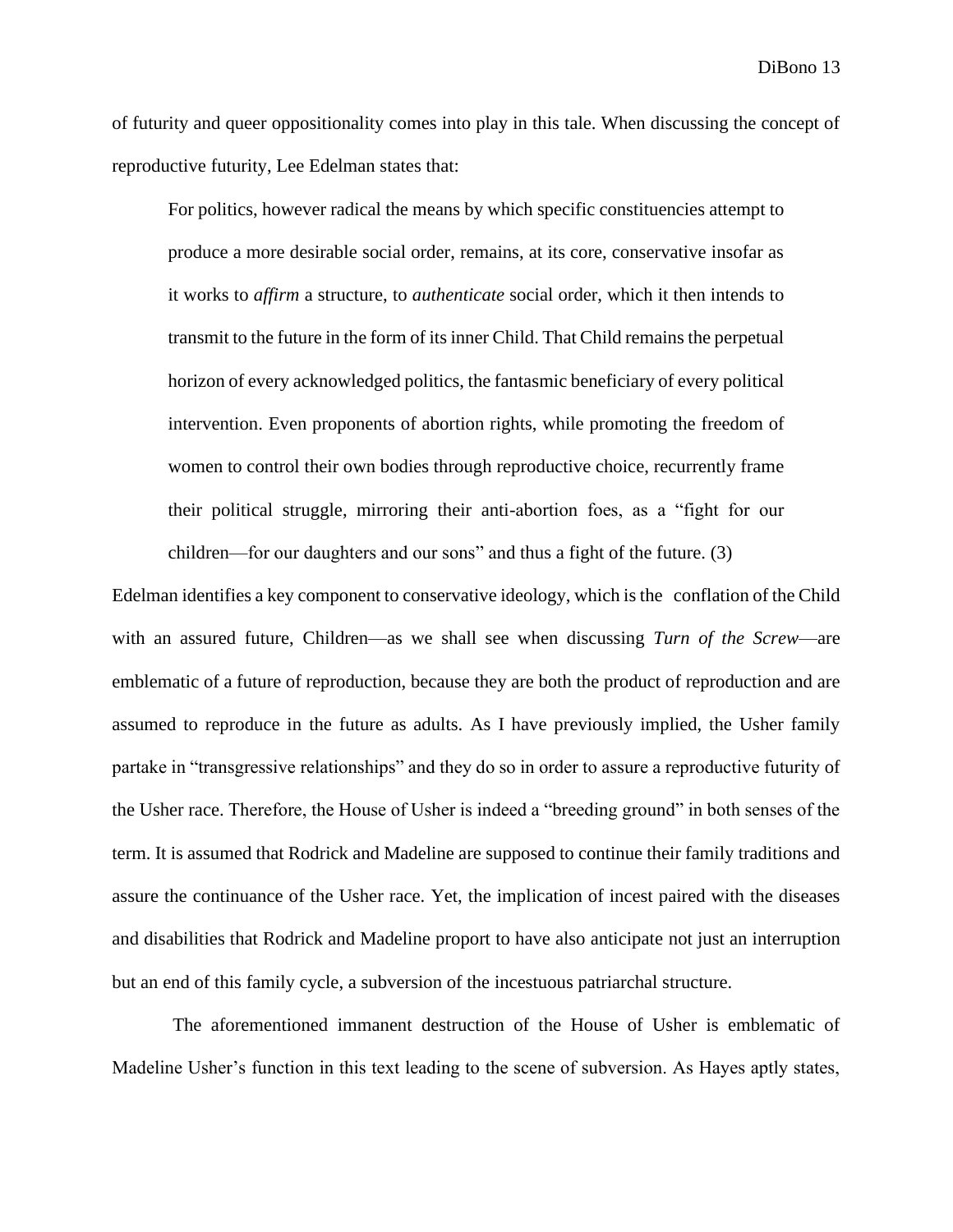"Madeline Usher serves to act as both *monstrare* and *monare—*she is a portent of the moral and literal fall of the Usher line and its house" (4-5). In this quotation, Hayes is referring to the etymology of the term monster, which is to demonstrate (*monstrare*) and to warn (*monare*), and this is Madeline's monstrous function in the narrative. The tale first demonstrates Madeline's function when the narrator describes how Rodrick describes Madeline, which is as if she died before the narrator's arrival, stating, "Her disease…would leave me…the last of the ancient race of the Ushers" (323). Rodrick is speculating on the determined passing of Madeline Usher, and the peculiar timing of the next scene that takes place is a response to this speculation, as the narrator states, "while [Roderick] spoke, Madeline (for so she was called) passed slowly through the remote portion of the apartment, and, without having noticed my presence disappeared. I regarded her with utter astonishment not unmingled with dread...A sensation of stupor oppressed me, as my eyes followed her retreating steps" (323). The liminality of her physical presence thus evokes the psychic interruption and power that she has over the gaze of the narrator, who is in "utter astonishment not unmingled with dread" (323), which is a feeling that "oppresses" him. The narrator expresses an anxiety regarding Madeline's presence after hearing Rodrick state that she had passed. This spectral spectacle establishes the psychic effect Madeline Usher as monstrous has on the male-centric space, because "the monster's body is both corporeal and incorporeal" (Cohen 38-39). Here Madeline embodies the monstrous liminality of being both present, but also ethereal, which grants her a psychic power over the space that looks to make her abject. Hayes discusses this ambiguous and seemingly undead presence, which is akin to Cohen's point on the form of the vampire, when she states:

This almost vampiric imagery is extended to Madeline, a narcoleptic and yet another beautiful young woman suffering from a wasting disease. Yet her presence,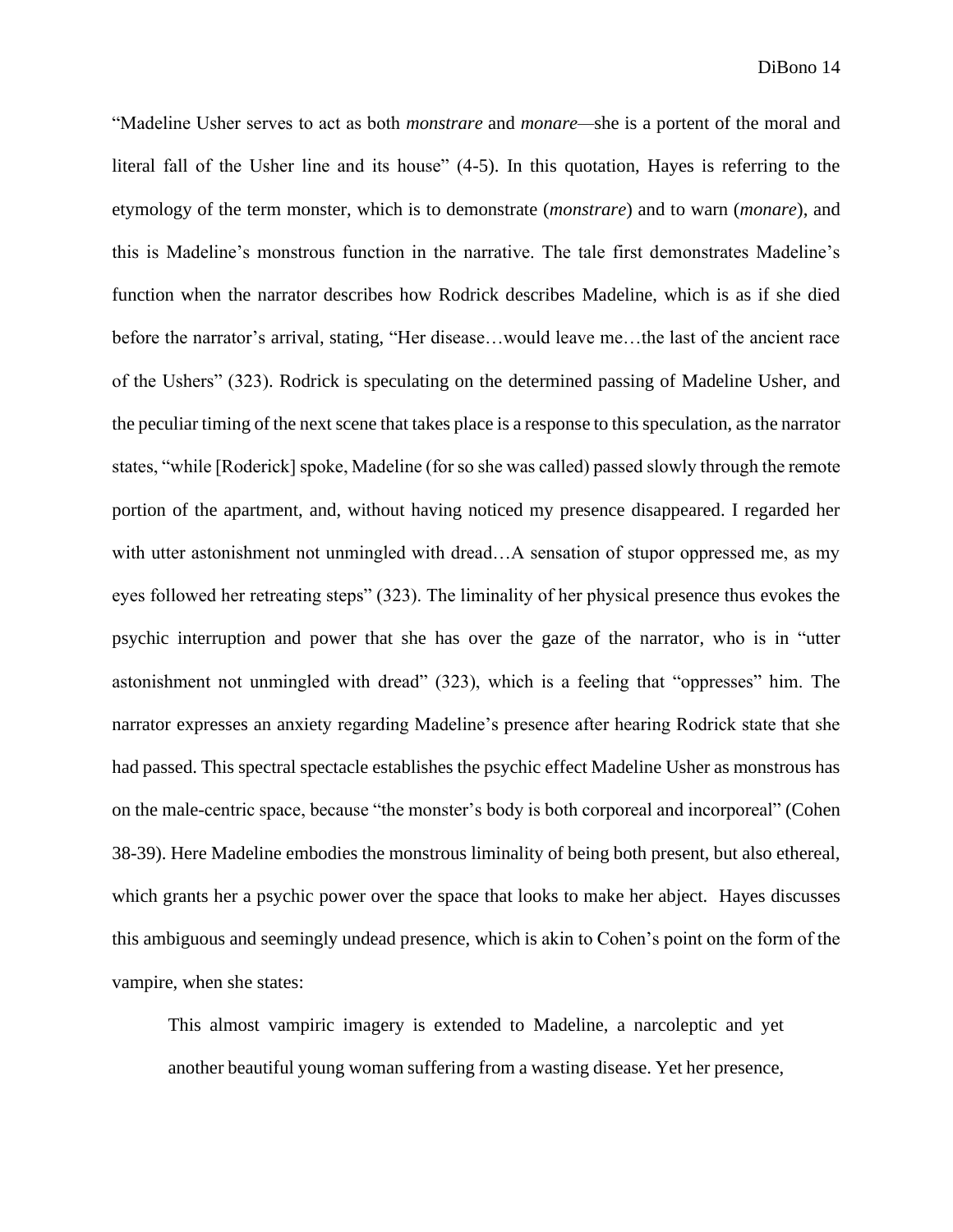although she is only glimpsed (alive) on two occasions by the narrator, permeates the house. Her mysterious hold over her brother is such that after her initial 'death' Roderick insists on preserving her body in one of the many vaults beneath the mansion for 2 weeks prior to her official internment. (5)

The concept of Madeline's presence permeating the house is indicative of her psychic effect on the male-centric space. The possibility of her resurfacing from her internment is a central point of anxiety for the men of the story—more so Rodrick than the narrator. Viewing her in the context that vampiric imagery evokes an understanding that she is the embodiment of death and pestilence that floods the psychic and physical space of the House of Usher similar to the "pestilent and mystical vapor" (319) that surrounds the threshold of the Usher estate.

Besides Rodrick's seemingly incestuous obsession for his twin sister, he is also obsessed with keeping her concealed and, most importantly, contained. After this initial introduction to Madeline, in which she is cast as a ghostly, apparitional figure, the narrator states that "for several days ensuing, her name was unmentioned by either Usher or myself" (324), which is indictive of the orienting power she carries in evoking the anxiety of the male space. In this statement by the narrator, the attempt to conceal Madeline is commencing. Instead of reconciling with her liminal positionality at the threshold of being perceived and conceived as well as the threshold of materiality and ethereality, the narrator and Rodrick seek to erase Madeline by making her abject. The narrator clearly articulates this desire to make Madeline abject through Rodrick's act of concealing and containing Madeline when he states, "his intention of preserving her corpse for a fortnight (previously to its final internment) in one of the numerous vaults within the main walls of the building…The brother had been led to his resolution (so he told me) by consideration of the unusual character of the malady of the deceased" (328). The narrator uses the phase "a donjon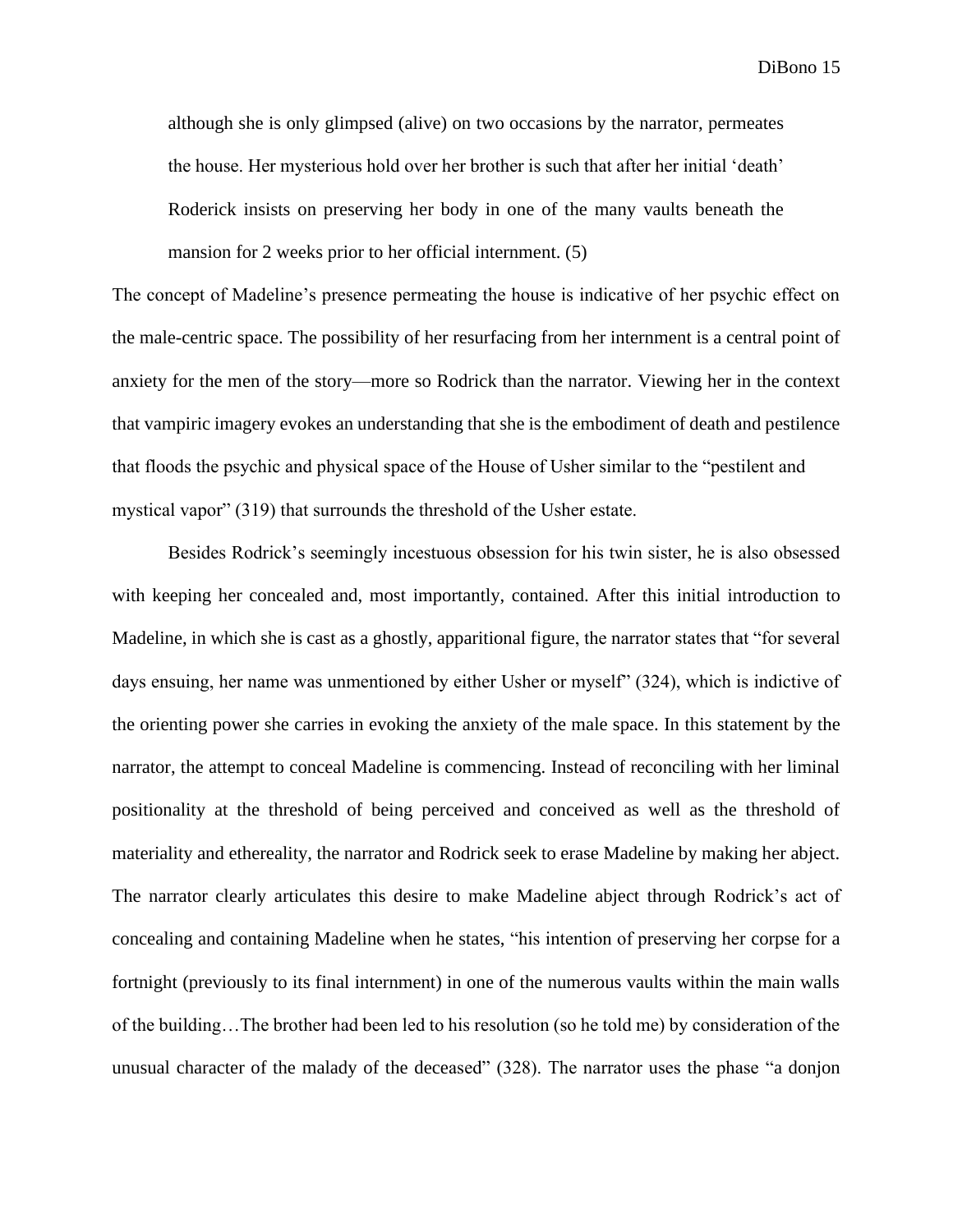keep" (329) to describe this vault once depositing the corpse of Madeline, which implies that the temporary entombment of Madeline Usher's body is more of an internment. Now having articulated Rodrick's desire to conceal and intern Madeline, this act is contradictory to preserving the Usher race, because his anxiety of the monstrous feminine overpowers the patriarchal pressure of reproductive futurity. This overpowering of anxiety *seems* to be an act of Rodrick thus giving him the power, yet it is the monstrous feminine that is the impetus of such an anxiety therefore showing that it is the monstrous that is the center of the act of denying reproductive futurity. That being said, Hayes does aptly articulate Rodrick's intention of this internment, stating, "the larger notion of containing the feminine in order to control its monstrous threat to a particular patriarchal milieu. Rodrick needs to contain his sister in order to perpetuate the Usher line" (5). This intention of Madeline's internment is accurate to the pattern of behavior needed to keep the deteriorating hegemonic structure of aristocratic patriarchy going since Madeline is the warning of the destruction to come. Even the material of the vault is symbolic of Rodrick's desire to contain Madeline. The narrator describes the vault being "sheathed in copper [and] the door, of massive iron, had been, also, similarly protected" (329). Hayes elaborates on the significance of copper and iron in this encasement, stating, "copper was associated with eternal feminine youth, and iron was regularly used as a ward against ghost and spirits. This coupled with Rodrick's preferred reading material…signifies that Rodrick took steps to ensure that Madeline, and all she represents, was properly contained. However, the threat of the feminine monstrous maintains" (5). Therefore, the vault not only signifies the repression of the generational trauma in the psyche, but also the containment of the conduit of this trauma in the monstrous form of Madeline's corpse. The narrator describes Madeline Usher's body as having "the mockery of a faint blush upon the bosom and the face, and the suspiciously lingering smile upon the lip which is so terrible in death" (329), and the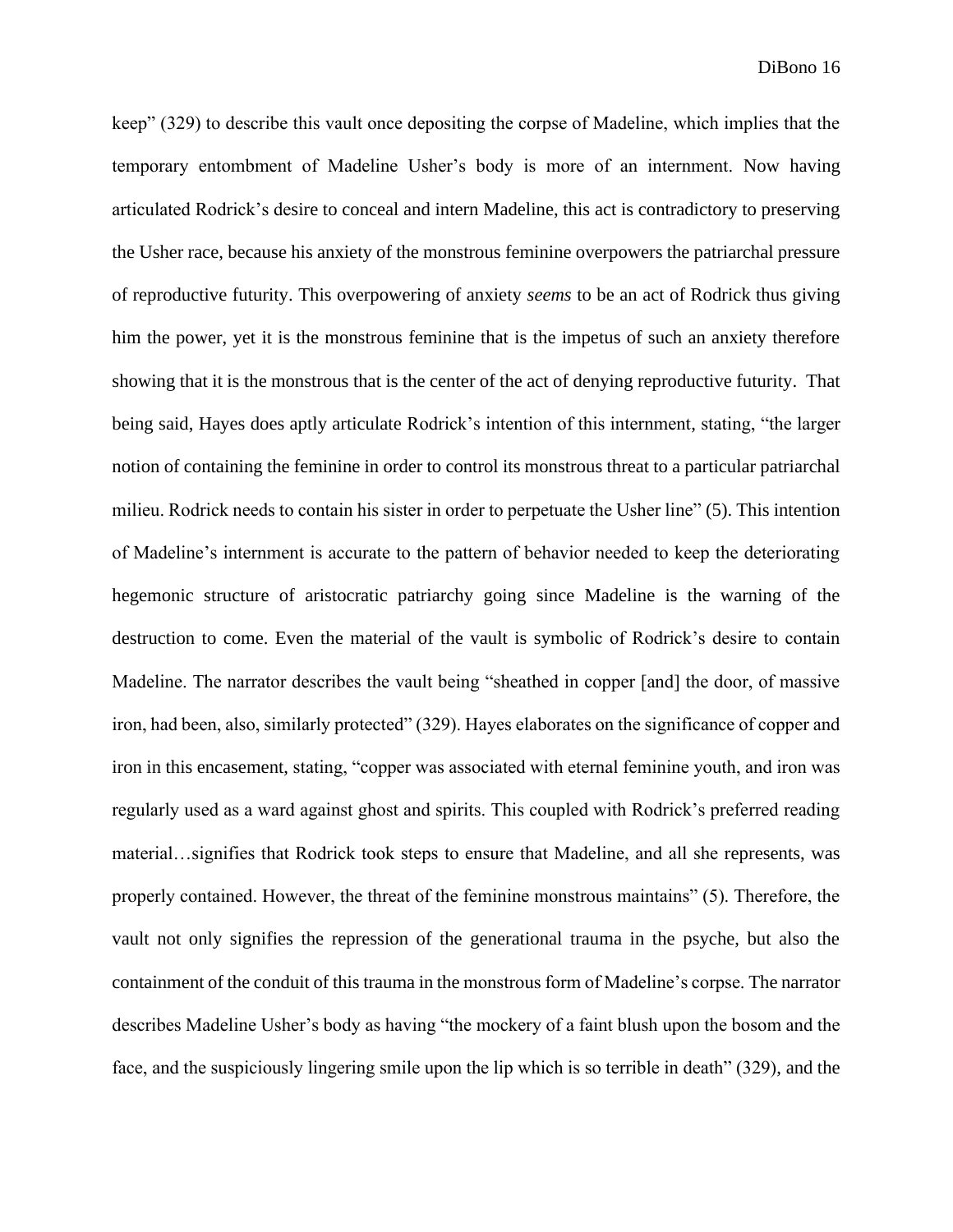statement of the "suspiciously lingering smile" points to the anxiety of the monstrous feminine being able to return. Due to this anxiety of a monstrous transformation of the feminine Usher, Rodrick seeks to preserve her femininity prior to death, a femininity informed by the hegemonic powers of patriarchy and their upper class. However, this internment and the abjection it perpetuates fails.

The patriarchy fails to contain the monstrous feminine in this text, which leads to the sanguineous crescendo of this Gothic tale. After the narrator and Rodrick have "deposited [their] mournful burden" (329), the narrator describes how when retiring to bed, he "experienced the full power of such feelings…[he] struggled to reason off the nervousness which had dominion over [him]" (330). Here the narrator displays how the monstrous feminine has a psychic effect on the male-centric space even when Madeline is concealed and contained, thus showing the failure of such a containment and the anticipation of her resurfacing. Her resurfacing and the subsequential effects that it has brought is what I would like to call the "scene of subversion." When Madeline Usher returns with "blood upon her white robes, and the evidence of some bitter struggle upon every portion of her emaciated frame" (335), the failure of the containment at the hands of the patriarchy physically manifests as this almost vampiric image of Madeline Usher who had broken out of her containment. This scene of subversion is a key moment of the monstrous that Cohen articulates as a "refusal to participate in the classificatory 'order of things' … [and these monsters] are disturbing hybrids whose externally incoherent bodies resist attempts to include them in any systematic structuration. And so the monster is dangerous, a form suspended between forms that threatens to smash distinctions" (40). The distinction that Madeline Usher's "form between forms" seeks to smash is the gender distinction. In breaking free of her premature tomb, she refuses to be caged by patriarchal hegemony and made abject to maintain the peace and comfort for the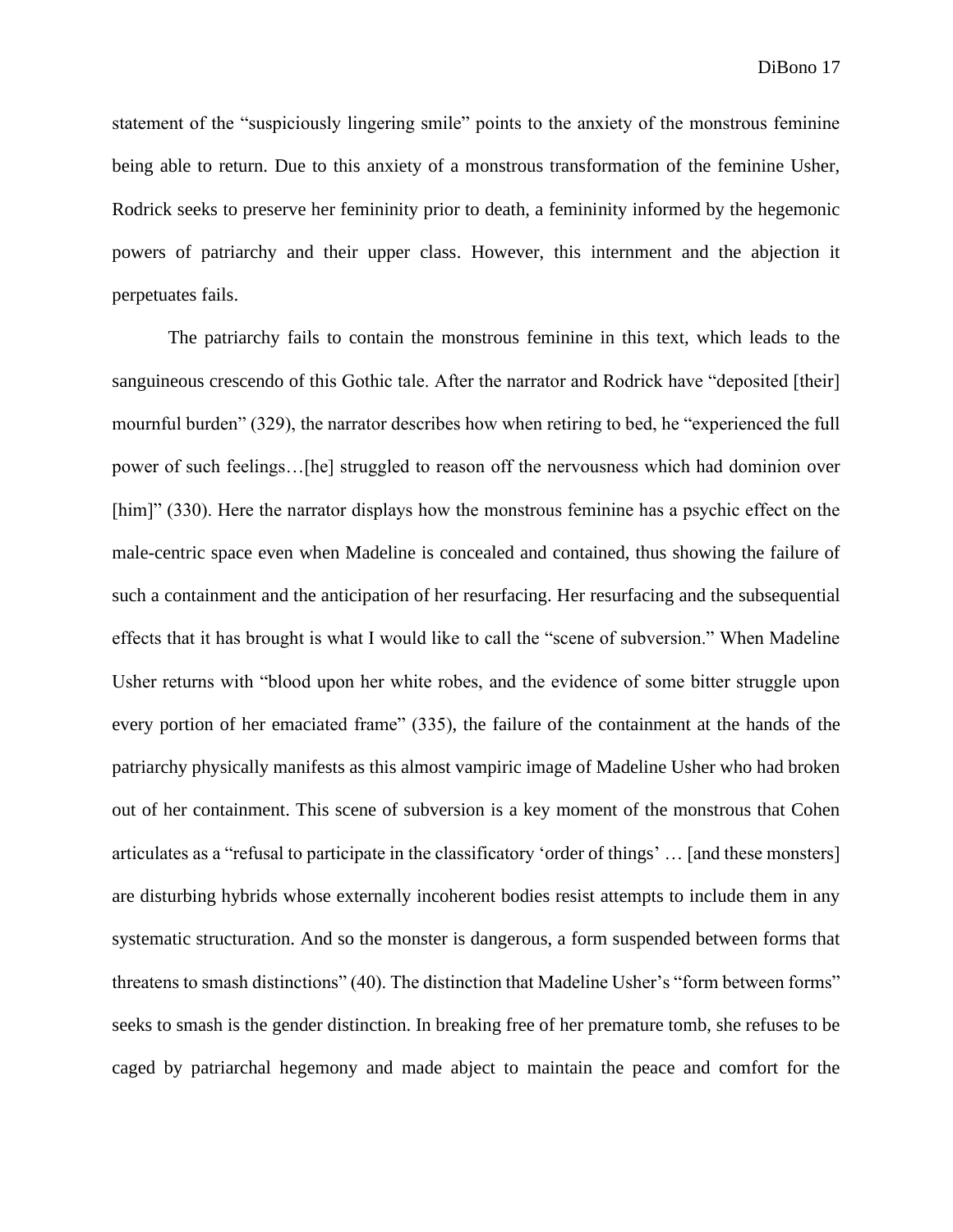oppressive power of the masculinist space. In this scene, the bloody Madeline Usher is this harbinger of destruction to the Usher house and line while also being an embodied reminder of menstruation—through the imagery of her clothes covered in blood—thus confronting the masculine space with the monstrous feminine form as an act of rejection from her oppression.

This confrontation with the monstrous feminine also resurfaces the repressed trauma of castration anxiety in the masculine space. Barbra Creed best articulates this function of the monstrous feminine in "Horror and the Monstrous-Feminine: An Imagery of Abjection" when she states, "the concept of the monstrous-feminine, as constructed within/by a patriarchal and phallocentric ideology, is related intimately to the problem of sexual difference and castration…the *difference* of female sexuality as a difference that is grounded in monstrousness and that invokes castration anxiety in the male spectator" (212). Reading this scene of the monstrous feminine as a scene of subversion suggests that Madeline does not accept her given positionality as feminine object for men to gaze upon or speculate about. Rather than being viewed in these positionalities, Madeline Usher presents herself as monstrous subject; therefore, she claims her selfhood outside of the constraints of hegemony and thus destabilizes the norm thus bringing the story to its catastrophic end. At the end, the narrator describes, "the mighty walls rushing asunder—there was a long tumultuous shouting sound like the voice of a thousand waters—and the deep and dank tarn at my feet closed sullenly and silently over the fragments of 'the House of Usher'" (335-336); it is here that the result of the monstrous subject's scene of subversion is fulfilled, where the phallic symbol of patriarchal hegemony, the Usher estate, comes crumbling due to the power of the monstrous feminine.

It is imperative to see Madeline Usher's rise into monstrous subjectivity vis-à-vis her scene of subversion as a function of the Gothic horror genre in order to develop the concept that the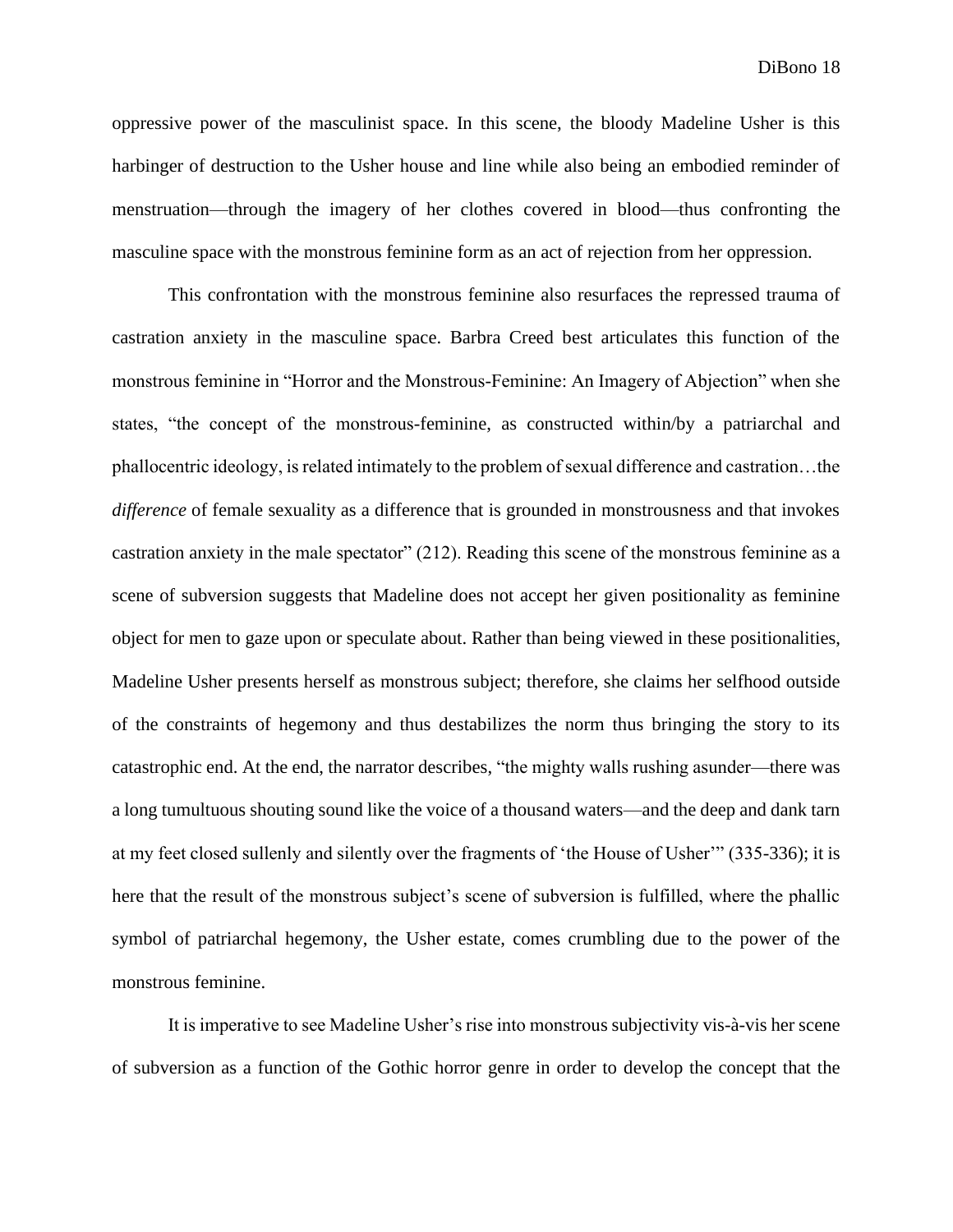Gothic horror genre as one of radical resistance. As Jack Halberstam states regarding Gothic horror as a genre in "Parasites and Perverts: An Introduction to Gothic Monstrosity":

Gothic fiction is a technology of subjectivity, one which produces the deviant subjectivities opposite which the normal, the healthy, and the pure can be known. Gothic, within my analysis, may be loosely defined as the rhetorical style and narrative structure designed to produce fear and desire within the reader. The production of fear in a literary text…emanates from a vertiginous excess of meaning. Gothic, in a way, refers to an ornamental excess…a rhetorical extravagance that produces, quite simply too much…and part of the experience of horror comes from the realization that meaning itself runs riot. (149)

In this definition, Halberstam discusses how the Gothic is "a technology of subjectivity" and that the overstimulation of and meaning creates a narrative able to invoke horror, which "The Fall of the House of Usher" best represents in Madeline Usher's scene of subversion and subsequent monstrous subjectivity. As Madeline Usher displays in her claiming of her monstrous "deviant" subjectivity and denying any form of reproductive futurity of the Usher race, she does not define "the correct" subjectivity in the story, because her subjectivity by the end does not get "corrected" but rather is the tool of correction or deviant punishment. Her monstrous subjectivity strips the patriarchal subjectivity of its meaning and function, in effect castrating the male space. This power to strip hegemony of its meaning and function is the kernel that defines the Gothic horror genre as a genre of resistance. As Cohen states in his seventh thesis, "these monsters ask us how we perceive the world, and how we have misrepresented what we have attempted to place. They ask us to reevaluate our cultural assumptions about race, gender, sexuality, our perception of difference, our tolerance toward its expression" (52). Therefore, monstrous subjectivity is a technology of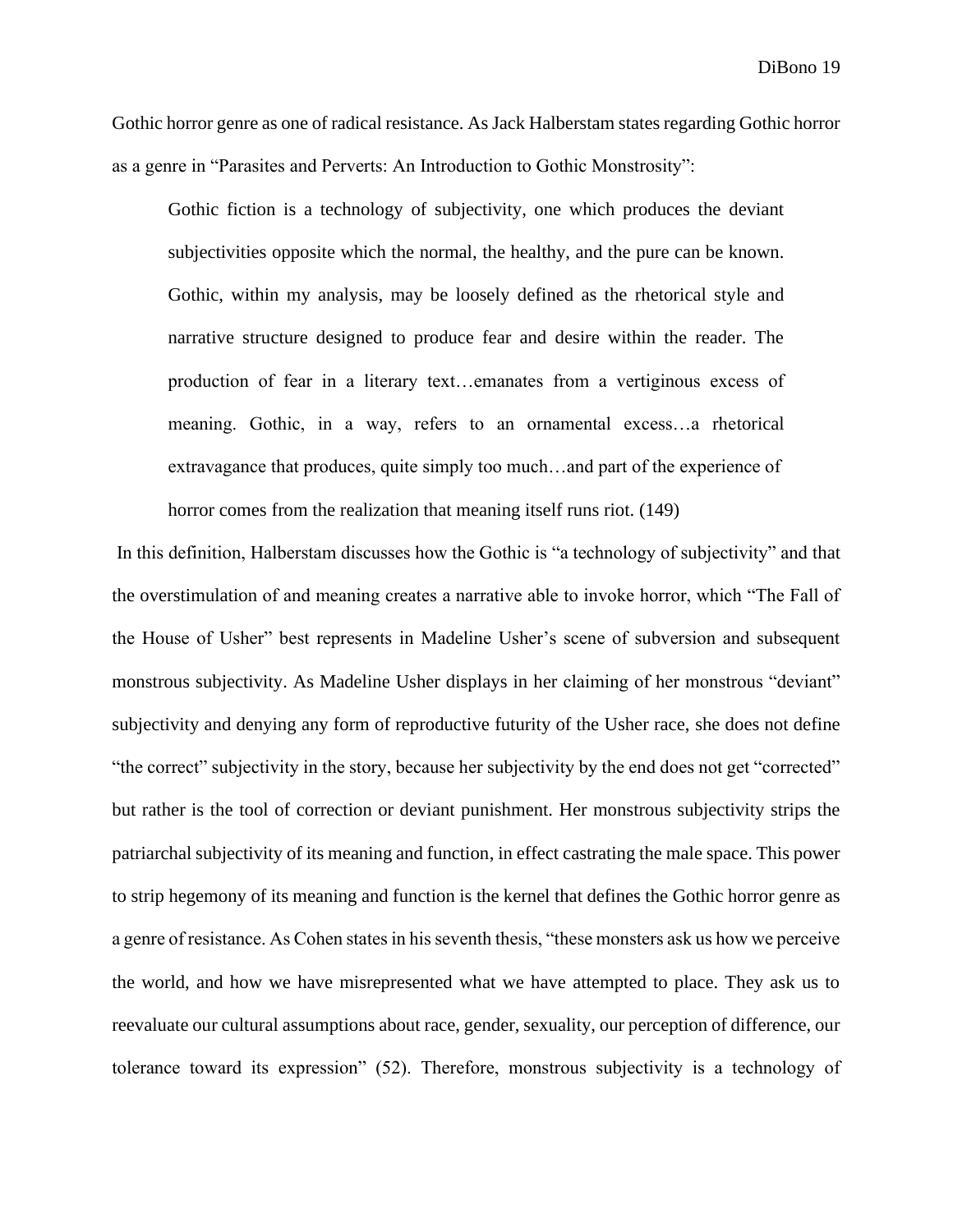resistance that produces the means of its own selfhood by freeing itself from the constraints of the oppressive hegemony looking to contain, conceal, or destroy the monstrous.

#### **Queering the Screw: Subversive Performativity of Childhood & a Futurity Rejected**

Henry James' Gothic horror novella, *The Turn of the Screw,* was originally published serially in *Collier's Weekly* from January 27- April 16, 1898. Then in October of the same year, James' widely popular ghostly tale was collected and published as part of *The Two Magics.* As David Bromwich and Phillip Horne state in their introduction to the 2011 Penguin Classics edition of the novella, "'The Turn of the Screw' holds a unique place in the canon of Henry James' fiction. Alongside 'Daisy Miller' (1878), and *The Portrait of a Lady* (1881), it has proved the most lastingly popular of his works. Yet the prose is that of James' intricate later style, and the narration has the quality of a controlled experiment" (xiii). The concept of *The Turn of the Screw* being a "controlled experiment" using ambiguity as its stimuli is the narrative locus that lends well to the horror in this novella. This experiment is prefaced with a Christmas scene, where wealthy folk tell ghost tales around the hearth—a typical custom in Victorian society (see Dickens' *A Christmas Carol*). One gentleman in particular sends for a manuscript of a tale deemed "too horrible…for general uncanny ugliness, horror, and pain" (4). The manuscript in question was gifted to this gentleman by his sister's governess and this horror-filled narrative is her account of the events at her previous job at a country estate called Bly Manor. The narrative account depicts the Governess' decent into ambiguous dread over the potential corruption of her two wards, Miles and Flora, at the hands of two ghosts of former staff: Peter Quint, the master's old valet, and Miss Jessel, the governess before the narrator of this account. The governess's perception of the children starts out with her perceiving them as "Raphael's holy infants" (13), but as the ambiguity and horror begin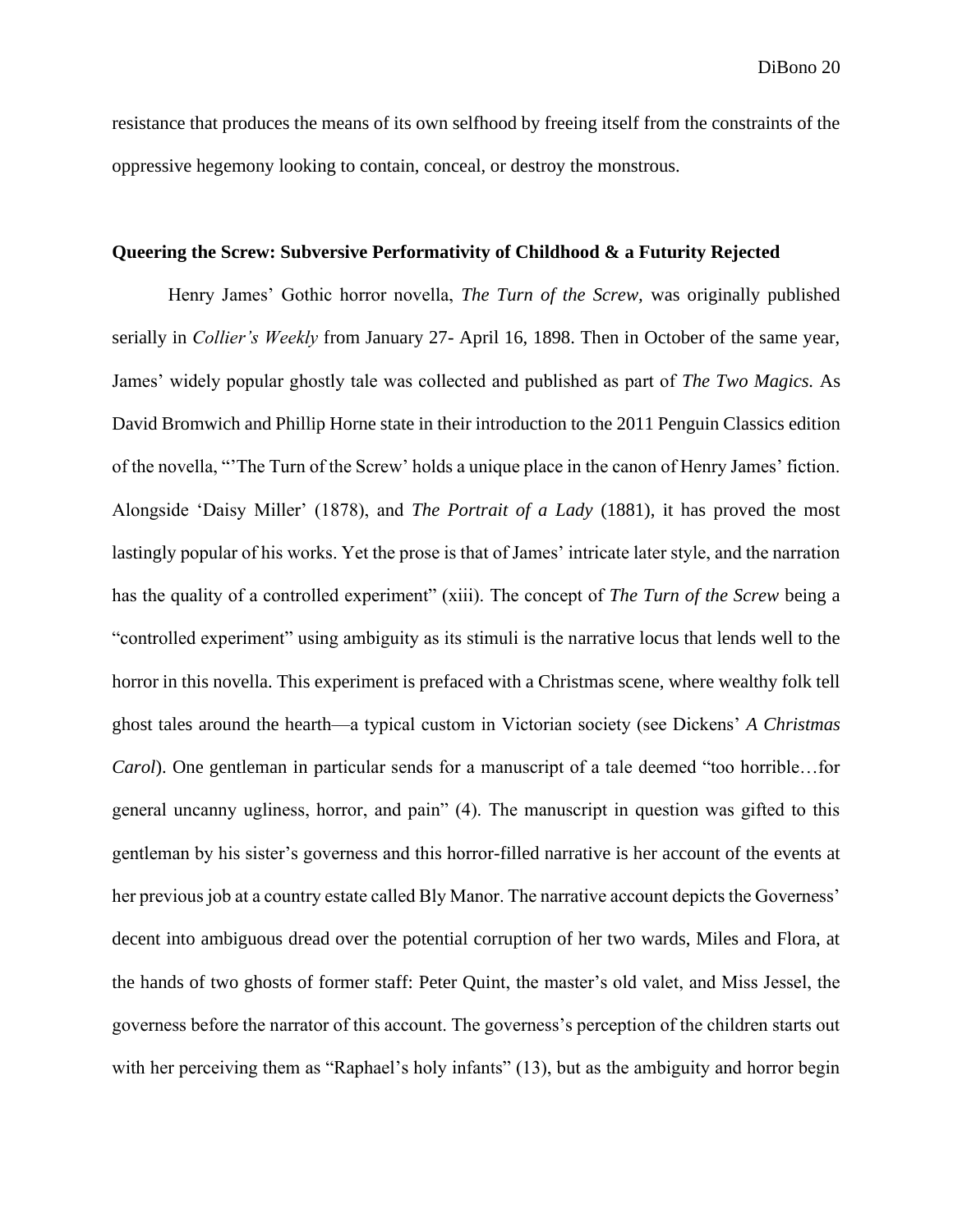to settle in and the governess' dread incrementally increases, her perception of the children also begins to dwindle to "little wretches" (75). Her attempt at saving these children from their possible corruption leads to disastrous results, with Flora ill and leaving Bly, and Miles dead by the story's end. Bromwich and Horne's description of James' prose in this novella as a "controlled experiment" is accurate—especially when considering how "the story turns on a question that belongs to metaphysics and morals: to what extent can our knowledge of reality be separated from the psychology of the person we rely on for a faithful description?" (Bromwich & Horne, xiii). However, moving the focus from the reliability of the narration to the implications of power and identity that the narrative develops unveils the novella to also be an "experiment in control."

What I mean by an "experiment of control" of course comes from the focus on the roles that the characters of the Governess, Miles, Flora, Peter Quint, and Miss Jessel take on—and, in some cases, problematize or subvert, which reveals a narrative of the failure of hegemonic power. The primary intersection of hegemony the text represents is that of class and gender. The governess, with her "supreme authority" (8), acts as an Althusserian ideological state apparatus (ISA) who seeks to regulate the household and interpollate the two children as subjects of their gender and class in the novella. However, her attempt at regulation/interpollation fails and she consequently projects her failures onto the ghosts—Peter Quint and Miss Jessel—who embody a queering of gender norms, spirits who intend to "corrupt" the impressionable youths under the governess' care. Specifically, I will be focusing on Miles and his supposed "corruption" by the ghost of Peter Quint. Understanding the adversarial dynamics between the governess and Peter Quint and Miles is key to understanding Miles' queer performance of monstrous subjectivity, a subjectivity that knowingly rejects the hegemonic power seeking to interpollate the monstrous subject(s) into its "normative context."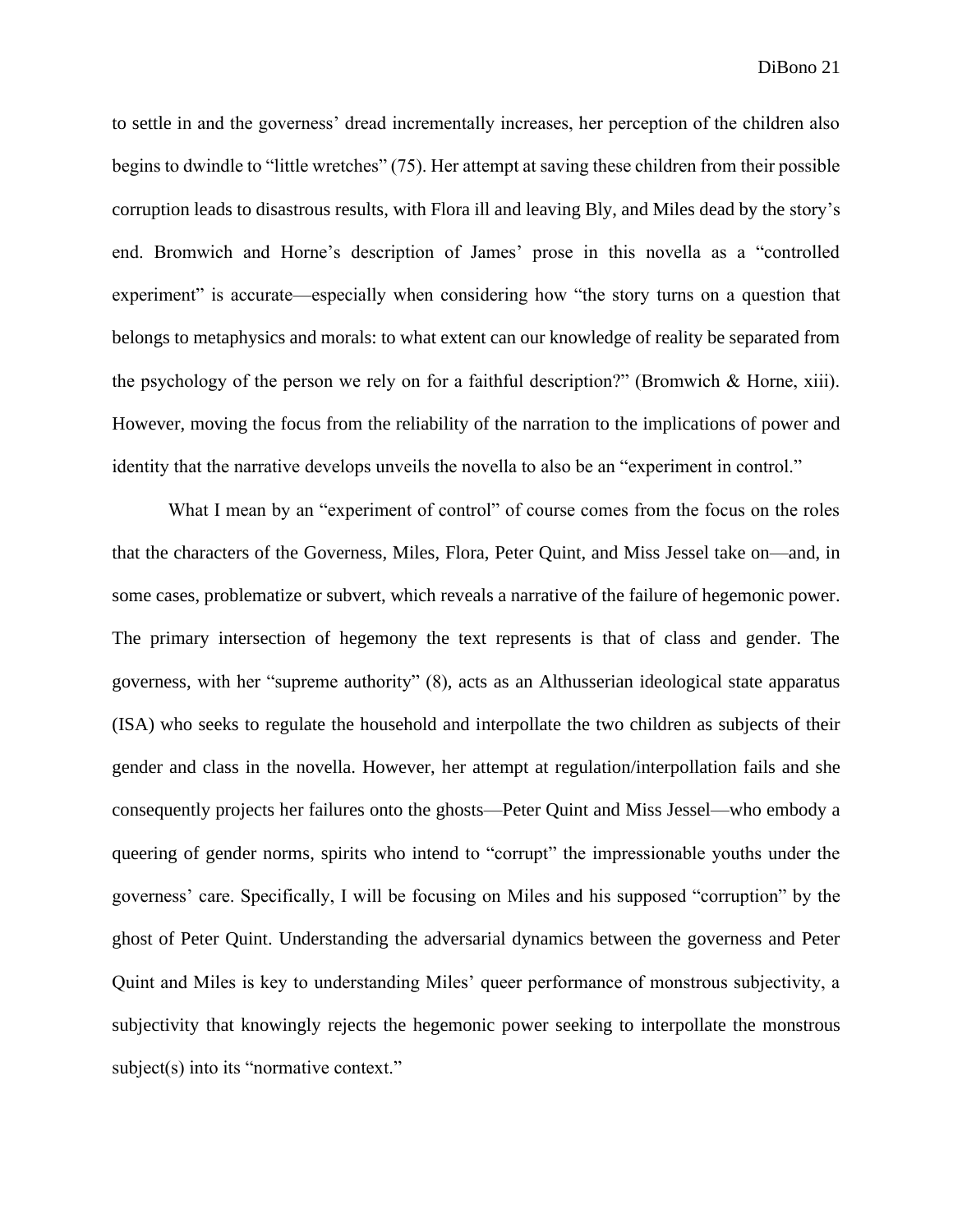In order to understand the subjectivity of Miles and Peter Quint as monstrous, it is important to first understand the Governess as this figure of power in the novella. The governess in this text (attempts to) fall under two categories of the Althusserian model of the ISA: the family ISA and the educational ISA. Althusser defines ISAs as "a certain number of realities, which present themselves to the immediate observer in the form of distinct and specialized institutions" (96). Understanding the governess as an intersection between the domestic and the educational ISAs is imperative in grasping where she fails at interpollating Miles and the implications thereof. She is positioned in a role of "supreme authority" (8), as the preface states, and she embodies that authority from the instant she meets Flora when she states, "it was a comfort that there could be no uneasiness in a connexion with anything so beatific as the radiant image of my little girl" (12). Here, the governess uses the term "my little girl" in regard to Flora to indicate a form of ownership over her, a sentiment she also shares for Miles with statements such as "my children" (30). The governess displays a form of surrogate maternal ownership of the children, which is indicative of the Family ISA; here, the governess makes it known that she is in control of these children as a de facto mother figure—even the title, *govern*ess speaks to her controlling function at Bly. Thus, when stating such sentiments as "to watch, teach, 'form' little Flora would too evidentially be the making of a happy and useful life" (13), the governess displays her position as educational ISA. The governess then blurs the delineation between the domestic space and the educational space, thus making Bly just a purely ideological space where the governess simply seeks to "form" them. Throughout the text, the governess reminds the reader of her station and the implied (or projected) responsibilities thereof. One such moment takes place in the unfolding of a key scene in the text, the first sighting of the "devious" Peter Quint. When remarking on her unfamiliarity with the specter, the governess states, "I just bridled a little with the sense of how my office seemed to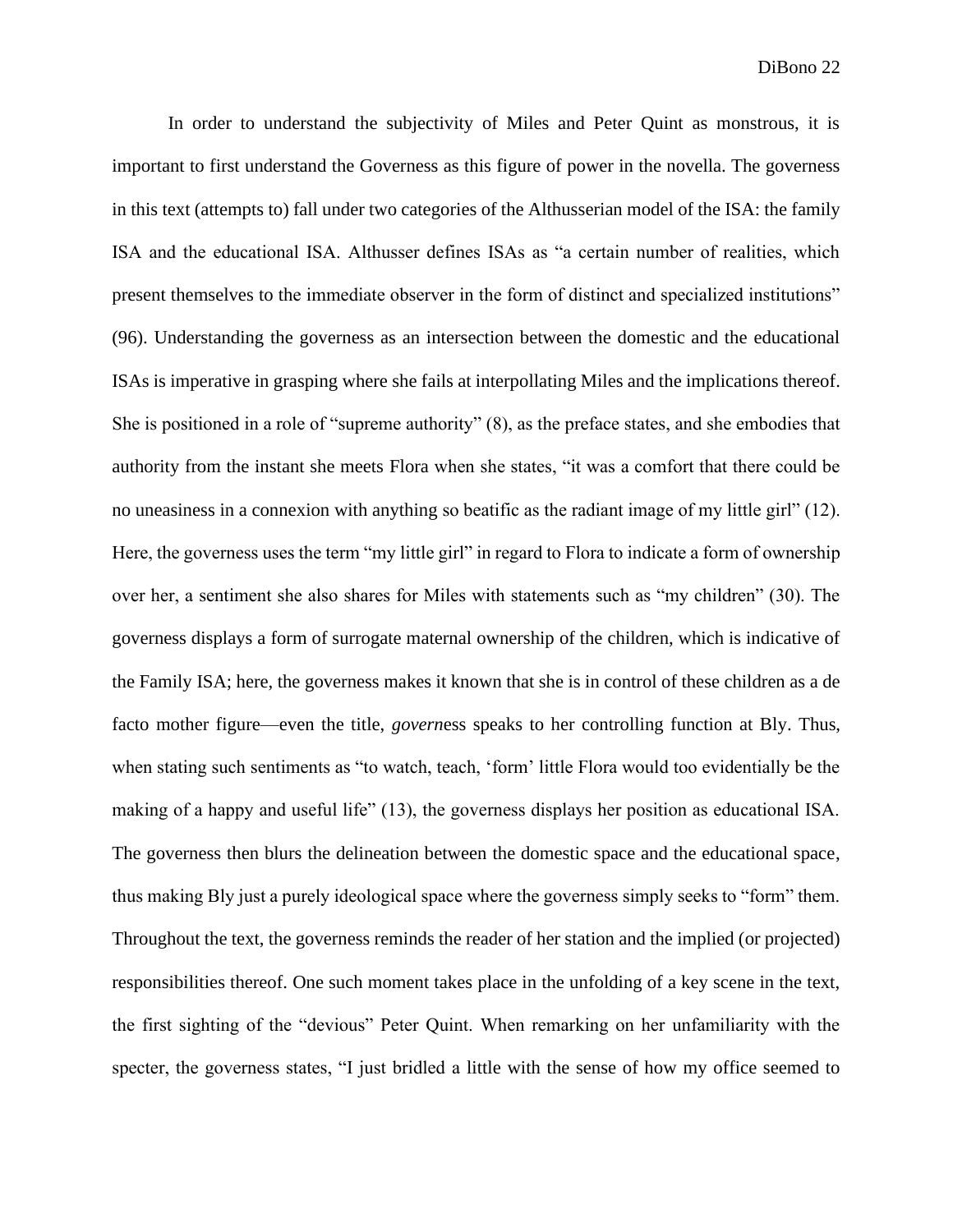require that there should be no such ignorance and no such person" (25). Here, the governess expresses how she as governess should know all persons who come and go at Bly, implying that she is *supposed* to be at the epistemological head of Bly's body politic, yet she falls short of knowing in this scene of being confronted by the monstrous. Also, in this instance she positions herself as an officer by calling her position "my office," thus indicating that her positioning as ISA in the framework of her narrative is a conscious one. Then, after deliberation with Ms. Grose, the maid whom the governess befriends, regarding Peter Quint's unwelcomed (re)appearance, the governess gives herself the role of "an expiatory victim" whose job it is to "guard the tranquility of the rest of the household," adding that it is "[t]he children in especial [she] should thus fence about and absolutely save" (38). The governess expresses her anxiety that these specters are after the children and it is therefore in her authority to "absolutely save" the children from this corrupting, uncanny Other that is invading her space of authority. The governess is setting up the psychological stage of what will be a queer performance of monstrous proportions.

The definition of queer that I seek to implement in regard to Quint and Miles is best articulated by Lee Edelman in *No Future: Queer Theory and the Death Drive,* when he states:

To make the claim I examine here in this book the pervasive invocation of the Child as the emblem of futurity's unquestioned value and purpose against it the impossible project of a queer oppositionality that would oppose itself to the structural determinants of politics as such, which is also to say that would oppose itself to the logic of the opposition. This paradoxical formulation suggests a refusal—the appropriately perverse refusal that characterizes queer theory—of every substantialization of identity, which is always oppositionally defined, and, by extension, of history as a linear narrative (the poor man's teleology) in which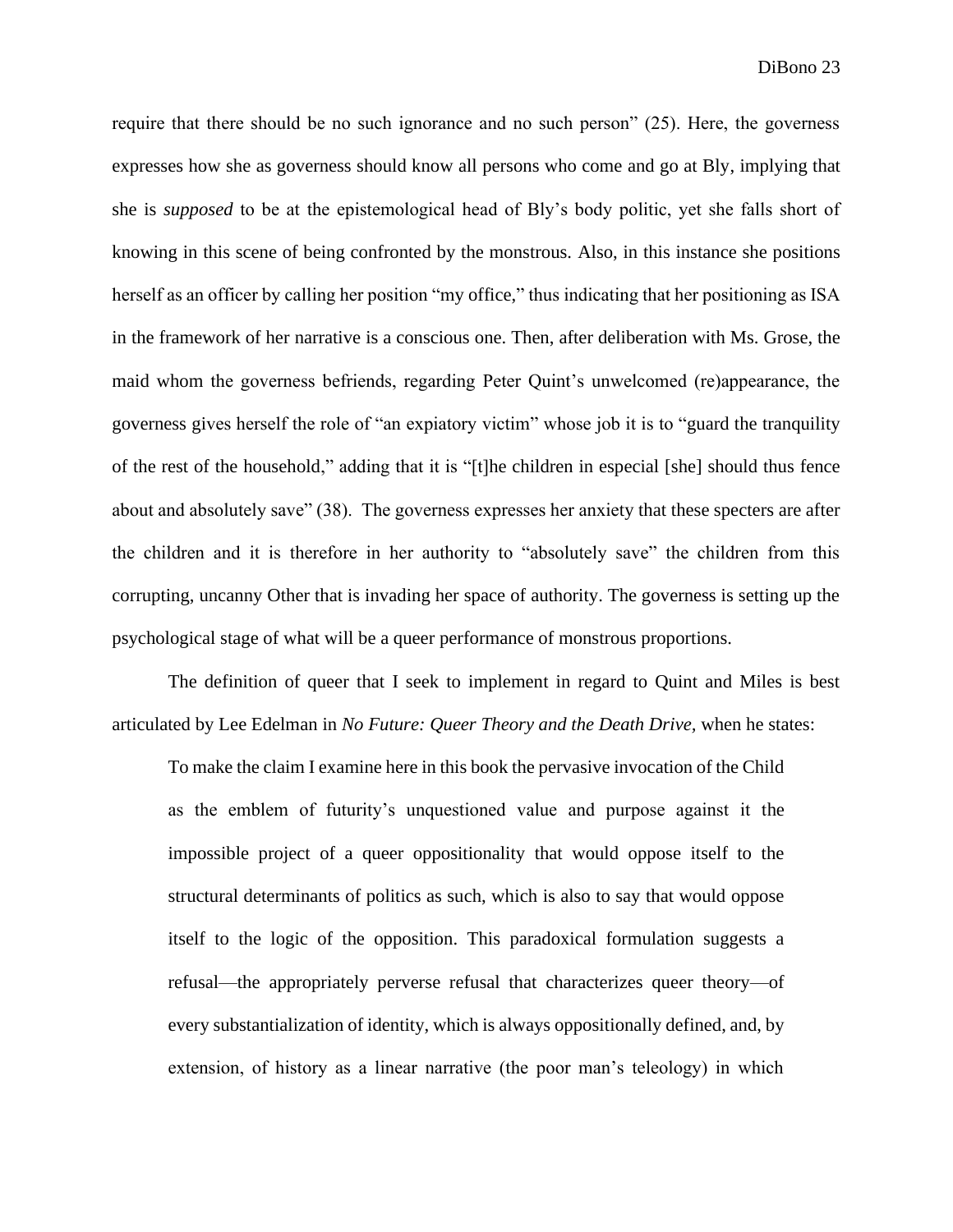meaning succeeds in revealing itself—*as itself*—through time. Far from partaking of this narrative moment toward a viable political future, far from perpetuating the fantasy of meaning's eventual realization, the queer comes to figure the bar to every realization of futurity, the resistance, internal to the social, to every social structure or form. (3-4)

This definition of queerness as always consciously oppositional and anti-futural is imperative to understanding Miles's and Quint's effects on the governess. Throughout the novella, Miles indicates a level of acute awareness of his position in the governess' "experiment of control." This awareness, however, is not one of nefarious intent as the governess projects. Rather, as Adam McCune states, "*The Turn of the Screw* is the story of the *children's* desires, how their desires are inhibited by the governess and how the children perform childhood and adulthood to get what they want…the children's desires are all perfectly ordinary and may be summed up by the desire to live for themselves rather than their governess" (952). McCune hits at a crucial detail regarding the desires of the children that intersects with Edelman's definition of queerness being oppositional to (normative) authority. The children's desires are by definition queer desires and the inclinations of nefariousness and corruption are projections on the part of the governess which all happen after receiving a lack of details as to why Miles has been expelled from school. Then throughout the novella, the governess constantly reflects on how Miles is "certainly quite unpunishable" (29), but at the same time she recounts how "if he had been wicked, he would have 'caught' it, and I should have caught it by the rebound—I should have found a trace, should have felt the wound and the dishonour" (29). In this instance—and many others like it—the governess engages in a form of Foucauldian panoptical surveillance with her gaze, seeking the "corruption" or, rather, seeking the queerness that got Miles expelled. The governess is always in constant anticipation of the moment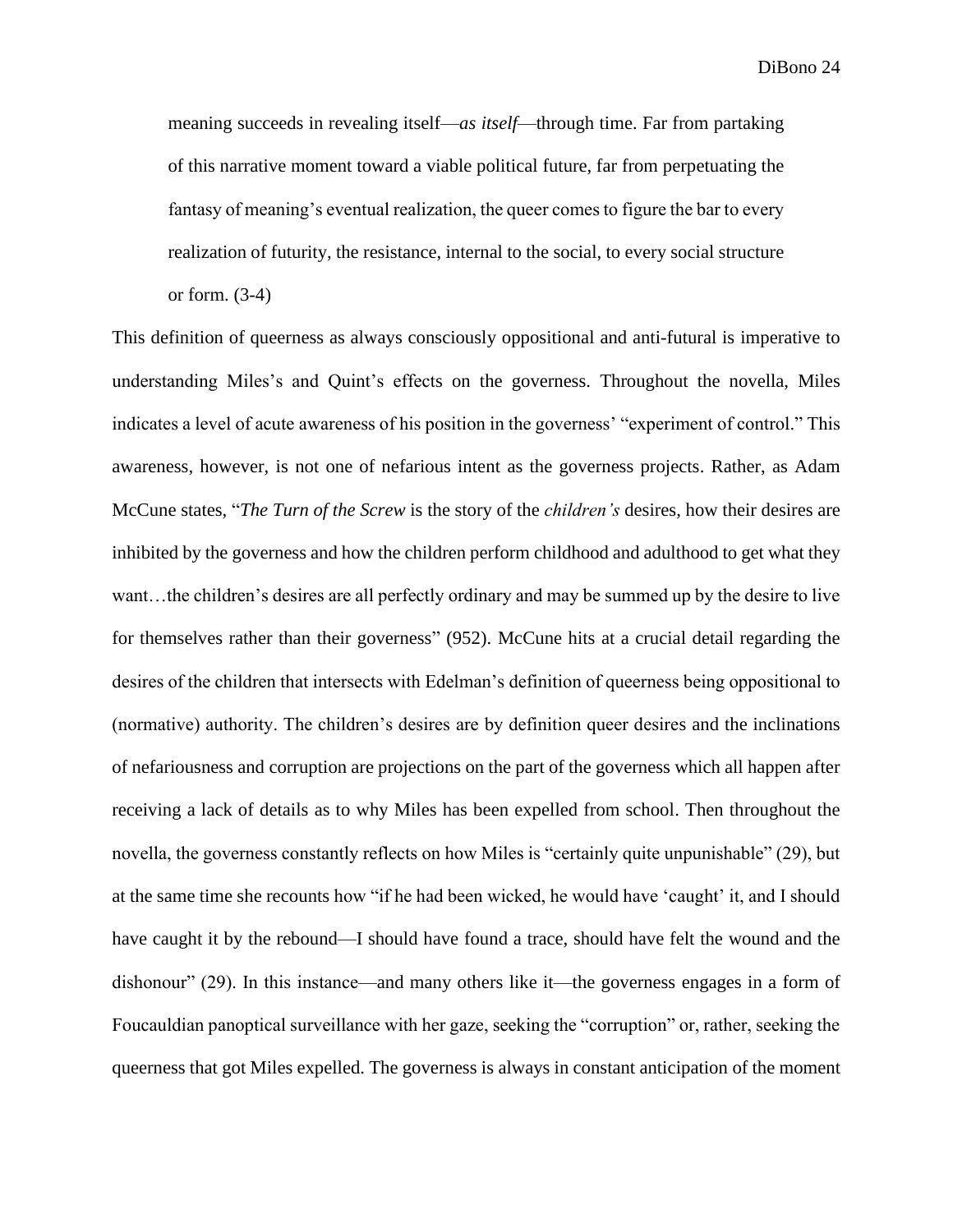when Miles will reveal himself to be an "injury to the others" (17), but when being surveilled Miles is an "earthy beauty...[and has an] unnatural goodness" (70). The governess, however, reads this performance as "a game," "a policy and a fraud" (70), or even more simply, she reads it *as* a performance (as opposed to a "natural" childlike innocence). This deception on the part of Miles is due to his suspected consorting with the queer specter of Peter Quint, who the governess describes as having "a touch of the strange freedom…in the sign of familiarity of his wearing no hat" (25), as well as having "rather queer whiskers...He gives me a sort of sense of looking like an actor" (36). This is important to note, because the governess has already positioned Quint as a queer figure who is putting on a conscious performance of opposition to her position as ISA, which is the performance she also projects onto Miles. The governess' anxiety regarding Miles' seeming corruption and her consequential quest to protect him from it is, as Edelman puts it, "a fight for the future" (3), because "How could one take the *other* 'side,' when taking any side at all necessarily constrains one to take the side *of,* by virtue of taking a side *within*, a political order that returns to the Child as the image the future intends?" (3). To Edelman, "reproductive futurity" is that future that the Child embodies. Therefore, the governess is the side that is supposedly "fighting for the children" as opposed to the other side—the queer side—that consists "of those *not* 'fighting for the children,' the side outside the consensus by which all politics confirms the absolute value of reproductive futurism" (3). The governess positions these ghosts as not "fighting for the children" and therefore they must be looking to harm the children when she remarks on where she has seen them stating "They're only seen across, as it were, and beyond—in strange places and on high places…They've only to keep to their suggestions of danger.' 'For the children to come?' 'And perish in the attempt!'" (71). These ghosts are (im)purely looking to harm these children in the eyes of the governess, and while the governess and Ms. Grose speculate and deliberate in close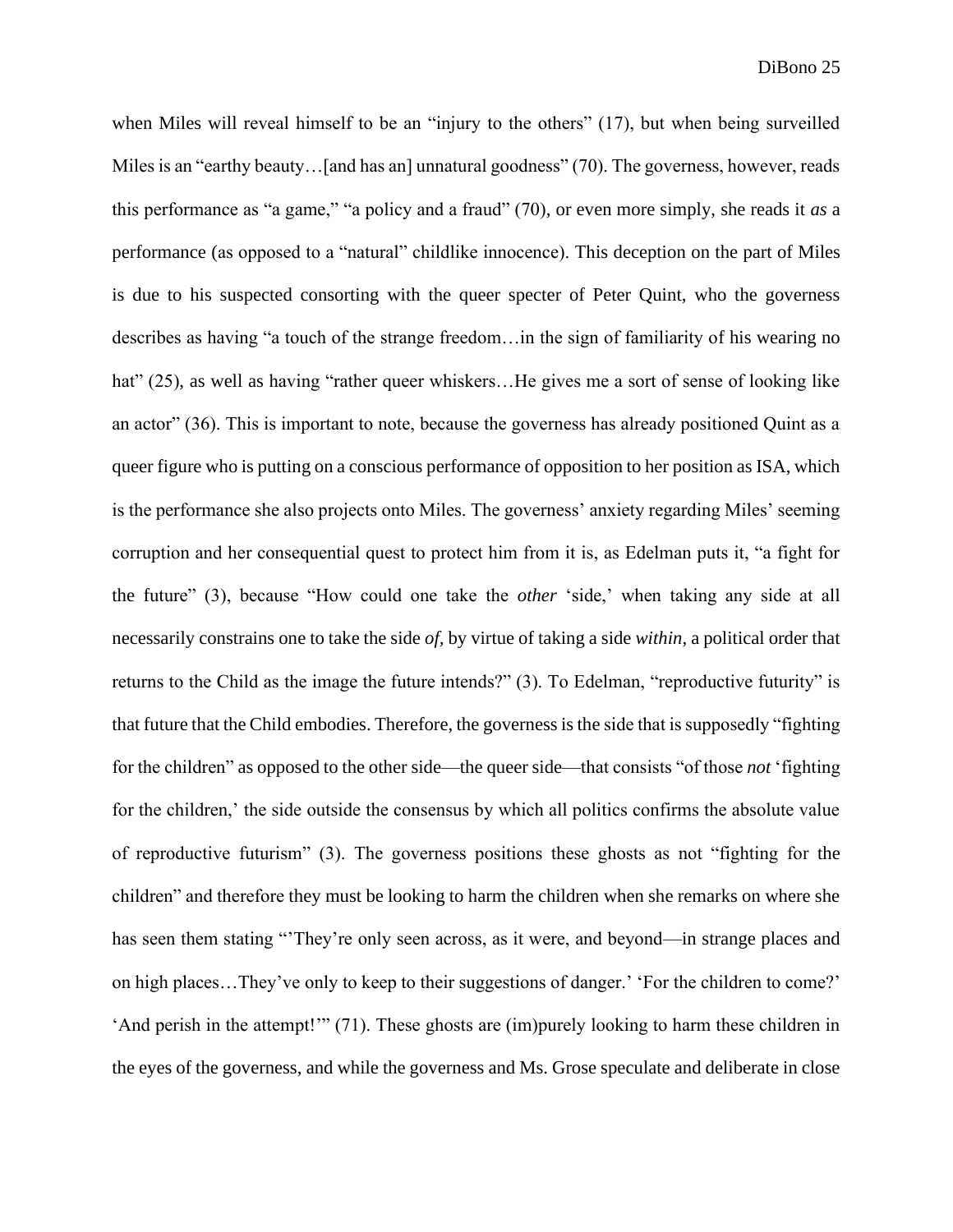proximity of the children, the children have the time and space to undermine the governess' controlling advances.

Miles subverts the governess because, in the words of the governess, "they *know*—it's too monstrous: they know, they know!" (44). And what is it that the children know? They "know what *we* [the governess and Mrs. Gross] know—and heaven knows what more besides!" (44). Miles displays his awareness and his intent as an anti-futural queer figure when he is one-on-one with the governess, which is when he makes such statements as, "Think me—for a change—*bad*!... When I'm bad I *am* bad!" (68). Here, Miles indicates an awareness of his own behavior and identifies with it. He also tells the governess how he and his sister arrange together when he is to be "bad," which later in a conversation with Mrs. Grose leads the governess to say, "They haven't been good—they've only been absent. It has been easy to live with them because they're simply leading a life of their own. They're not mine—they're not ours, They're his and they're hers" (70). This statement is key because the governess realizes that her "experiment of control" is failing and she projects that failure onto this monstrous corruption of Miles at the hand of the queer figures of the ghosts. Consequently, while Mrs. Grose and Bly's ISA have this rather loud conversation, the governess "demanded in a lower tone, while the children, having smiled and nodded and kissed hands to us, resumed their exhibition" (70). This scene is key to understanding that the children, especially Miles, are acutely aware of their being in this "experiment of control," which they enjoy subverting. In response, the governess thinks that she cannot call off this experiment otherwise she will not be able to save these children, but she is not sure if they are fully aware thus the need to keep up appearances which is a position the governess calls "the mockery of their advantage" (75).

Miles and Flora do coordinate a seemingly scene of subversion, an event that points to the phenomena of a character embodying a subjectivity of resistance from normative roles, and that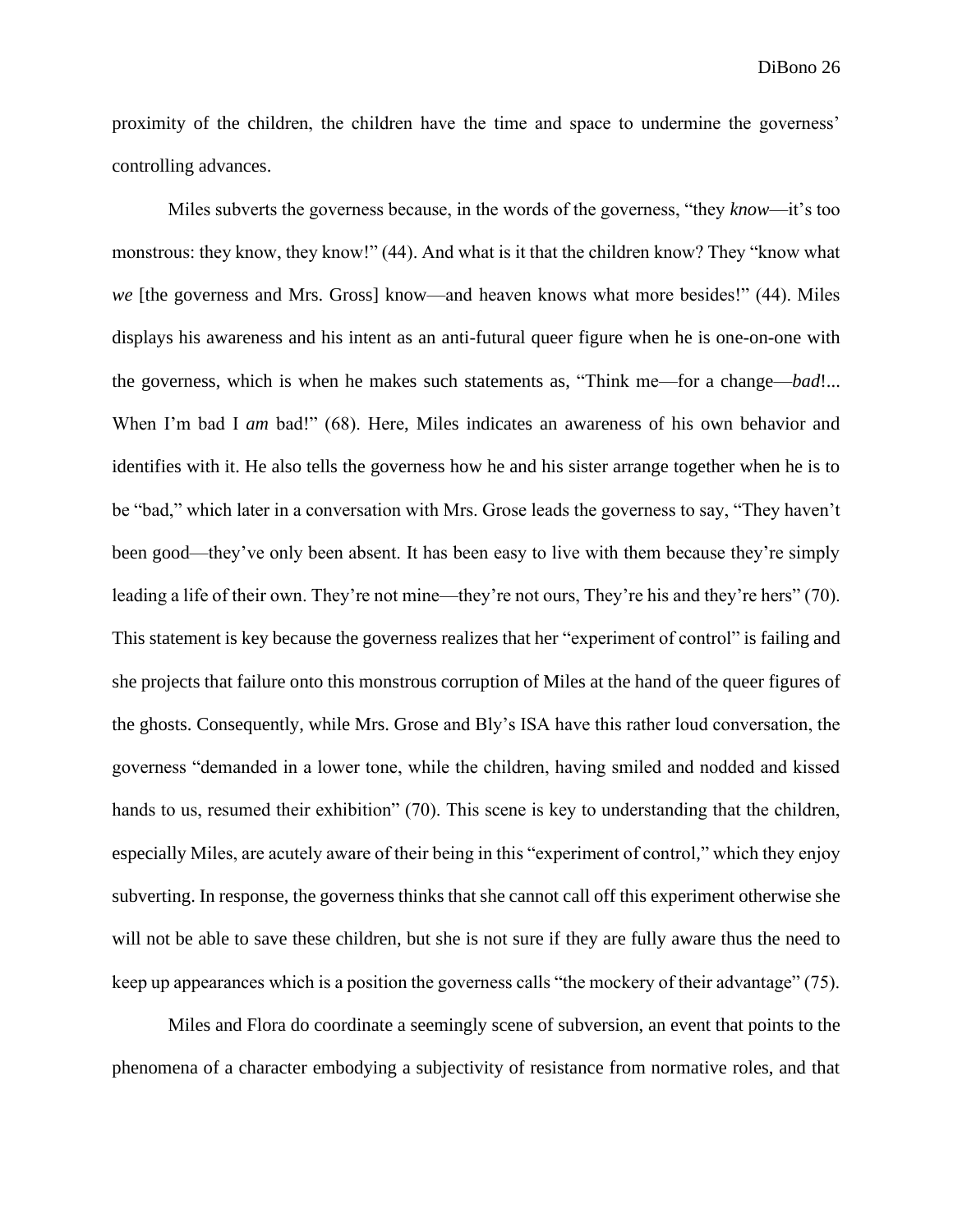scene is when Miles is found outside of the manor at night and seemingly stares at the governess through a window but is actually staring above her. I intentionally look over that scene because the later moment where Miles tells the governess of his intentions is the *true* scene of subversion. In this scene the governess points out that "Miles' whole title to independence, the rights of his sex and situation, were so stamped upon him that if he had suddenly struck for freedom, I should have nothing to say...I call it a revolution because I now see how, with the word he spoke, the curtain rose on the last act of my dreadful drama and the catastrophe was precipitated" (78), and that is exactly what Miles does through his dialogue. When he addresses the governess stating, "Look here, my dear, you know…when in the world, please, am I going back to school" (78), Miles is mimicking the syntax of an adult. Calling the governess "my dear" as though they were newlyweds instead of a governess and her ward queers the dynamic by shifting the power in the dialogue. This queerness is akin to the Bakhtinian concept of the carnivalesque, where the power structures are flipped. This is the scene of subversion because Miles, in his oppositional queerness, takes the power from the ISA of the household, which Miles punctuates by stating his intent for leaving the house, stating, "to show you [the governess] I could! ... And I can again" (79-80). Here lies the monstrous subjectivity: Miles has the power to come and go as he pleases, but the governess is duty bound and cannot leave the constraints of Bly or she cannot keep "forming" the children. The governess is not only appalled by this freedom, but she also covets it. As Cohen states:

The monster is continually linked to forbidden practices in order to normalize and to enforce. The monster also attracts. The same creatures who terrify and interdict can evoke potent escapist fantasies; the linking of monstrosity with the forbidden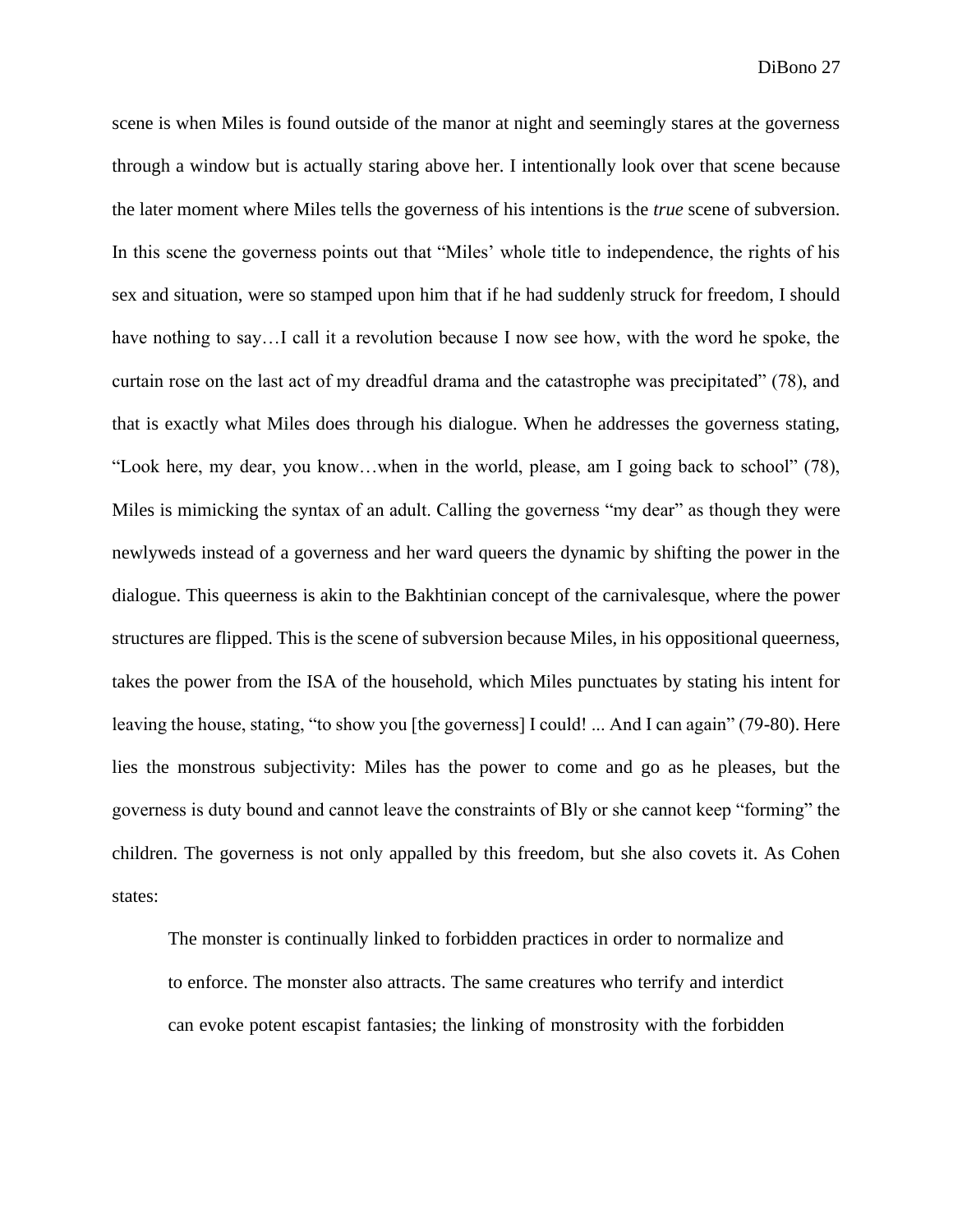makes the monster all the more appealing as a temporary egress from constraint…

we distrust and loathe the monster at the same time we envy its freedom…(49)

The governess displays this desire on multiple occasions, such as when she states, "I walked in a world of their invention—they had no occasion whatever to draw upon mine" (42). Constantly, she notes the disconnect between the perception of the children and her own and expresses her admiration and desire to see what they see. She also expresses that with Quint and his "strange freedom…and a familiarity" (25), when she sees him with no hat. She battles with a latent desire to see their world, a world deemed as by virtue of her normative "office." The governess understands that her role is to stymie any behavior considered "out of place," and at the same time she desires it. Miles in this scene of subversion is abnormally aware of that and he plays into it by always emphasizing his ability to seek freedom and disregarding the statements of the governess that try to interpellate him back into her hegemony. His performing chaos to her order is his queer, monstrous embodiment as deemed by the governess, instead of denying this positionality, Miles embraces it as a place of play—similar to Derridean "free-play." As a result, the expectations of his gender and his class status become arbitrary.

Unlike Madeline Usher, Miles' monstrous subjectivity does not lead to the collapse of Bly in a dramatic scene of calamity. Instead, his monstrous subjectivity leads to his own death. After Miles performs the "monstrous utterance of names," shouting "Peter Quint—you devil" (124), in response to the governess' interrogation, the governess in turn sees this as a victory because it is Miles who has unveiled his knowledge, but it is a victory at what cost? Miles's death is the ultimate failure of the governess. The main point of her "office" was to protect the children, yet young Flora leaves Bly ill and Miles dies in her arms. The governess ultimately fails to maintain the household and to interpollate. She instead exemplifies the ruin that will take place when failing to interpollate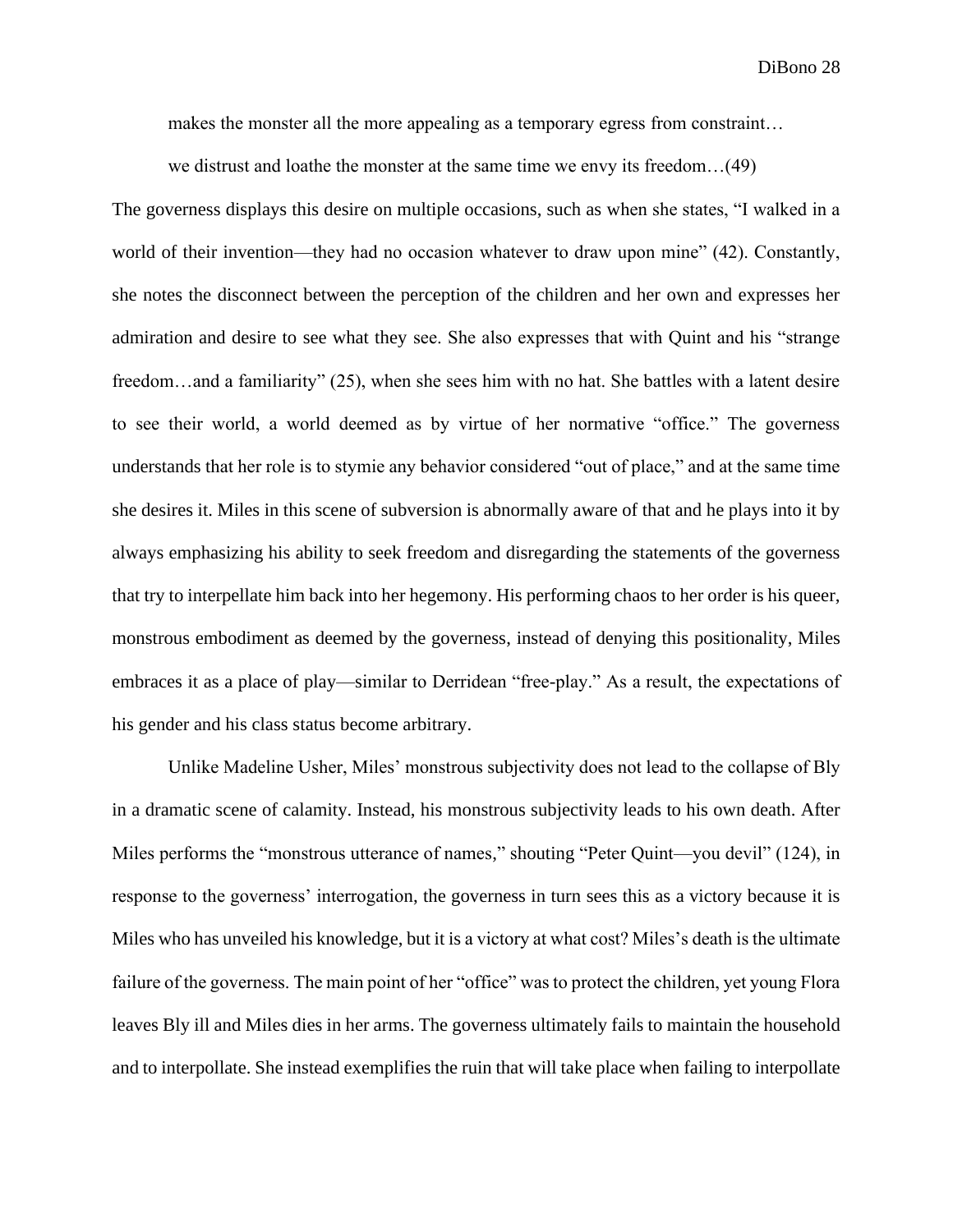or rather when that attempt is met with resistance to interpolation. The ISA has no response to a rejection of ideology because it is in the function of the ISA to reject Others *from* ideology, thus making the abject. This conundrum leads this ISA to destroy what she cannot successfully contain or reject, but, as Cohen also states, "no monster tastes of death but once" (38-39); the monster always returns and bringing with it new criticisms of normative structures. In a context where the ghosts *are* real, who is to say that Miles seeks death to be like Quint, a queer specter, a "harbinger of category crisis" (Cohen, 40)? Or rather in death, Miles unveils the greatest failure of the normative structure to preserve the reproductive futurity of the Child, thus in turn making the governess, the ISA in the novella, a queer character herself by the end. The monstrous has reproduced itself in the thing seeking to oppress it, but which has also desired to become it. Therefore, Miles in his death indicates how "Monsters are our children. They can be pushed into the farthest margins of geography and discourse, hidden away at the edges of the world and in the forbidden recesses of our mind, but they will always return. They ask us to reevaluate our cultural assumptions… our tolerance toward its expression. They ask us why we have created them" (Cohen, 52). Miles may have embraced the monstrous and gained a monstrous subjectivity, a freedom from the structures that sought to hinder him, but, ultimately, the creation of Miles as monstrous is a construction of the governess. She must reconcile with the question of why she made him monstrous as do all upholders of hegemonic structures must reckon with the creation of their own monsters.

#### **Monstrously Beloved: Black Radical Subjectivity & a Futurity Claimed**

Toni Morrison's *Beloved* is a novel about an escaped slave and mother, Sethe, who does the seemingly unthinkable, committing infanticide, when faced with the threat of being taken back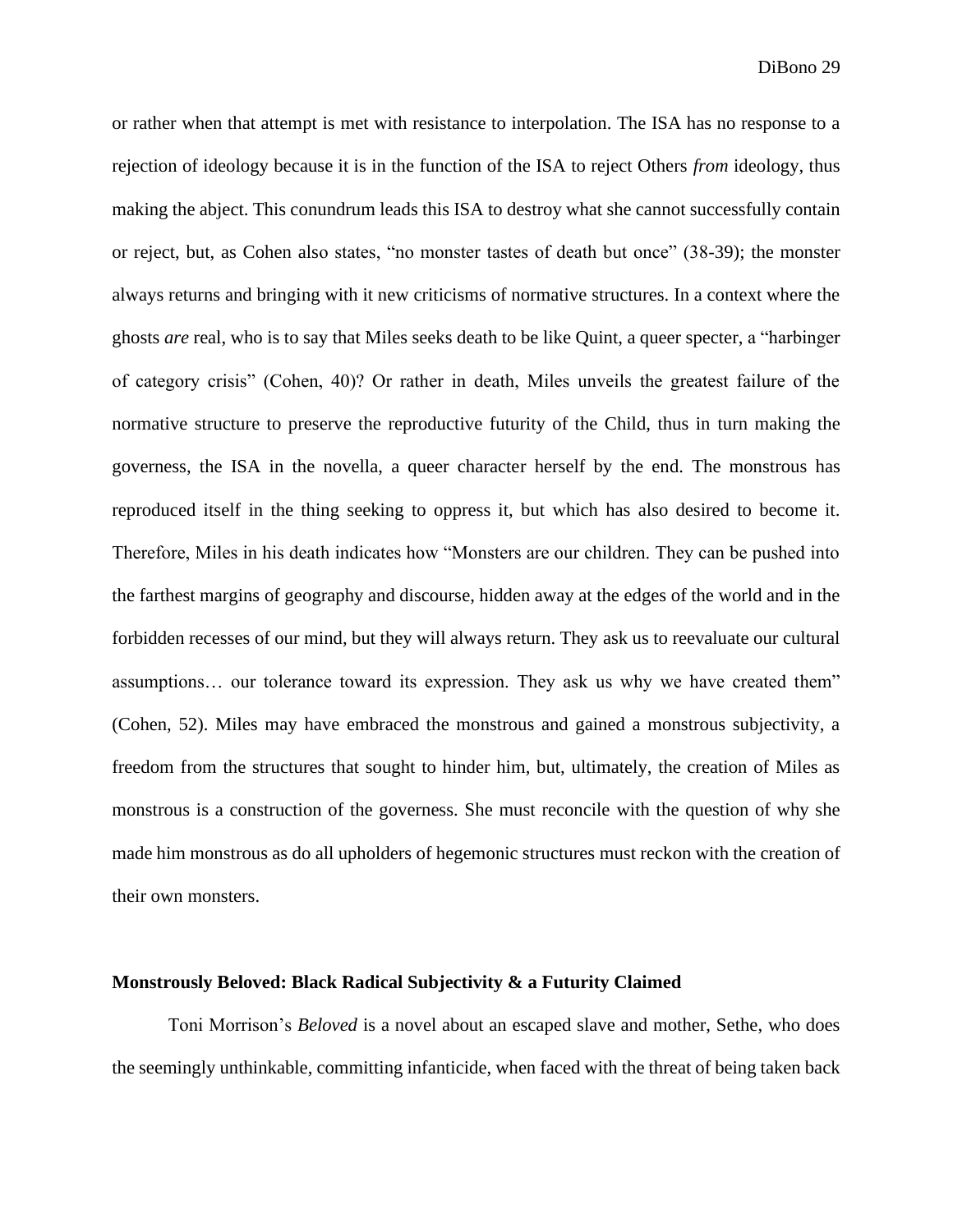to enslavement on the farmstead ironically named Sweet Home. She attempts to kill all four of her children, two girls and two boys, but only succeeds in killing her older daughter, Beloved, and is consequently sent to jail still nursing her younger daughter, Denver. Throughout the novel, Sethe faces the ramifications from the community of Black folk in Ohio for committing such a societal taboo. Not only is she alienated from the community, but her home is also haunted by the specter of her murdered child. Ultimately, *Beloved* is a novel of haunted and non-normative temporality, where the past permeates the present and implies a futurity, specifically a radical Black female futurity—a futurity that enables a radical form of freedom, a freedom with a historicity that Morrison goes into detail describing in the forward to her novel:

I think now it was the shock of liberation that drew my thoughts to what "free" could possibly mean to women. In the eighties, the debate was still roiling equal pay, equal treatment, access to professions, schools…and choice without stigma. To marry or not. To have children or not. Inevitably these thoughts led me to the different history of black women in this country—a history in which marriage was discouraged, impossible, or illegal; in which birthing children was required, but "having" them, being responsible for them—being, in other words, their parent was as out of the question as freedom. Assertions of parenthood under conditions peculiar to the logic of institutional enslavement were criminal…The heroine would represent the unapologetic acceptance of shame and terror; assume the consequences of choosing infanticide; claim her own freedom. (xvi-xvii)

This sentiment and historicity that inform Morrison's lived experiences as well as the collective lived experiences of the Black womanhood she portrays in the novel is pervasive in the novel's totality. There are two concepts Morrison posits in this excerpt from the forward that I will focus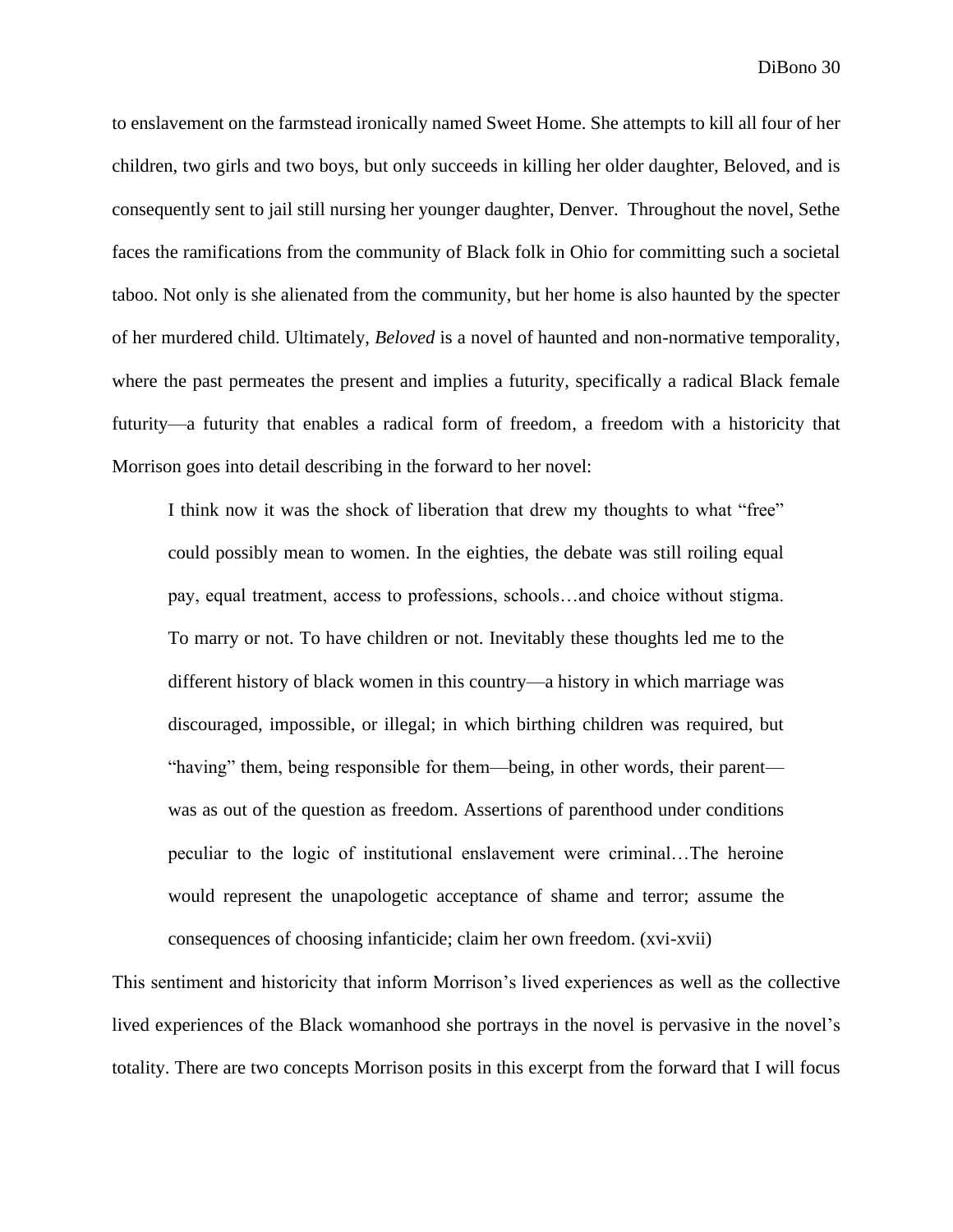on, the first of which is the distinction between giving birth to children and "having" children, and how the act of "having" children is a radical act of Black female subjectivity. The second concept Morrison posits is viewing Sethe as "the heroine" who embraces and embodies the "shame and terror [and] assume[s] the consequences of choosing infanticide; claim[ing] her own freedom" (xvii). This concept points to the statement she makes about women's liberation being about "choice without stigma," yet she centers the idea of the stigma of Black motherhood, which supports her positing "the different history of black women." That stigma is difficult to near impossible to separate from the experience of being a Black woman in a white supremacist landscape. This sentiment is akin to Orlando Patterson's concept of social death: namely, how can someone not acknowledged as part of/subjected to the society that oppresses them also be held to the standards of that structure? Outside of chronology, I intentionally situate the discourse of this impasse at the intersection of Blackness and femininity in *Beloved* last. *Beloved* is the point at which the complex intersections of historically oppressed identities converge: the feminine, the queer, and, most prominently, Blackness.

The term of monstrous subjectivity that I work to define in this paper comes to its zenith in this nexus of oppressed positionality to which a discourse of subjectivity already exists, which is that of "Black radical subjectivity" as defined by bell hooks in her book *Yearning, Race, Gender, and Cultural Politics*. In this epigraph, hooks commences the work of defining this form of radical subjectivity by discussing resistance, struggle, and liberation, when she states:

I often begin courses which focus on African-American literature, and sometimes specifically black women writers, with a declaration by Paulo Freire which had a profound liberatory effect on my thinking: "We cannot enter the struggle as objects in order to later become subjects." This statement compels reflection on how the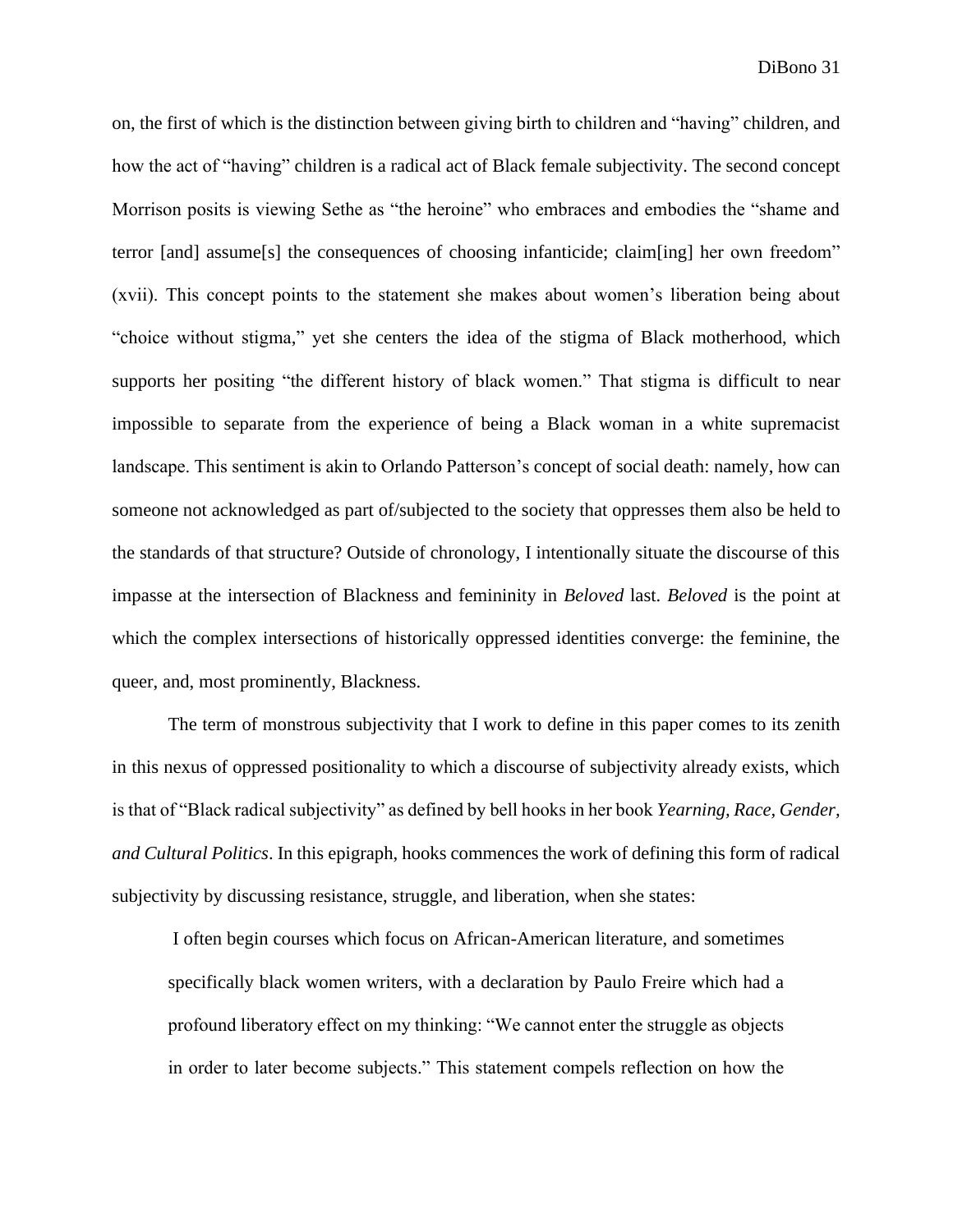dominated, the oppressed, the exploited make ourselves subject. How do we create an oppositional world view, a consciousness, an identity, a standpoint that exists not only as that struggle which also opposes dehumanization but as that movement which enables creative, expansive self-actualization? Opposition is not enough.

(19)

In *Beloved,* Sethe displays and puts into action hooks' idea of the creation of an "oppositional world view" of "expansive self-actualization," which is centered on Black womanhood and the futurity of Black womanhood outside of the constraints of white patriarchy. Similar to Morrison in the forward, hooks is pointing to the impasse between hegemonic subjecthood and afropessemistic social death, but instead of asking "how," hooks is asking "why": why would one considered a non-person do the work of the struggle and resist their status as non-person to then be a subject of the oppressive hegemony? Reckoning with this question brings the concept of the futurity of Black womanhood into the forefront of the discourse. This futurity takes on a queerness as well akin to the queerness articulated by Edelman, but rather than queerness being situated as "the side of those *not* 'fighting for the children'" (3), this queerness *is* the side "fighting for the children," the side that is fighting for *Black* children. This side in the context of *Beloved* is still "the side outside the consensus, which all politics confirms the absolute value of reproductive futurism" (3), but Sethe and Beloved do not embody the rejection of reproductive futurity in its totality. Instead, theirs is a rejection of the reproduction of the objects of white supremacy. It is a rejection of a reproductive futurity of the institution of slavery. This rejection of the futurity of white patriarchal supremacy and the centering of a queer, Black, feminine positionality is where the monstrous subjectivity of Black radical subjecthood positions itself.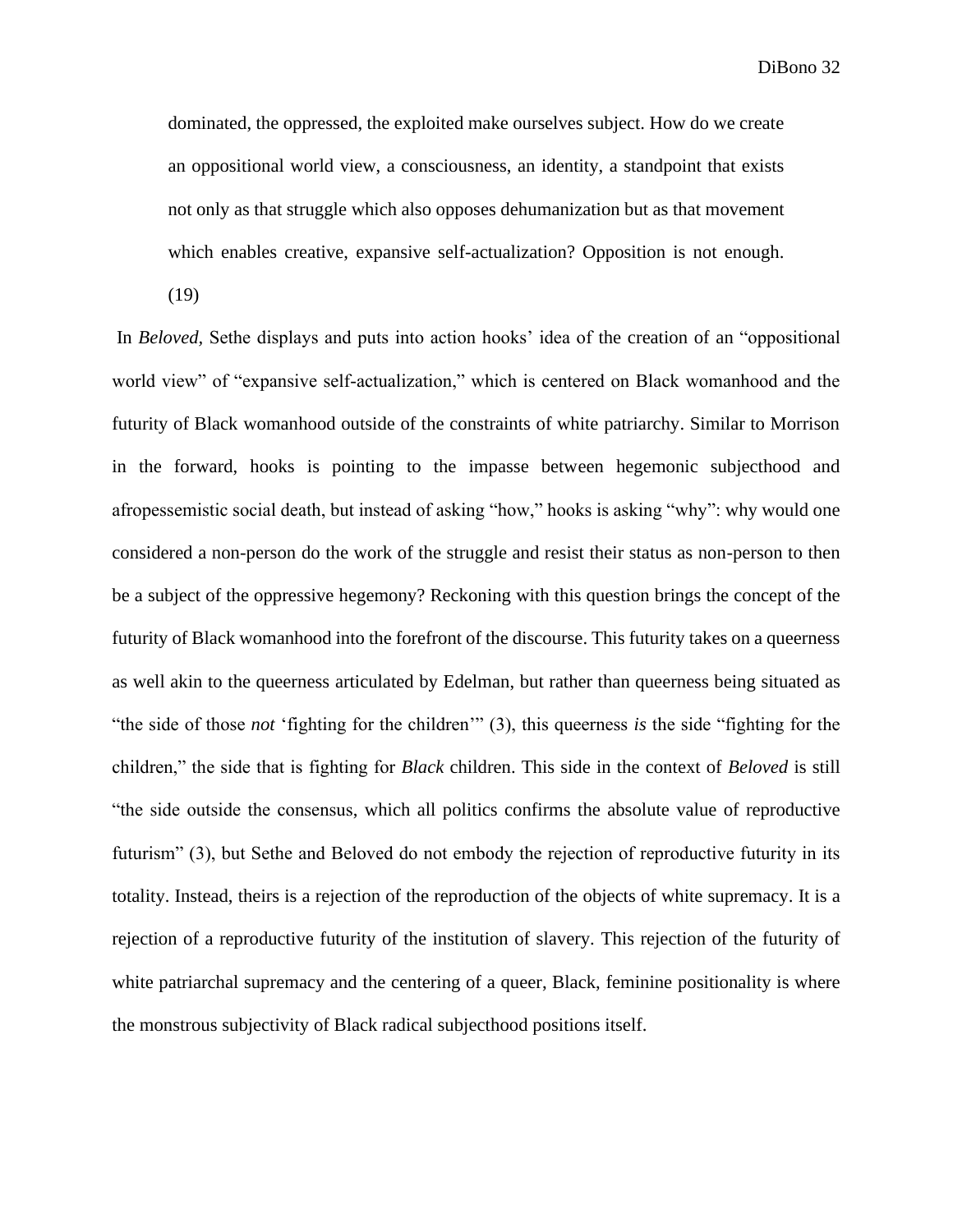Before moving to close reading of the novel and identifying these modes of the "oppositional world view" that is monstrous subjectivity, it is imperative to first identify another existing discourse that seeks to reconcile an impasse in Black American literature. This discourse of the Black radical tradition lies between Saidiya Hartman in her book *Scenes of Subjection: Terror, Slavery, and Self-making in Nineteenth Century America* and Fred Moten's response to Hartman's epigraph in his work *In the Break: The Aesthetics of the Black Radical Tradition.* This discourse regards what Hartman calls "the 'terrible spectacle'" (3) of the beating of Frederick Douglass's Aunt Hester, recounted by Douglass in his various slave narratives/autobiographies. Hartman rightfully calling this scene a "terrible spectacle" introduces a stance on the practice of invoking and reproducing violence inflicted on Black bodies as rehashing generational trauma, as Hartman states:

The passage through the blood-stained gate is an inaugural moment in the formation of the enslaved. In this regard, it is a primal scene. By this I mean that the terrible spectacle dramatizes the origin of the subject and demonstrates that to be a slave is to be under the brutal power and authority of another…I have chosen not to reproduce Douglass's account of the beating of Aunt Hester in order to call attention to the ease with which such scenes are usually reiterated, the casualness with which they are circulated, and the consequences of this routine display of the slave's ravaged body. (3)

Hartman is hitting at a key issue in the discourse of literature recounting the trauma of the Black diaspora: that readers and scholars alike are too comfortable with retelling these "primal scenes" of Black pain. This is similar to the contemporary criticism of film and television displaying what is known as "Black torture porn," which is almost exclusively set in some distant past or obscure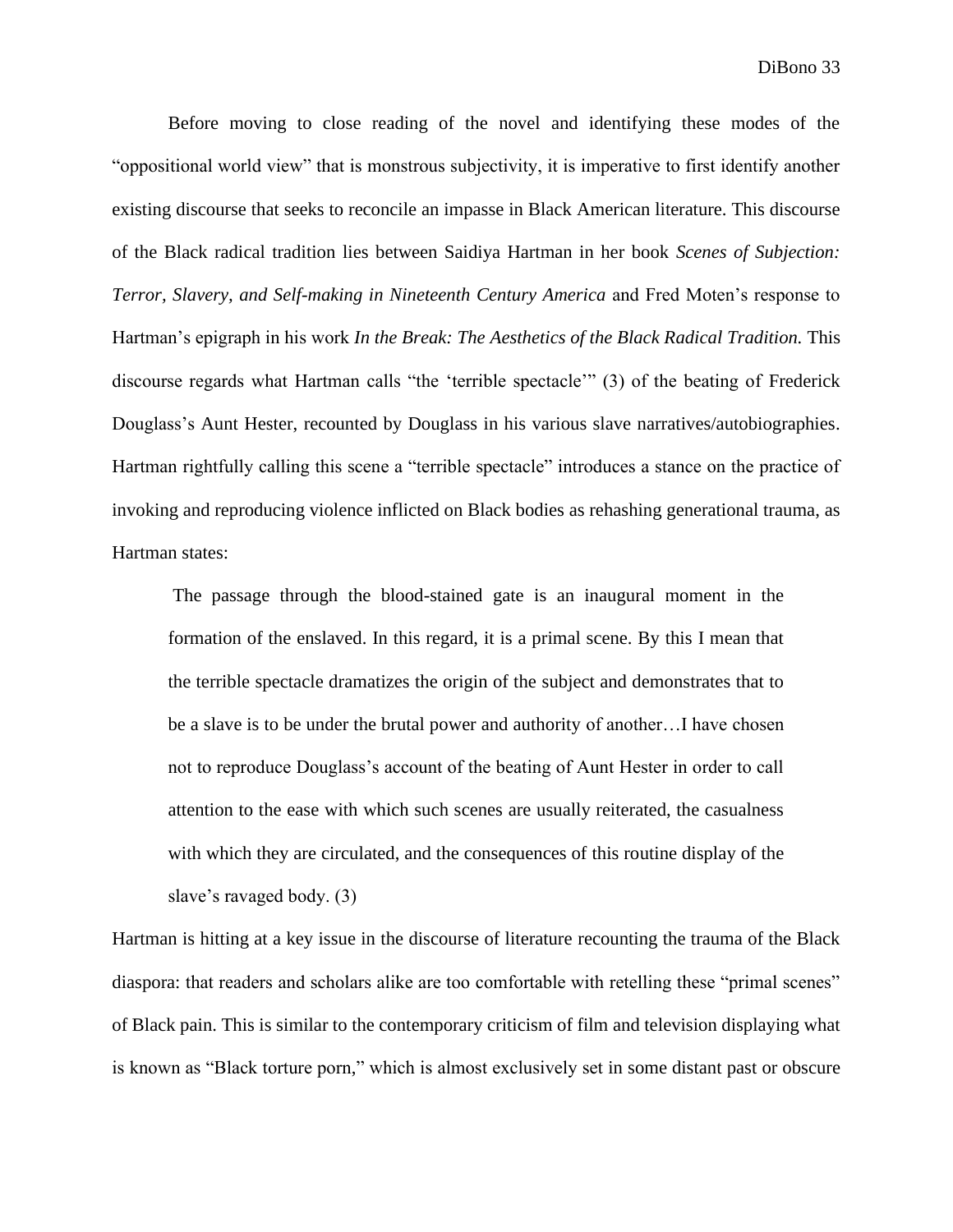national geography—like Quentin Tarantino's 2012 film *Django Unchained*—for the white gaze in order to invoke an illusory sense of comfortability that such violence is not perpetuated in the contemporary Black experience. If this is so, then why is a concept like Black futurity or subjectivity seen as "radical"? This concept of radical temporality and exposing the uncomfortable truth of such a comfortability of the white gaze is pervasive in *Beloved* as well. However, that does not diminish the issue of the graphic scenes of violence in the novel, which then posits these questions: Does the violence of the novel center the white gaze? Would providing the passages of infanticide from *Beloved* in this project undermine the stance taken by Hartman? How can one present such scenes of violence without reproducing the systemic violence that centers the white gaze? Before attempting to answer these questions, it is imperative to first understand Moten's response to Hartman.

Moten begins his response with a definition of Blackness as a movement and a definition of subjectivity stating:

The history of blackness is testament to the fact that objects can and do resist. Blackness—the extended movement of a specific upheaval, an ongoing irruption that anarranges every line—is a strain that pressures the assumption of the equivalence of personhood and subjectivity. While subjectivity is defined by the subject's possession of itself and its objects, it is troubled by a dispossessive force objects exert such that the subject seems possessed by the object it possesses. (1)

The reason I begin by looking at his definition of objectivity and subjectivity is because from the first lines Moten is framing his response to the discourse opened by Hartman in her book. However, I would like to make it clear that I am not pitting these two against each other but rather presenting two texts in conversation with each other that making space for a more complex relationship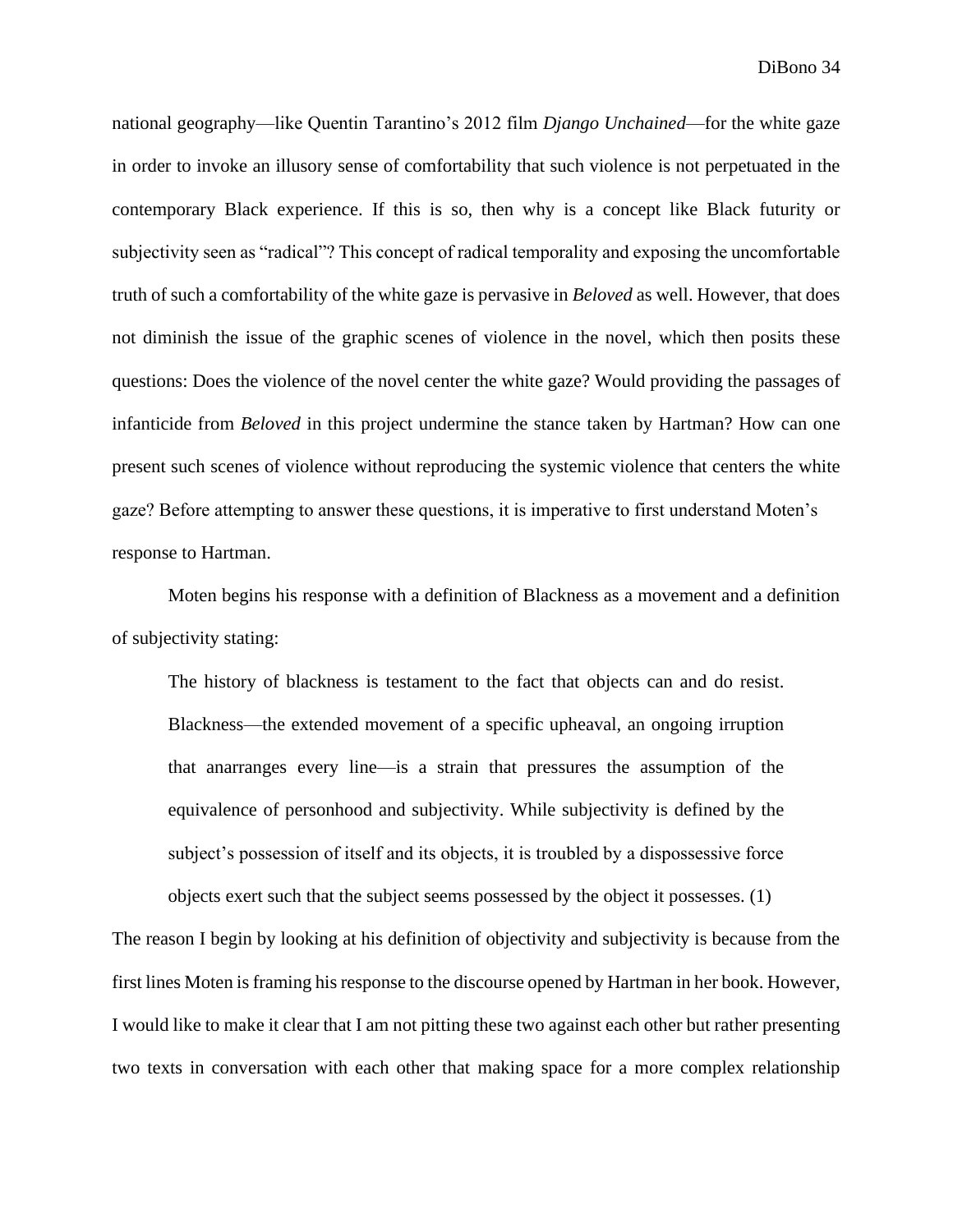between object, subject, abject, and radical or oppositional positionalities and I say this before presenting Moten's direct address to Hartman's claim of not reproducing the scenes of Aunt Hester's beating. Moten addresses Hartman's claim, stating:

The decision not to reproduce the account of Aunt Hester's beating is, in some sense, illusory. First, it is reproduced in her reference to and refusal of it; second, the beating is reproduced in every scene of subjection the book goes on to read in both the ritual performances combining terror and enjoyment in slavery and the fashionings and assertions of citizenship and "free" subjectivity after emancipation…What are the politics of this unavoidably reproducible and reproductive performance? What is held in the ongoing disruption of its primality? …What does this disturbance of capture and genesis give to black performance?

(4)

Moten's calling of such a refusal of reproduction "illusory" without undermining Hartman's "considerable, formidable, and rare brilliance" (4) is very important to how the scene of subversion develops in this project. Moten continues to unpack of Hartman by discussing "the space she leaves for the ongoing (re)production of that performance in all its guises and for a critical awareness of how each of those guises is always already present in and disruptive of the supposed originarity of that prial scene" (4), which is imperative to reconciling the disruptive and dispossessive resistance of the object with the mundane, ritualistic performances of pain, terror, and pleasure that defines "scenes of subjection." In reconciling these concepts the concept, I define in this project, the scene of subversion comes to fruition. It is at this intersection that I am interested in how the central primal scene of violence in *Beloved* is (re)produced in the mundane performances of Sethe vis-à-vis the alienation she experiences from her community in response to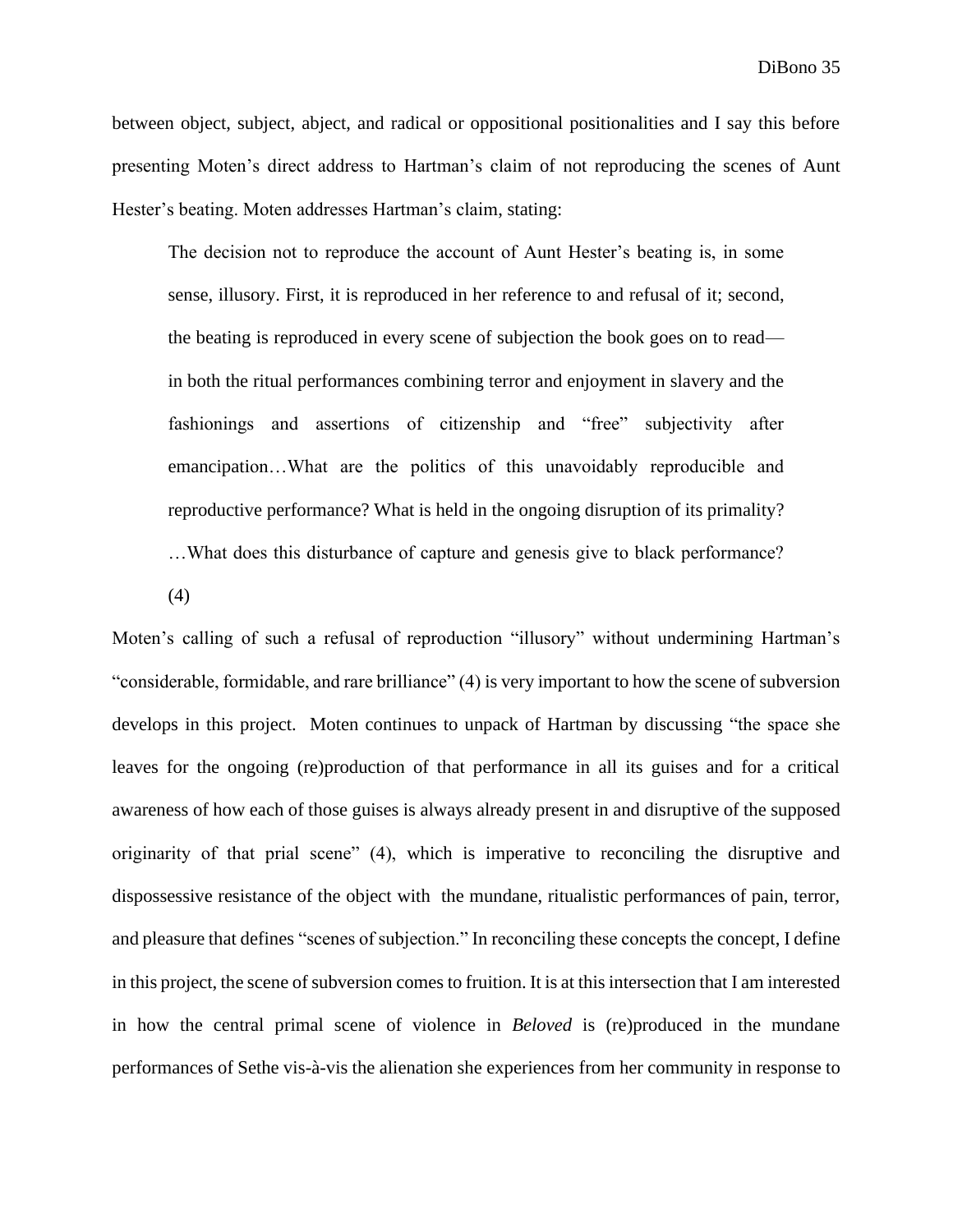the primal scene and the haunting of 124 Bluestone Road. It is a primal scene, that like Douglass's account of the whipping of his Aunt Hester, is a genesis, but not of the enslaved subject or of the resisting, dispossessing object, but of the monstrous subject. Sethe's *choice* to commit infanticide is a choice of subjection, it is an act of perverse maternal love—a type of love that is radical, a Black mother's love (even the concept of motherhood in the context of Blackness in this text is radical). And like the violence, gore, and trauma of childbirth, Sethe performs a monstrous selfbirth which rejects the (re)productive futurity of the slave economy. For these reasons, it is imperative to present this violent scene of subversion and unpack its historicity in order to fully understand the radical movement of monstrous subjectivity, which is a key function necessary to commence a new radical practice of reading horror literature.

Now to actually examine this scene of subversion. I will not be looking precisely at the violence Sethe inflicts on the bodies of her children, but rather at the effect that violence has on the characters who witnessed such a spectacle and Sethe's own retelling of the scene in question. These two angles of the scene help us fully realize it as one of subversion from an oppressive context, and that is what this scene spawns are indeed a radical form of subjectivity. After witnessing the bloody, "primal" scene, the slaveowner from Sweet Home looking for Sethe, named the Schoolteacher, sees:

That there was nothing there to claim. The three (now four—because she'd had the one coming when she cut) p\_\_\_\_s they had hoped were alive and well enough to take back to Kentucky, take back and raise properly to do the work Sweet Home desperately needed, were not. Two were lying open-eyed in sawdust; a third pumped blood down the dress of the main one—the woman schoolteacher bragged about, the one he said made fine ink, damn good soup, pressed his collars the way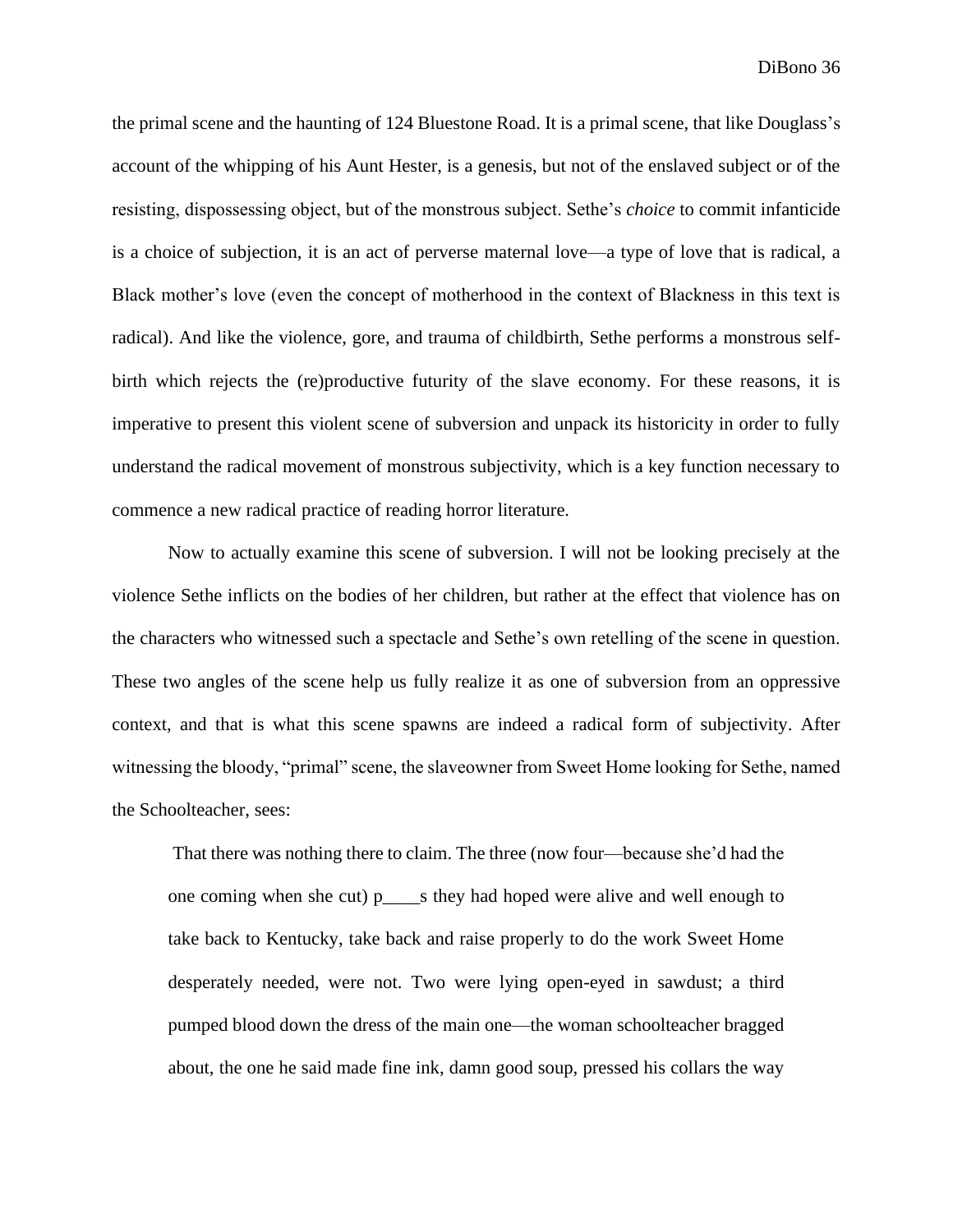he liked besides having at least ten breeding years left. But now she'd gone wild…beyond the point of education. (175-176)

In this excerpt, the concept of material value is escribed onto the bodies of Sethe and her children, which displays the objectivity of enslaved Black bodies. As Moten expresses, "The history of blackness is a testament to the fact that objects can and do resist" (1), and Sethe is that history, that testament made monstrous flesh. Her killing her child and seemingly killing the rest of her progeny classifies her as "wild" and "beyond the point of education" and her material value is nothing worth claiming in the eyes of the slave economy, because historically the reproductive qualities of enslaved women was of important value. As Angela Davis states in *Women, Race, and Class*:

When the abolition of the international slave trade began to threaten the expansion of the young cotton-growing industry, the slaveholding class was forced to rely on natural reproduction as the surest method of replenishing and increasing the domestic slave population. Thus, a premium was placed on the slave woman's reproductive capacity…Ideological exaltation of motherhood—as popular as it was during the nineteenth-century—did not extend to slaves. In fact, in the eyes of the slaveholders, slave women were not mothers at all; they were simply instruments guaranteeing the growth of the slave labor force. They were "breeders"—animals, whose monetary value could be precisely calculated in terms of their ability to multiply their numbers. (6-7)

To Davis' point, Sethe was only seen as a slave girl "with at least ten breeding years left" (176); yet, in the act of *choosing* to commit infanticide, Sethe rejects and denies the futurity of the slave production complex. In Althusserian terms, Sethe disrupts "the ultimate condition of production [which is] the reproduction of the conditions of production" (85). The cycle of (re)production of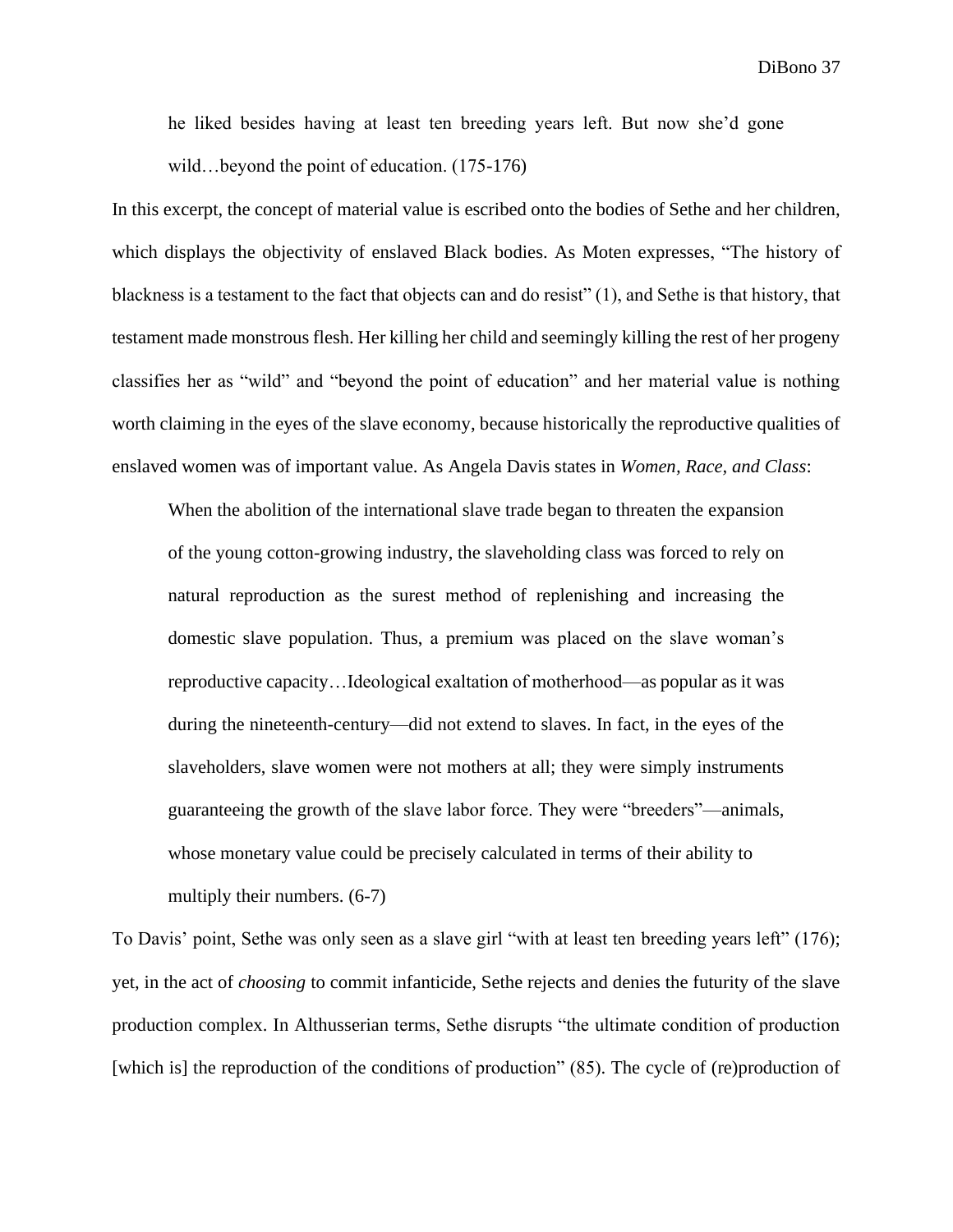slavery Sethe denies is both a radical act of subjectivity, which is the transition from "a dispossessive force [that] objects exert such that the subject seems to be possessed...by the object" (Moten, 1), and "an oppositional world view, a consciousness, an identity, a standpoint that exists not only as that struggle which also opposes dehumanization but as that movement which enables creative, expansive self-actualization" (hooks, 19). Sethe does the radical act of taking her fate into her own hands and embodying a new radical form of motherhood, Black motherhood, and a new form of radical form of subjectivity, a monstrous Black radical subjectivity. It is a subjectivity that indicates a queer futurity, a Black futurity, that exists outside the confining (con)textualization of the plantation.

This concept of Sethe embodying a radical, Black, monstrous subjectivity is reified by her own retelling of the events. The narrator's retelling is significant because the narrator gives agency to Sethe in the telling of the narrative. This is one of many instances where Sethe is given ownership of her own narrative and out of this claiming, a unique phenomenon of temporality occurs. When recounting the event to a former slave from Sweet Home and her current lover, Paul D, the narrator states:

What she wanted for her children was exactly what was missing in 124: safety. He thought he made it safe, had gotten rid of the danger; beat the shit out of it; run it off the place and showed it and everybody else the difference between the mule and the plow. And because she had not done it before he got there her own self, he thought it was because she could not do it. That she oved with 124 in helpless, apologetic resignation because she had no choice…he was wrong. This here Sethe was new…This here Sethe talked about love like any other woman, but what she meant could cleave bone. This here Sethe talked about safety with a hacksaw. This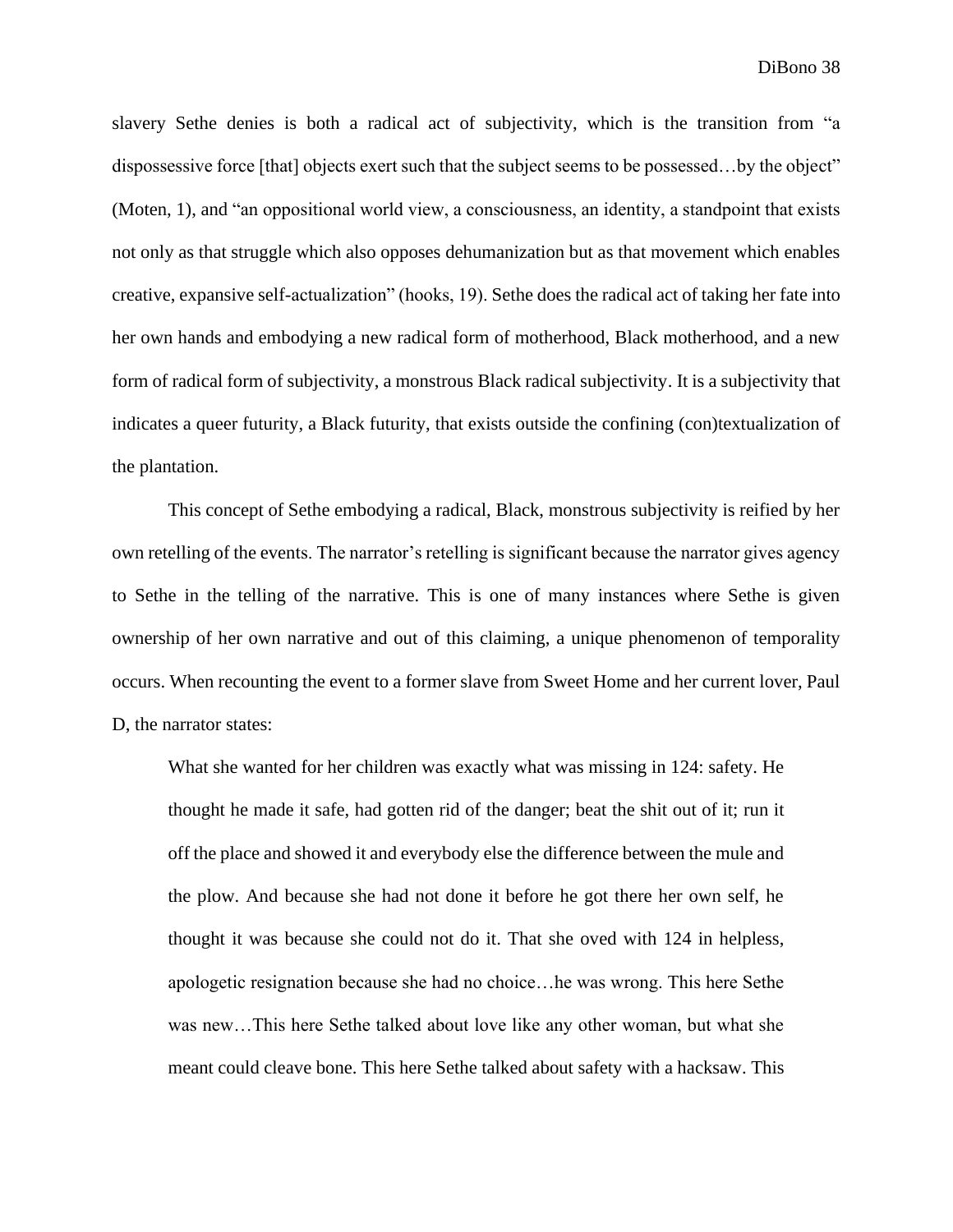here Sethe didn't know where the world stopped and where she began…it scared him. (193)

This radical reframing of the scene of subversion is a (re)production of the scene of subversion which underscores Sethe's new power of choice and her new positionality as radical, Black, monstrous subject. She rejects the objectified positionality of "breeder" and instead performs a radical act of motherhood and has the ability to perform again, thus solidifying a sense of black futurity of Black motherhood. She rejects the futurity of the franchise of chattel slavery and reifies the futurity of the Black subject, a subject who occupies space outside of the constraints of white patriarchal hegemony. She shows the difference between giving birth and "having" children and the transformative and liberating power of such a delineation. Also, a detail that is significant to note in this scene is the imagery evoked by a blood soaked Sethe. Like Madeline Usher, Sethe embodies the form of the monstrous feminine with her clothes soaked in her child's blood in a form of monstrous birth. Out of the violence and pain of this scene comes "this here new Sethe" as well as the ghost of Beloved, a ghost whose own positionality as hauntingly present is also indicative of a queer Black futurity as well as historicity. As Kristen Lillvis states in *Posthuman Blackness and the Black Female Imagination*:

Beloved's identity extends beyond this single time and this single child: she embodies the "Sixty Million and more" captive Africans who died before they reached the shores of America (Clemons 75), as well as those who survived the Middle Passage to join the generations of the enslaved (O'Reilly 87; Horwitz 157; Bouson 152). In the realm of Morrison's novel, Sethe's mother, a woman who died a violent death on the plantation where she was enslaved, must be included in this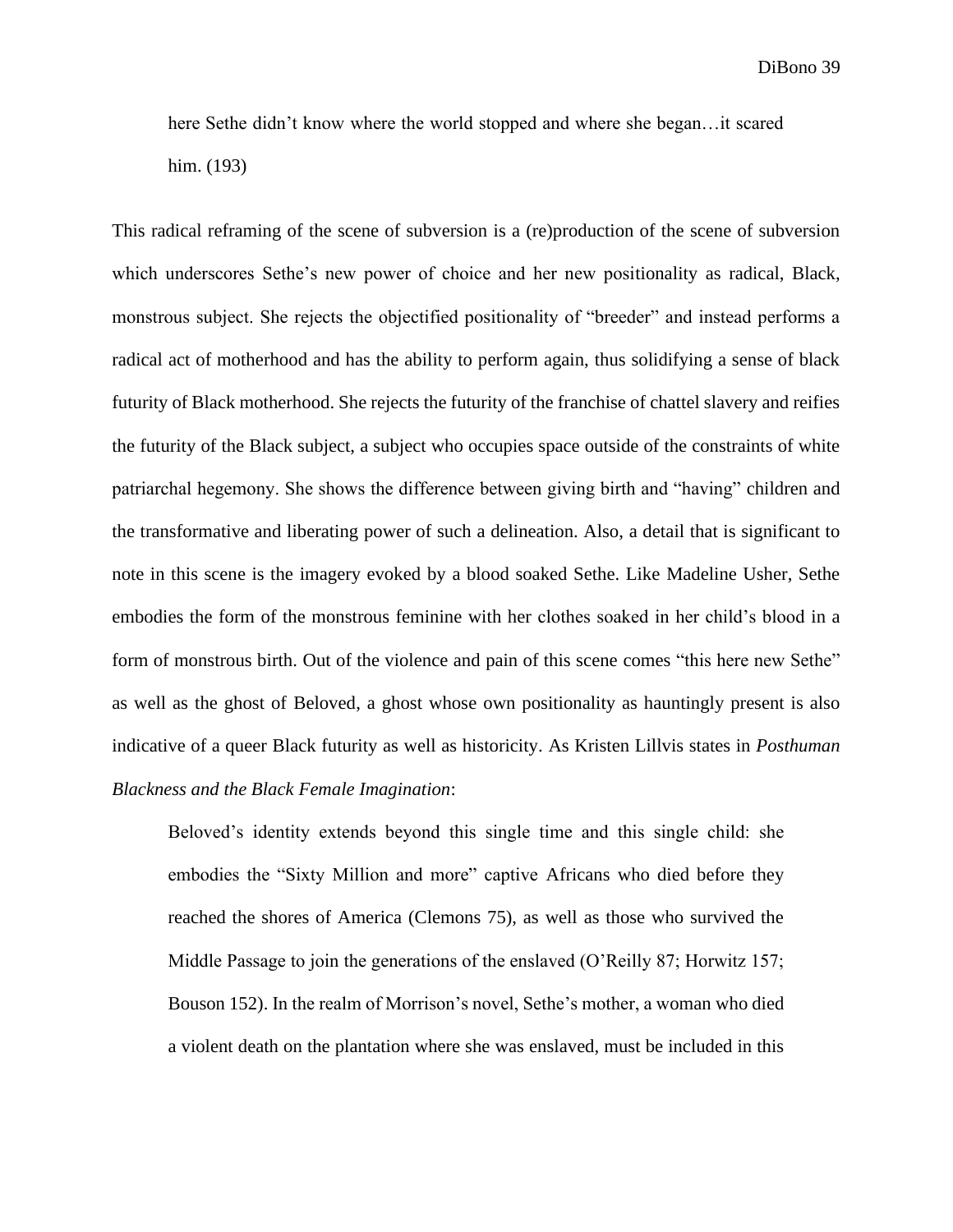number, which means that Beloved represents not only the unnamed millions who

suffered because of slavery but, for Sethe, both child and mother. (13-14)

Also, the reiteration and variation of the very first line of the novel, "124 was full of spite, [full] of a baby's venom" (3), is indicative of Moten's concept of the "on going (re)production of that performance in all its guises and for a critical awareness of how each of those guises is always already present in and disruptive of the supposed originarity of that prial scene" (4). All of these instances of the mundane performance and the normalization of Beloved's haunting is essentially a reproduction of the primal scene which made her spectral to begin with, as well as the historical violence inflicted upon enslaved Black bodies, including Sethe's own mother. Therefore, within Beloved, is the queer Black futurity and historicity that was only created out of Sethe's act of radical, monstrous, motherly love.

#### **Conclusion: What About Our Future?**

The conceptualization and subsequent identification of monstrous subjectivity as a biproduct of the scene of subversion in the horror genre unveils a practice of reading that I believe to be key to any future discourse of the horror genre. The practice is one of radical, critical reading, a practice I have deployed in the investigation and identification of a radical, new form of subjectivity and queer futurity that is a key function of the monstrous in horror through the examples of Poe's "The Fall of the House of Usher," James' *The Turn of the Screw,* and Morrison's *Beloved.* Why is radical critical reading so important to the future of discourse of the horror genre? This practice is important because it points to a lack of understanding of the monstrous as we know it, because for too long the locus of the discourse of the monstrous has been dependent on hegemonic power: What are the implications of what we fear? What do our fears represent? How have societies made the monsters we see? This mode of questioning gives too much power back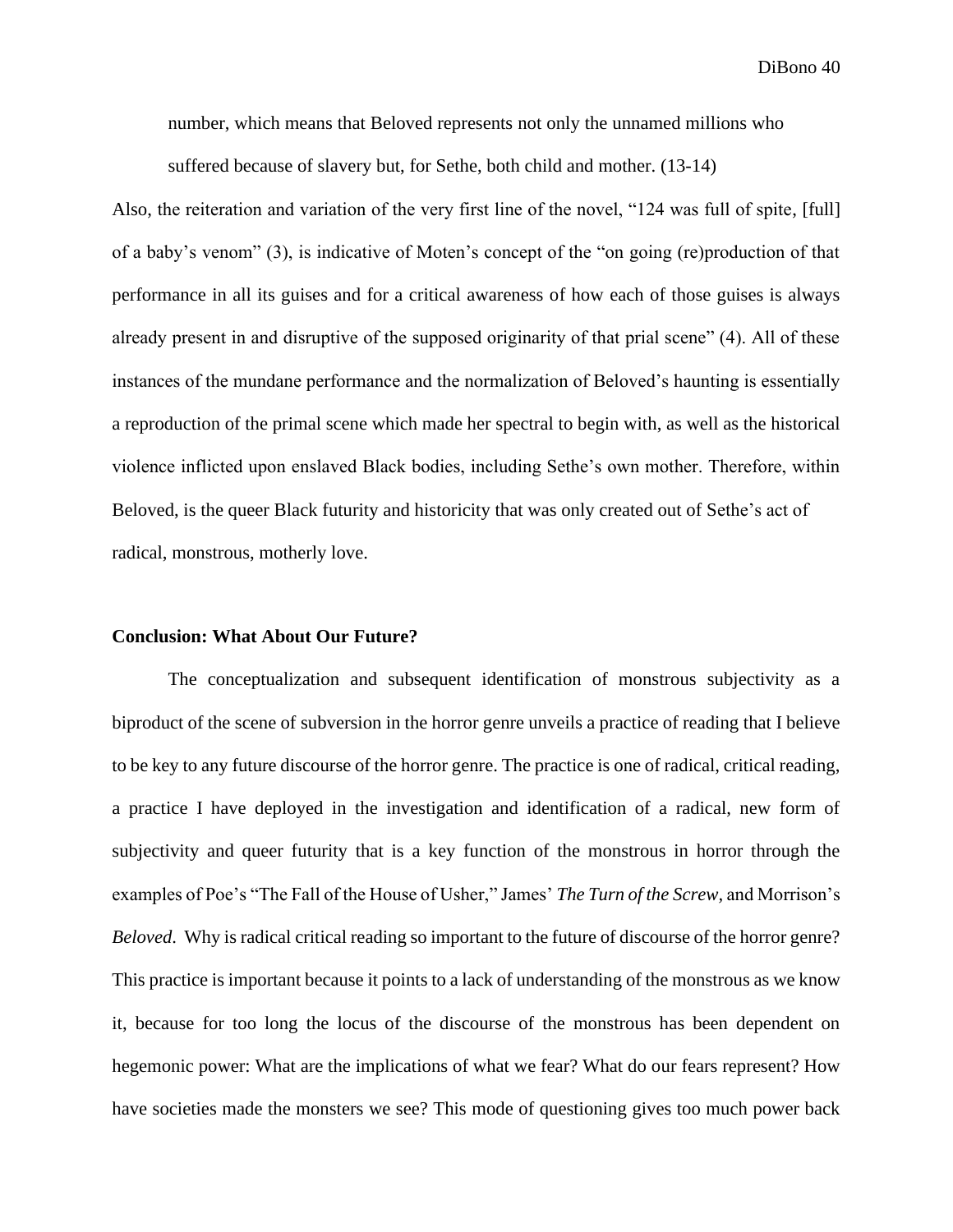to the oppressive structure. Instead, I believe it is more transformative and liberating to actually position the reader as the devil's advocate and see the monster for how revolutionary it is. This moves away from fetishizing the position of oppression as well as away from centering Power as the lens of critique. Viewing the monstrous from this positionality is a project of the ego and perpetuates the colonization of the body of the monster. This sentiment is also indicative of the intent behind my organization of texts from Poe to Morrison, because this progression is not only chronological, but it also becomes more intersectional and more indicative of what needs to be centered when analyzing such radical forms of subjectivity, concepts of liberation, and the voices necessary at the center of the discourse. In the words of Audre Lorde in "The Master's Tools Will Never Dismantle the Master's House," "Advocating the mere tolerance of difference…is the grossest reformism. It is a total denial of the creative function of difference in our lives. Difference must be not merely tolerated but seen as a fund of necessary polarities between which our creativity can spark like a dialectic. Only then does the necessity for interdependency become unthreatening" (111). The monster is less our "child" asking why we have created it and more so a creation of itself that is demanding radical epistemological change.

In the face of such a demand for radical epistemological change, it is only logical to then ask: what does this mean for our future? Well, if and when the master's house is dismantled, something new needs to be constructed in its place. Such ideological work is certainly supposed to be a unified effort, but not one that centers positionalities that were at the intersections of power in the master's house. This process of creating a new ideology, a possible reparative ideology, is a process of healing for those who, generationally, have had *their* futurity affected by oppression. As utopian as it sounds, whatever the work of liberation entails, what is certain is that the movement cannot center or be led by the oppressor. If that is the case, then why does the monster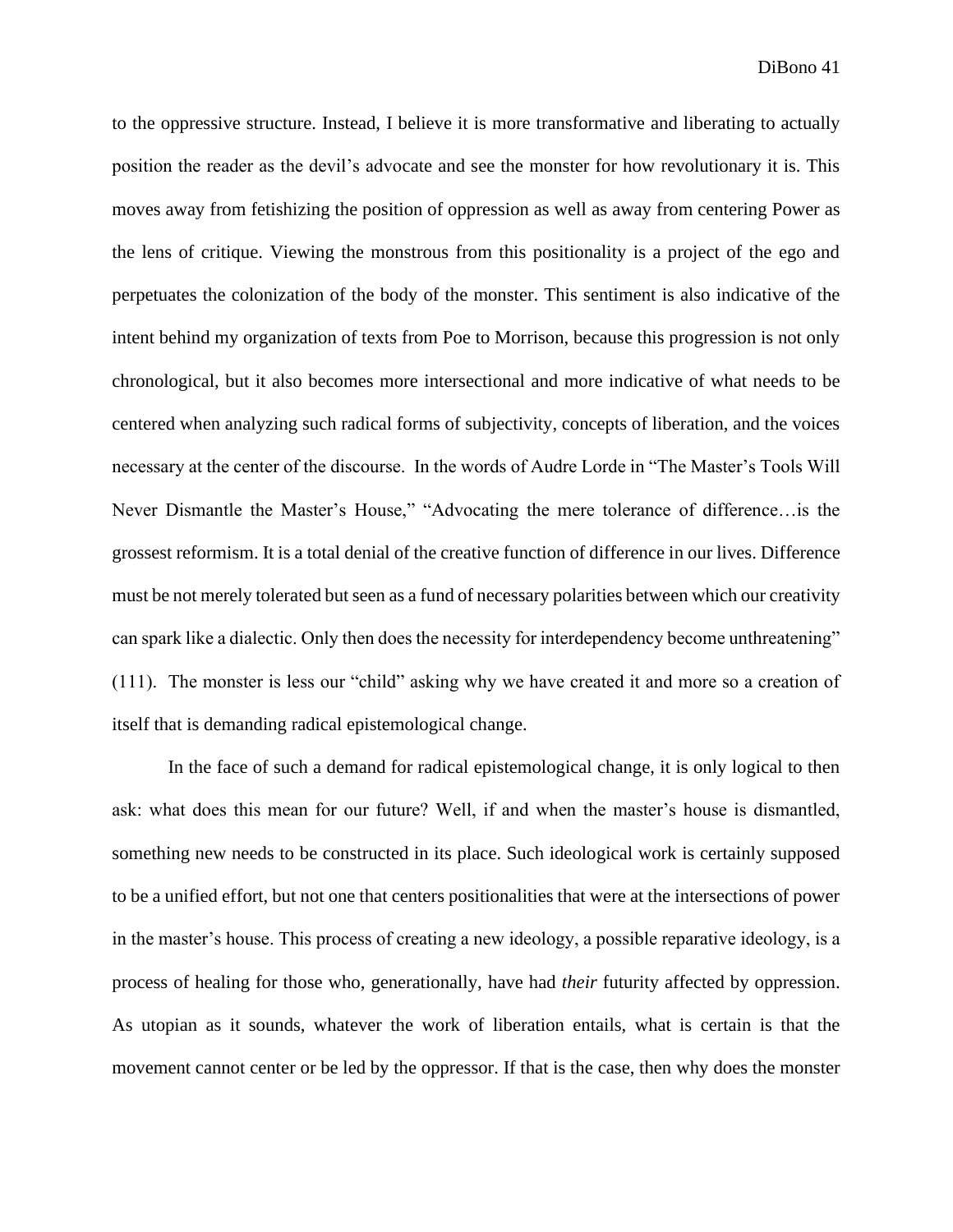demand such radical epistemological change only to receive the same oppression just slightly different in flavor? Radical work is a necessity in order to do restorative work, and in some cases, they are in tandem, which is the power of affecting futurity. By denying, rejecting, or assuring a reproductive futurity, be it ideological reproduction or sexual reproduction or both, the monstrous is able to configure the text and the understanding of the text. This move is both a political move and a move necessary for the impact of the monstrous to be substantial. There is nothing more terribly, beautifully, impactful to a sensibility that desires and projects an illusion of safety and comfort than utter destruction, haunting ambiguity, and graphic, violent resistance, all of which the horror genre has a wealth of in the archive and, with it, many more iterations and scenes of subversion waiting to be identified.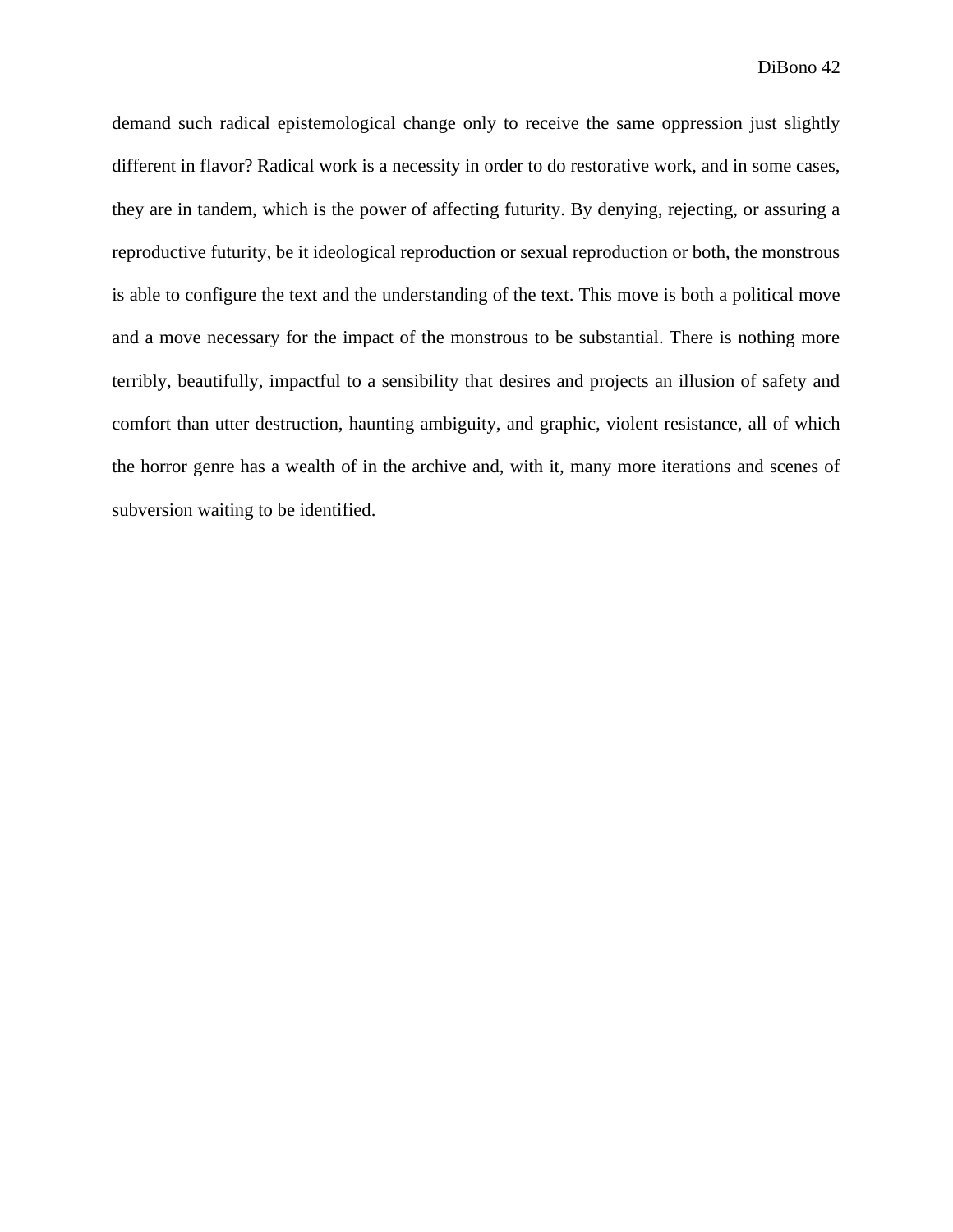#### Works Cited

- Althusser, Louis. "Ideology and Ideological State Apparatuses." *Lenin and Philosophy and Other Essays.* Monthly Review Press, 1971. Pp. 85-126.
- Blair, David. *Gothic Short Stories,* Wordsworth Editions, 2002.
- Cohen, Jeffrey Jerome. "Monster Culture (Seven Thesis)." *Monster Theory: Reading Culture*. University of Minnesota Press, 1996. Pp. 3-25
- Creed, Barbra. "Horror and the Monstrous-Feminine: An Imaginary Abjection." *The Monster Theory Reader.* University of Minnesota Press, 2020. Pp. 211-225
- Davis, Angela Y. *Women, Race & Class.* Vintage Books, 1983.
- Edelman, Lee. *No Future: Queer Theory and the Death Drive.* Duke University Press, 2004.
- Freud, Sigmund. "The Uncanny." *The Monster Theory Reader*. University of Minnesota Press, 2020. Pp. 59-88
- Halberstam, Jack. "Parasites and Perverts: An Introduction to Gothic Monstrosity." *The Monster Theory Reader.* University of Minnesota Press, 2020. Pp. 148-172
- Hartman, Saidiya V. *Scenes of Subjection: Terror, Slavery, and Self-Making in Nineteenth Century America.* Oxford University Press, 1997.
- Hayes, Tracy. "Poe, Insanity, and Containing the Feminine Monstrous" *Palgrave Commun,* Vol. 6, No. 105, 2020. Pp. 1-6

hooks, bell. *Yearning, Race, Gender, and Cultural Politics.* Routledge, 2015.

James, Henry. *Turn of the Screw.* Bedford/ St. Martin's, 2010.

Kristeva, Julia. "Approaching Abjection." *The Monster Theory Reader.* University of Minnesota Press, 2020. Pp. 95-107